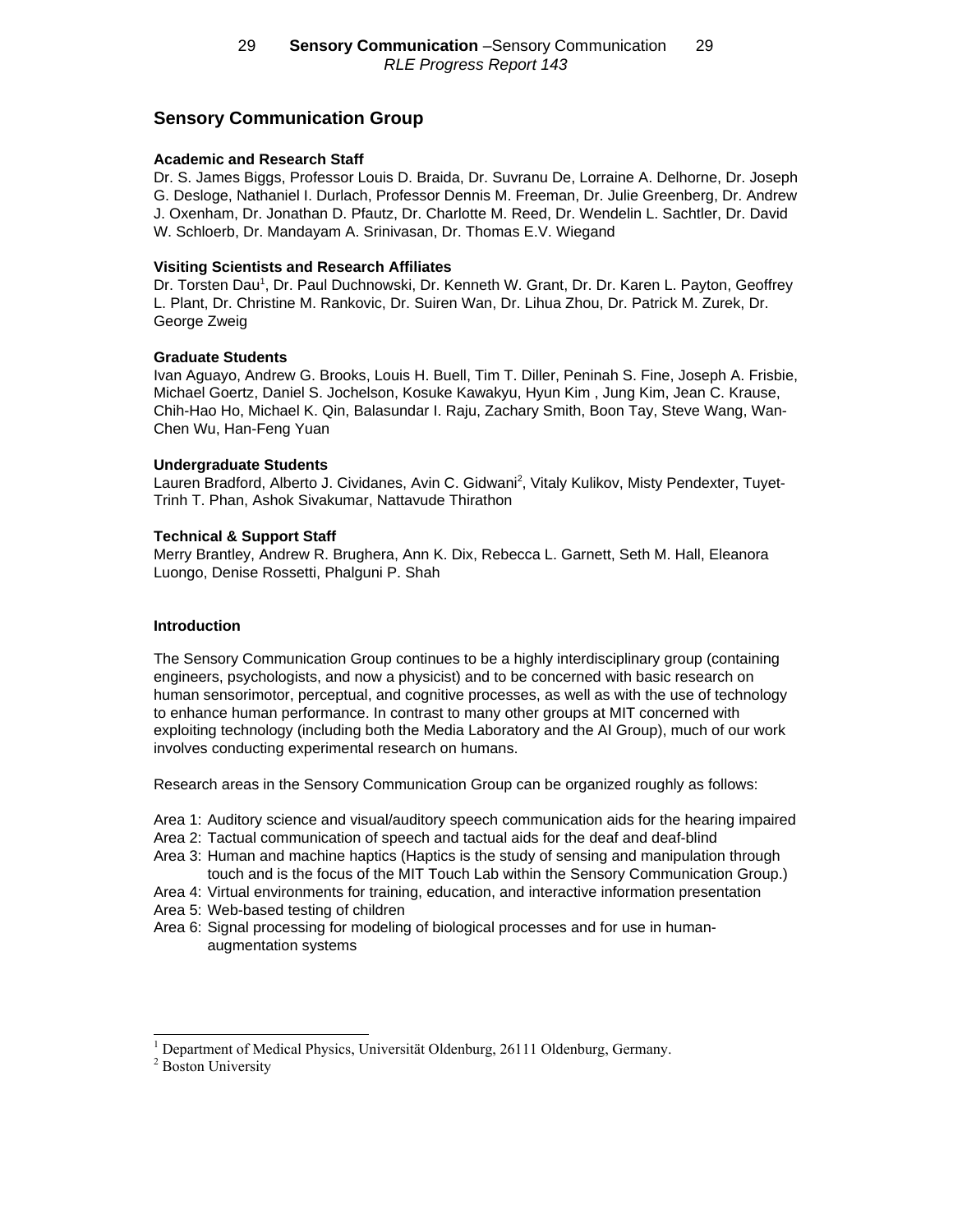# **1.1 Hearing Aid Research**

# **Sponsor**

National Institutes of Health - Grant R01 DC00117

# **Project Staff**

Professor Louis D. Braida, Dr. Paul Duchnowski, Dr. Julie Greenberg, Dr. Patrick M. Zurek, Dr. Kenneth W. Grant, Dr. Karen L. Payton, Dr. Christine M. Rankovic, Ann K. Dix, Merry Brantley, Phalguni P. Shah, Ivan Aguayo, Peninah S. Fine, Joseph A. Frisbie, Daniel S. Jochelson, Jean C. Krause, Michael K. Qin

## **Specific Aims**

Our long-term goal is to develop improved hearing aids for people suffering from sensorineural hearing impairments. Our efforts are focused on problems resulting from inadequate knowledge of the effects of various transformations of speech signals on speech reception by impaired listeners, specifically on the fundamental limitations on the improvements in speech reception that can be achieved by processing speech. Our aims are

- 1. To evaluate the effects of style of speech articulation and variability in speech production on speech reception by hearing impaired listeners.
- 2. To develop and evaluate analytical models that can predict the effects of a variety of alterations of the speech signal on intelligibility.
- 3. To develop and evaluate signal processing techniques that hold promise for increasing the effectiveness of hearing aids.
- 4. To assess the relative contributions of various functional characteristics of hearing impairments to reduced speech-reception capacity.

## **Characteristics of the Speech Signal**

Our previous work has shown that sentences spoken ``clearly'' are more intelligible (roughly 17 percentage points) than those spoken ``conversationally'' for hearing-impaired listeners in a quiet background (Picheny et al., 1985) as well as for both normal hearing and hearing-impaired listeners in noise (Uchanski et al., 1996) and reverberation backgrounds (Payton et al., 1994). While producing clear speech, however, talkers often significantly reduce their speaking rate. A more recent study (Krause and Braida, 1995) has shown that talkers can be trained to produce a form of clear speech at normal rates (clear/normal speech). This finding suggests that acoustical factors other than reduced speaking rate are responsible for the high intelligibility of clear speech. To gain insight into these factors, various signal processing transformations of conversational speech were analyzed in order to determine which acoustical properties of clear/normal speech contribute most to its high intelligibility.

The signal transformations that were evaluated were derived from the results of a comprehensive acoustical analysis of the conversational (conv/normal) and clear/normal speech of two talkers from Krause's study (Krause, 1995). Acoustical measurements, as in an earlier study of the acoustics of clear speech by Picheny (Picheny et al., 1986), were taken at three levels of detail: global, phonological, and phonetic. Differences in acoustic characteristics of clear/slow speech relative to conv/normal speech were consistent with previously reported results. Many of these differences, however, were not apparent when comparing clear/normal speech to conv/normal speech. Since talkers presumably do not have time to retain all of the characteristics of clear/slow speech when speaking at normal rates, they must pick a subset of characteristics to continue to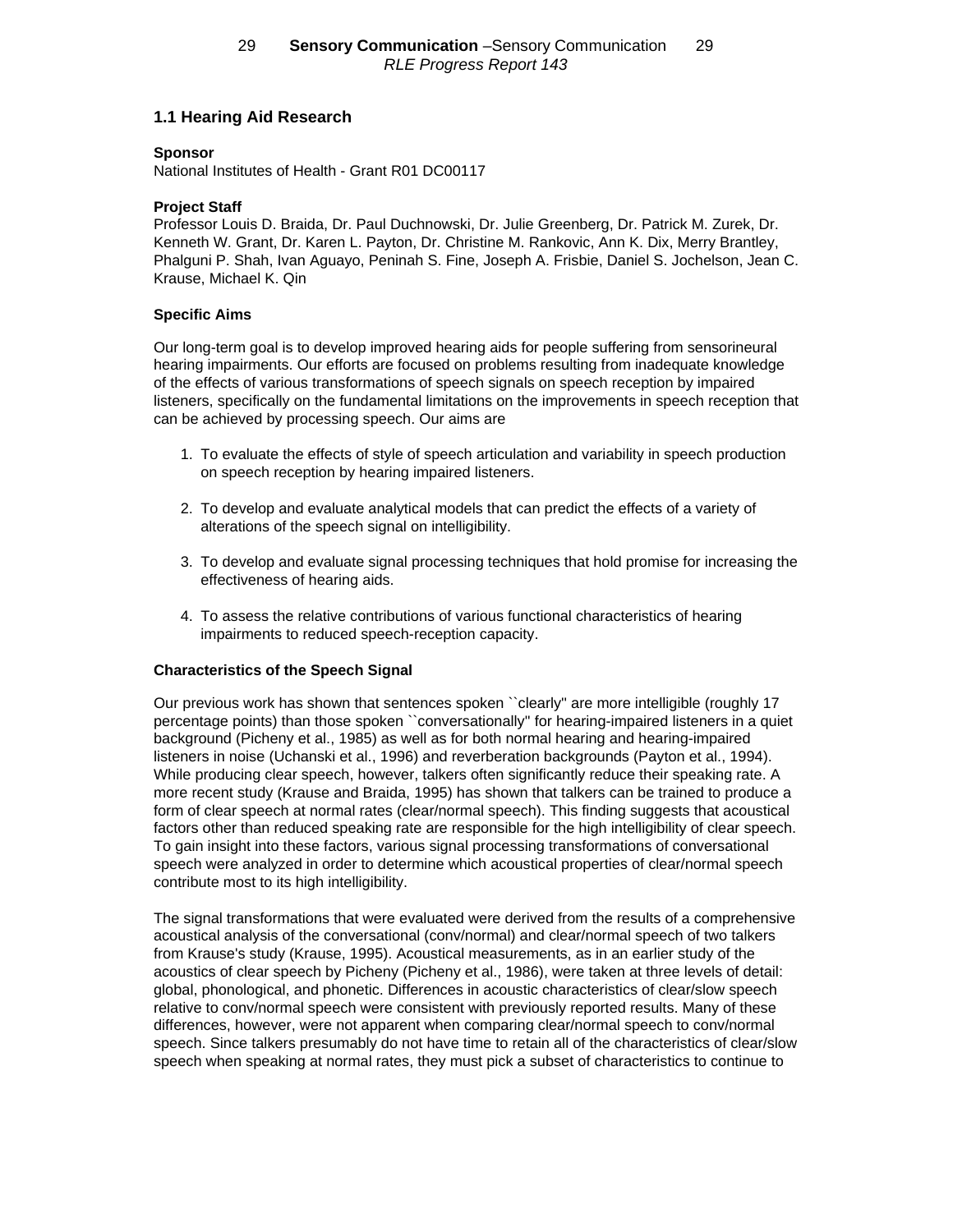emphasize in clear/normal speech. Moreover, some of the acoustic characteristics (e.g. segment duration, pitch, and voice-onset time) retained in clear/normal speech differed dramatically between talkers, suggesting that different talker strategies exist for producing clear speech at normal rates.

Based on the results of the acoustical analysis, signal transformations were developed to alter three properties of conv/normal speech that were found to be altered by one or more talkers in clear/normal speech. In processed (A) speech, vowel formant energy was increased by raising formant amplitudes and widening formant bandwidths; in processed (B) speech, low-frequency modulations (<3--4Hz) were enhanced; and in processed(C) speech, F0 (pitch) average and range was increased, since this acoustical property was exhibited by the talker whose clear/normal speech was most robust to other degradations. These intelligibility enhancement schemes were evaluated singly and in combination by both normal hearing and hearing-impaired listeners participated in intelligibility experiments to evaluate whether listeners could derive intelligibility benefits from artificial manipulation of these acoustic properties. Although the speech-based STI predicted that a majority of these processing combinations would improve intelligibility over conv/normal speech presented in wideband noise to normal hearing listeners, actual experiments with normal hearing listeners revealed an advantage only for clear/normal speech and processed (A) speech. Moreover, hearing-impaired listeners did not obtain similar intelligibility benefits from clear/normal or processed (A) speech as reliably as normal hearing listeners in noise, although these conditions did provide a statistically significant benefit for some individual hearing-impaired listeners and talkers.

A possible explanation of these results is that the benefits of clear/normal speech may be related to age, since the hearing-impaired participants in this study were older (40 to 65 years) than the normal hearing participants (19 to 43 years). Some studies report an age-related decline in speech reception for elderly listeners (Arlinger and Gustafsson, 1991), particularly those with hearing impairments (Hargus and Gordon-Salant, 1995). Another possibility is that the intelligibility benefits of these conditions do not extend to hearing-impaired listeners and that the additive noise model for simulating impairment in normal hearing listeners is inadequate. Although this simulation is appropriate for many mild to moderate impairments, it may not represent the effects of more severe impairments accurately. To investigate these two possibilities further, additional intelligibility tests will be conducted to evaluate the intelligibility of clear/normal, clear/slow, conv/normal, and conv/slow speech for young hearing-impaired, elderly hearing-impaired, and elderly normal-hearing listeners. These tests will differentiate the effect of age and impairment factors and clearly identify which groups can receive benefit from clear speech at normal speaking rates.

Because the intelligibility advantage provided by formant processing was not as large as the advantage provided by clear/normal speech, additional acoustic properties of clear/normal speech that contribute to its high intelligibility must exist. A factor that may have prevented identification of one or more of these properties is the complexity of the speech database used for acoustic analysis. While a sentence database was appropriate for the intelligibility experiments, the primary problem with using a sentence database for the purposes of acoustic analysis is the presence of acoustic variability due to word positioning within sentences or phonetic context within words. For some acoustic properties, this variability could be large enough to mask the variability between conv/normal and clear/normal tokens. Therefore, a new database of conv/normal and clear/normal speech should be created that consists of sentences with a fixed number of phonetic contexts. This type of database would best satisfy the conflicting demands of acoustic analyses and intelligibility experiments. To capture various talker strategies in the new database, a large number of talkers should be recorded. An acoustic analysis of a database of this type is likely not only to identify additional acoustic properties associated with clear/normal speech but also to provide a comprehensive description of a variety of talker strategies. This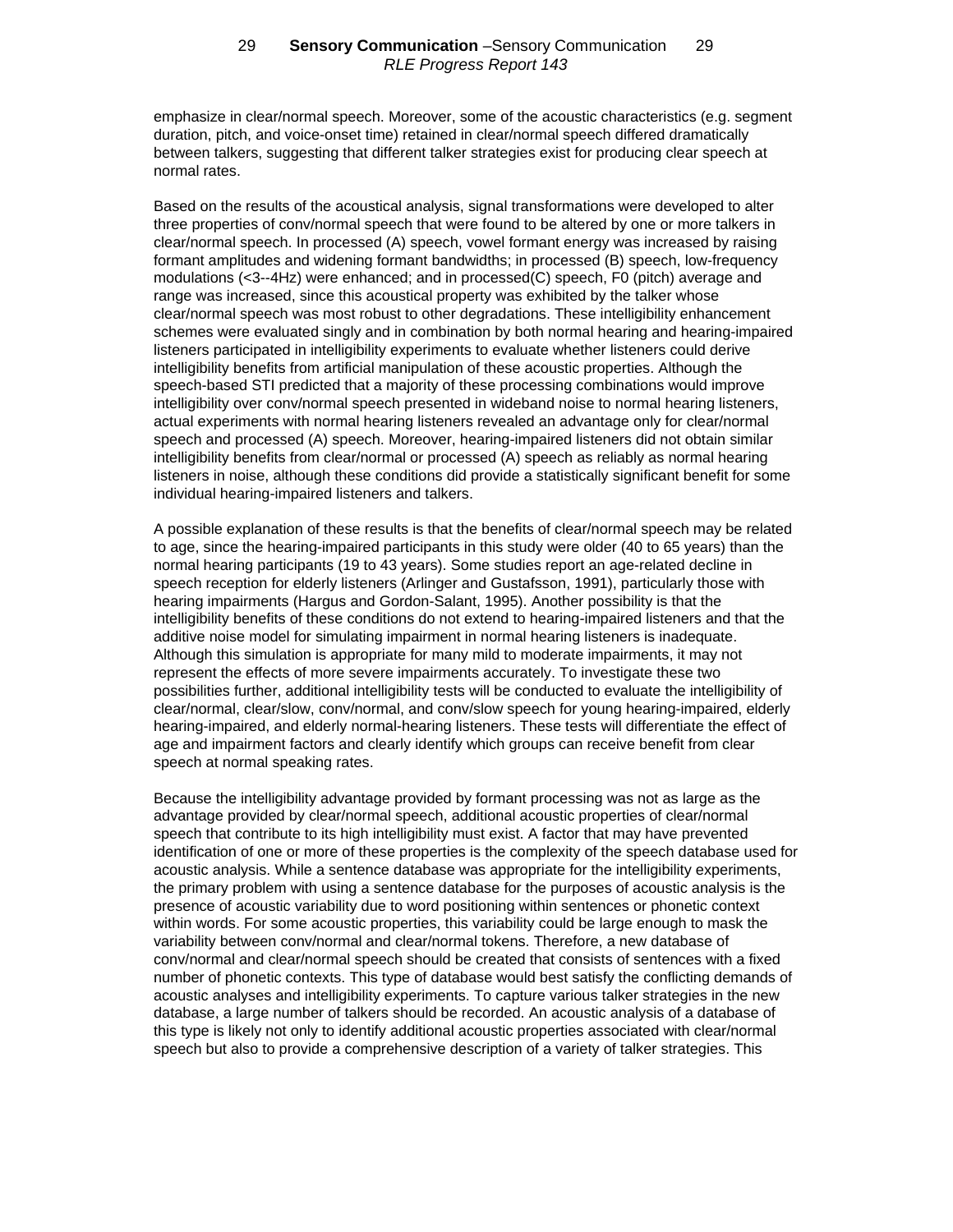information will be essential to the development of processing schemes that can provide robust intelligibility improvement for a variety of talkers and environments.

#### **Computational Model of Speech Intelligibility (Hearing Aid Research)**

Much of the effort over the last year has gone into the development of Simulink-based hearing loss and hearing aid simulators. We have run preliminary experiments using these simulators and, based on our results, we have plans to run additional experiments. The signals generated by these simulators have also been used to generate speech-based STI predictions of subject performance (see Payton et al. 1999 for description of speech-based STI algorithm).

Hearing loss simulation: We developed a software, 14-band, hearing loss simulation that includes recruitment. It is based on the simulation of Duchnowski and Zurek (1995). The current simulation allows us great flexibility to modify parameters, should we choose to simulate different impairment characteristics. Our current experiments simulated a flat, 50 dB, hearing loss with recruitment. In each of 14 bands, 50 dB SL was attenuated to normal- hearing threshold. Expansion occurred independently in each band until the sound level in a band reached the threshold of recruitment, above which unity gain occurred.

Hearing aid simulation: The hearing aid simulation we developed allows up to 4 independent band compression with variable static compression ratios, attack times and release times. The hearing aid also includes NAL-R frequency gain characteristics. We can easily modify the characteristics of this simulation to predict the effects of different aids on various hearing losses.

New STI analyses: The Speech Transmission Index (STI), with modifications as described in Payton and Braida (1999), was applied to speech processed by the previously described hearingloss simulation and either linear amplification (NAL prescription only) or one of two amplitude compression ratios (plus NAL prescription). The STI predictions were compared with listener intelligibility scores on nonsense sentences and with listener pleasantness ratings in quiet, in 0 dB SNR speech-shaped filtered Gaussian noise and in 0 dB SNR restaurant babble noise.

As reported in our poster at the IHCON 2000 conference last August (Payton et al., 2000), our preliminary experiments and analyses showed that the STI predicted speech in restaurant babble would be more intelligible than speech in noise for each compression condition. The data reflected this for the two nonlinear compression conditions. The STI predictions were also consistent with pleasantness ratings: Linear amplification was the most pleasant compression condition. The STI predictions did not agree with experimental results which showed higher intelligibility for compressed speech over linear amplification when speech was presented with babble. Based on feedback from other researchers who viewed our poster, we are reconsidering some of the parameters used in the preliminary experiments and we are also analyzing the envelope spectra data for the various conditions (envelope spectra are an intermediate step in STI computations).

In addition to the above efforts, work has been done to compare various STI computation techniques. In particular, we are trying to determine how the apparent SNR, based on the speech modulation transfer function, as computed in Payton and Braida (1999), differs from the apparent SNR proposed by Ludvigsen (1987) and that proposed by Drullman et al. (1994). Our first effort was to compare speech envelope extraction techniques. Houtgast and Steeneken, the first to apply the MTF to speech, computed speech envelopes by first passing speech through octaveband filters then squaring each filter output and lowpass filtering the results to generate envelope signals for each band (1985).Drullman et al., also computed envelope spectra by octave-band filtering then extracting the band envelopes. In contrast, Ludvigsen estimated his envelopes in the frequency domain. He computed the FFT magnitude of frames of windowed speech. The FFT magnitude values in a frame were summed into octave band magnitudes. By looking at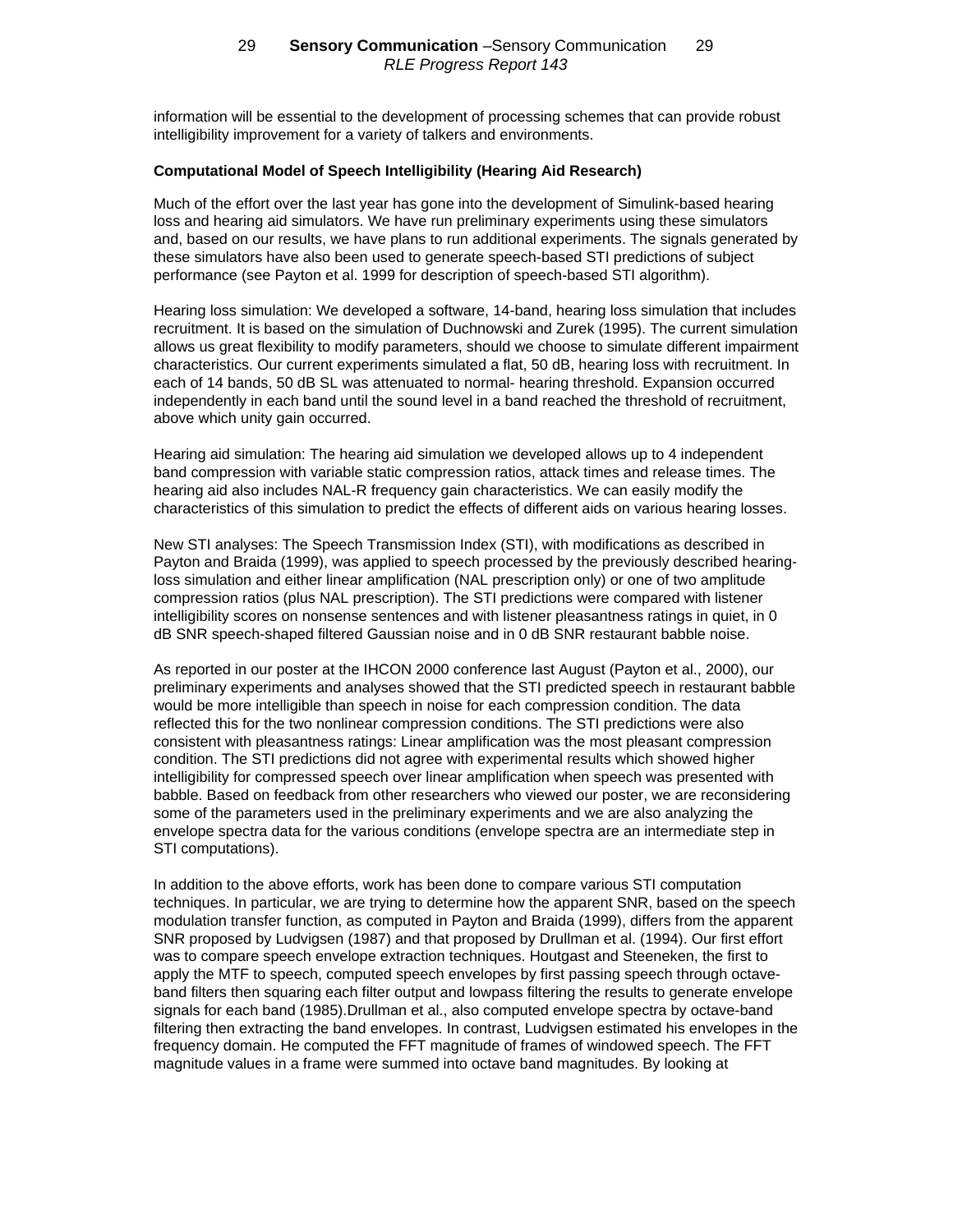successive frames, a time series was generated for each octave band. We found the two methods to generate roughly the same envelopes except in the lowest octave band. Further examination revealed that Ludvigsen's method had too little resolution for the lowest octave band (CF=125 Hz) to produce accurate results. When we doubled the FFT length in Ludvigsen's method, the differences between the two methods for the lowest band decreased.

### **Computational Model of Speech Intelligibility (Cochlear-Implant Research)**

A new component of our work in the area of models of speech intelligibility concerns predicting the intelligibility of cochlear-implant processed speech. The goal of this effort is to develop a subject-independent metric that can be used to predict the maximum possible intelligibility performance for a particular cochlear-implant speech processing strategy. (Subject-dependent factors may lead to lower performance for particular subjects.) Once such a metric is developed, it will be used to evaluate promising noise-reduction strategies for cochlear implant preprocessing. In this new effort, our previous experience with hearing-aid users in two main areas (models of speech intelligibility and signal processing algorithms for noise reduction) is being applied to benefit cochlear-implant users, a population for whom background noise affects speech intelligibility even more adversely than hearing-aid users.

The model of speech intelligibility under consideration is based on the speech transmission index (STI). STI was originally developed as a way of assessing room acoustics, and the original STI calculations are based on a system's response to specific test signals. Although these test signals are appropriate for assessing room acoustics, they are not suitable for many kinds of signal processing used in hearing aids and cochlear implants. As a result, several research groups, including our own, have attempted to develop methods for calculating STI based on the speech signal itself, rather than specific test signals.

We have completed an analysis of the various methods for speech-based STI calculation described in the literature, and we have established explicit relationships between the various speech-based STI calculations. This analysis revealed a number of issues that may hamper the performance of existing speech-based STI calculations for both noise reduction and cochlearimplant speech processing. We are currently developing an improved method for speech-based STI calculation that addresses these issues. This new method for speech-based STI calculation will be compared to previously proposed methods in a series of intelligibility experiments with both cochlear-implant users and normal-hearing subjects listening to a simulation of cochlearimplant speech processing.

## **Signal Processing for Hearing Aids**

During the current grant year, work on noise reduction for hearing aids has progressed in two areas:

- Design, implementation and assessment of automatic gain control (AGC) algorithms for single-microphone noise reduction;
- Analysis of previously-obtained experimental results evaluating two-microphone adaptivearray hearing aids.

*Automatic Gain Control Algorithms*: Previous work has considered the use of automatic gain control algorithms specifically designed to reduce background noise, including modifications to the dual front-end AGC (Moore and Glasberg, Br. J. of Audiology 22, pp. 93-104, 1988). The main idea of the dual front-end AGC is to have two AGC components applied simultaneously; a slow-acting wideband automatic volume control, which determines the gain for most acoustic conditions, plus a fast-acting AGC with a higher threshold to provide transient suppression.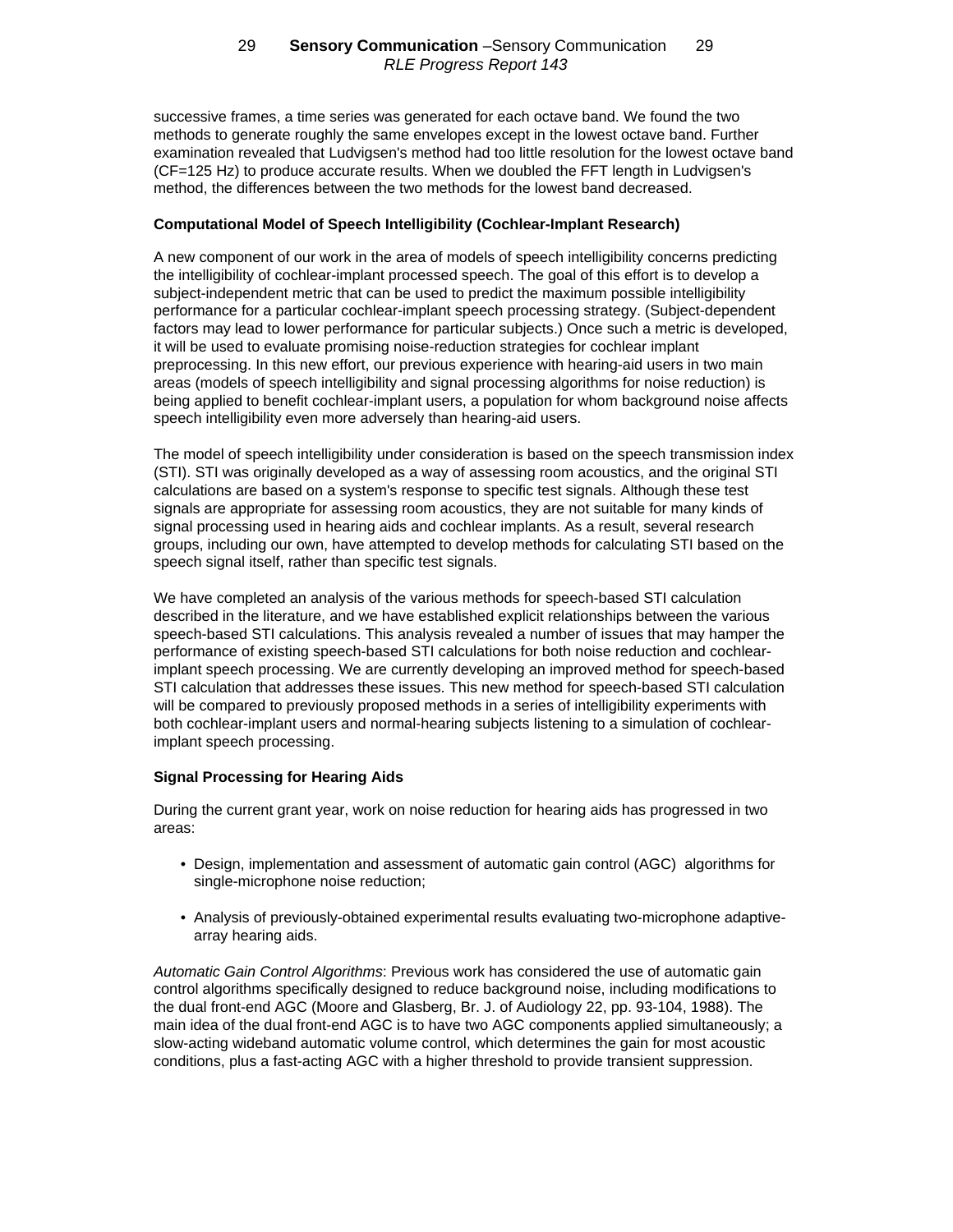Recent work in this area suggests a number of modifications that affect the design, implementation and parameter choices of the dual front-end AGC algorithm (Stone et al., JASA 106, pp. 3603-3619, 1999). During the current grant period, we have implemented several algorithms based on this newer version of the dual front-end AGC, and we are currently evaluating the algorithm with hearing-impaired subjects.

The dual front-end AGC system that we are testing includes two optional features, a hold-timer, as proposed by Stone et al., and a signal-to-noise ratio (SNR) detector, as proposed in previous work performed under the current grant. The purpose of the hold timer is to reduce pumping without extremely long recovery times. It effectively prevents gain fluctuations during speech and during brief pauses in speech. The purpose of the SNR detector is to have modify the release time of the slow acting AGC component so that it releases more quickly when strong speech (from the hearing-aid wearer's voice) is followed by weaker speech (from another talker).

The current evaluation considers five algorithms, four dual front-end AGC algorithms (all combinations of with and without the hold timer and with and without SNR detection) plus a linear reference condition with compression limiting. A set of twenty acoustic test conditions representative of everyday listening situations have been selected. These conditions include speech in quiet at various levels, speech plus multitalker babble at various signal-to-noise ratios, speech plus continuous environmental noises (for example, vacuum cleaner, hair dryer, running water) and speech plus transient environmental noises (for example, glass breaking, hammering, door slamming). Multiple stimuli corresponding to these conditions have been processed by all five algorithms. Hearing-impaired subjects listen to the processed segments and rate each segment for subjective intelligibility and quality on 0-10 point scales.

These experiments are currently underway. Our pending analysis of the results will determine whether or not the dual front-end AGC provides practical benefits with respect to the reduction of environmental noises when compared to the linear reference condition. The results of these experiments will also provide information as to which components (hold timer and SNR detector) are beneficial with which types of interference.

*Two-Microphone Adaptive-Array Hearing Aids*: Traditional two-microphone array processors applied to hearing aids require binaural inputs and produce a monaural output with improved signal-to-noise ratio (SNR), but no binaural cues. Previous work with normal-hearing listeners has demonstrated the potential to obtain a tradeoff between localization and intelligibility with a lowpass/highpass system that splits the signal into two frequency bands, preserving binaural cues at low frequencies while improving SNR at high frequencies. Under another NIH-funded project, the lowpass/highpass system and a conventional broadband array processor were evaluated with eight hearing-impaired subjects. With the completion of that project, analysis and interpretation of experimental results are being performed under this grant.

Results show that the broadband array processor improved speech reception thresholds (SRTs) by an average of 10 dB relative to a binaural reference condition, while the lowpass/highpass method provided an average SRT improvement of 2 dB. This was unexpected in light of both physical measurements and the performance of normal-hearing listeners. These results suggest that hearing-impaired subjects rely on low frequency information more than normal-hearing listeners, and that effective array processing hearing aids must operate over the entire frequency range. Consequently, the lowpass/highpass approach is not advisable for hearing aids. Alternative methods for improving intelligibility of speech in noise while preserving a sense of auditory space should be pursued. A user-controlled switch to select between omnidirectional and directional listening modes is one possibility.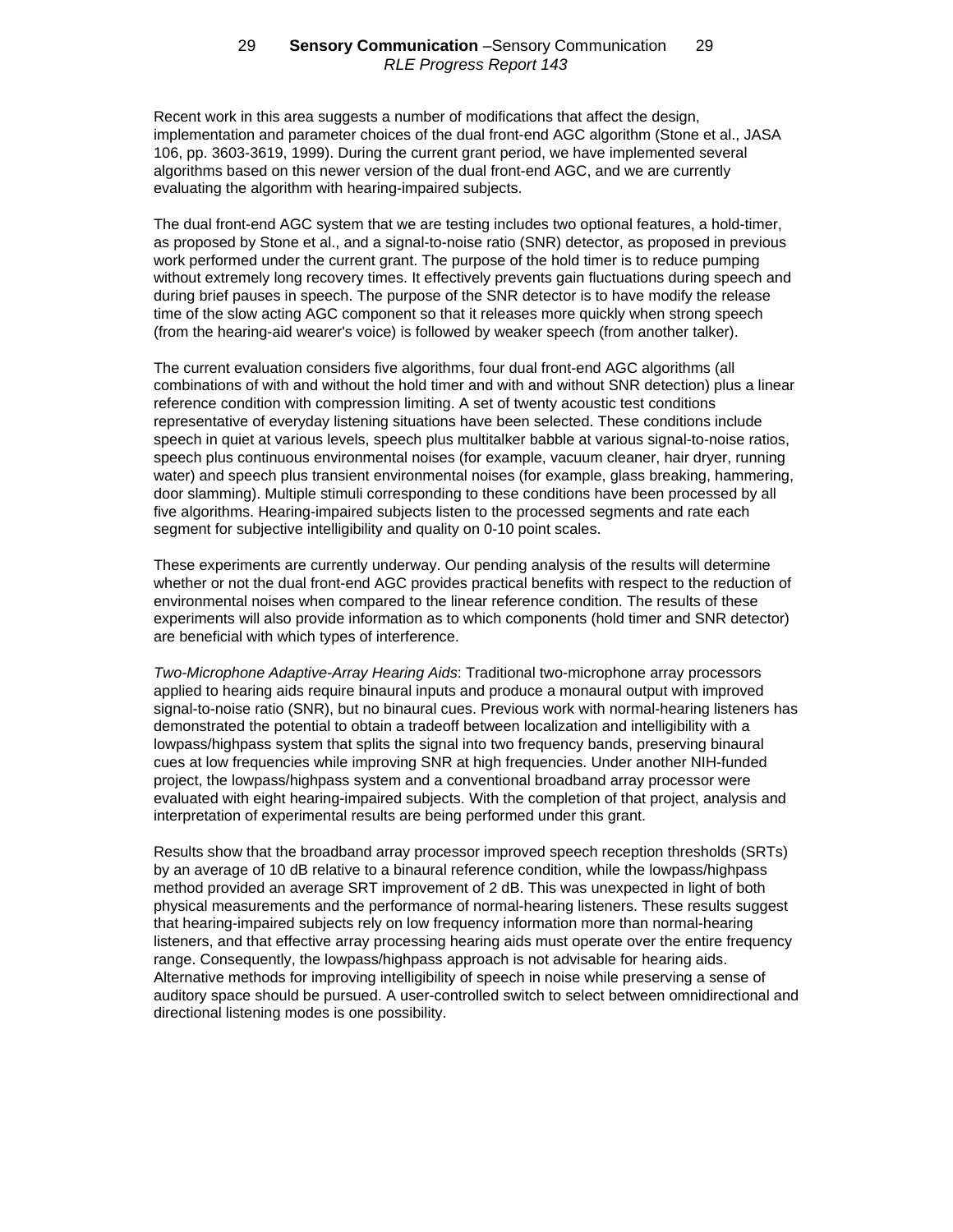## **Characteristics of Sensorineural Hearing Impairment**

Listeners with severe hearing losses when stimulated at high sound levels are the main focus of this work. Ching et al. (1998) have shown that many hearing impaired listeners with severe or worse high-frequency losses achieve little or no benefit from audible speech in the high-frequency region. Hogan and Turner (1998)report similar results and suggest that if the loss exceeds 55 dB at 3 kHz and above there may be little benefit (or even a detriment) associated with making highfrequency speech cues audible.

We are studying such listeners using approaches based on both functional and analytical modeling. Six subjects with hearing impairments and six controls with normal hearing have been tested Listeners will attempt to identify speech syllables presented in three conditions (e.g., 1) highpass filtered at 2100 Hz; lowpass filtered to 2100 Hz, and braodband-- the combination of the two previous bands). Ideal processor models will be used to predict the results observed in the combined-band condition from those observed in the sub-band conditions under the assumption of ideal cue integration (i.e. perfect integration with no interband interference). Comparisons of scores and error patterns can distinguish the effects of poor in-band representation of highfrequency speech cues from those of perceptual interference between bands.

# **1.2 Auditory Perception and Cognition**

#### **Sponsor**

National Institutes of Health - Grant R01 DC 3909

### **Project Staff**

Dr. Andrew J. Oxenham (P.I.), Dr. Torsten Dau<sup>3</sup>, Kosuke Kawakyu, Zachary Smith

### **Introduction**

 $\overline{a}$ 

Our aim is to further our basic understanding of normal and impaired hearing using behavioral, or psychophysical, techniques. This work is approached at two different levels. The first is concerned with finding behavioral measures of how the peripheral auditory system breaks down incoming sounds into their constituent frequency components. This work focuses on the perceptual effects of cochlear mechanics, in particular nonlinear filtering. The second level addresses how sounds, which are separated according to frequency content in the cochlea, are recombined at higher levels of auditory processing to form 'auditory objects' or 'auditory streams'. The findings are used to place constraints on models of higher-level auditory processing and may act as guides to studies in search of the neurophysiological underpinnings of auditory perception.

#### **Behavioral measures of phase response in the human auditory system**

Detection thresholds for a sinusoid in a harmonic tone complex masker can vary by as much as 30 dB, based solely on the phase relationships between the individual masker components. It is thought that a highly modulated "internal" waveform produces lower thresholds than one with a relatively flat temporal envelope, but explanations of this phenomenon using so-called Schroederphase complexes have so far relied mainly on qualitative arguments. Whether a given acoustic waveform will produce a flat or modulated internal temporal envelope depends on the interaction between the component phases and the phase response of the auditory system itself. We have undertaken a quantitative investigation of these phenomena by comparing new data with model predictions in an effort to characterize the phase response of the auditory system. The results show that (1) none of the models of auditory filtering currently in use have both the correct phase

<sup>&</sup>lt;sup>3</sup> Department of Medical Physics, Universität Oldenburg, 26111 Oldenburg, Germany.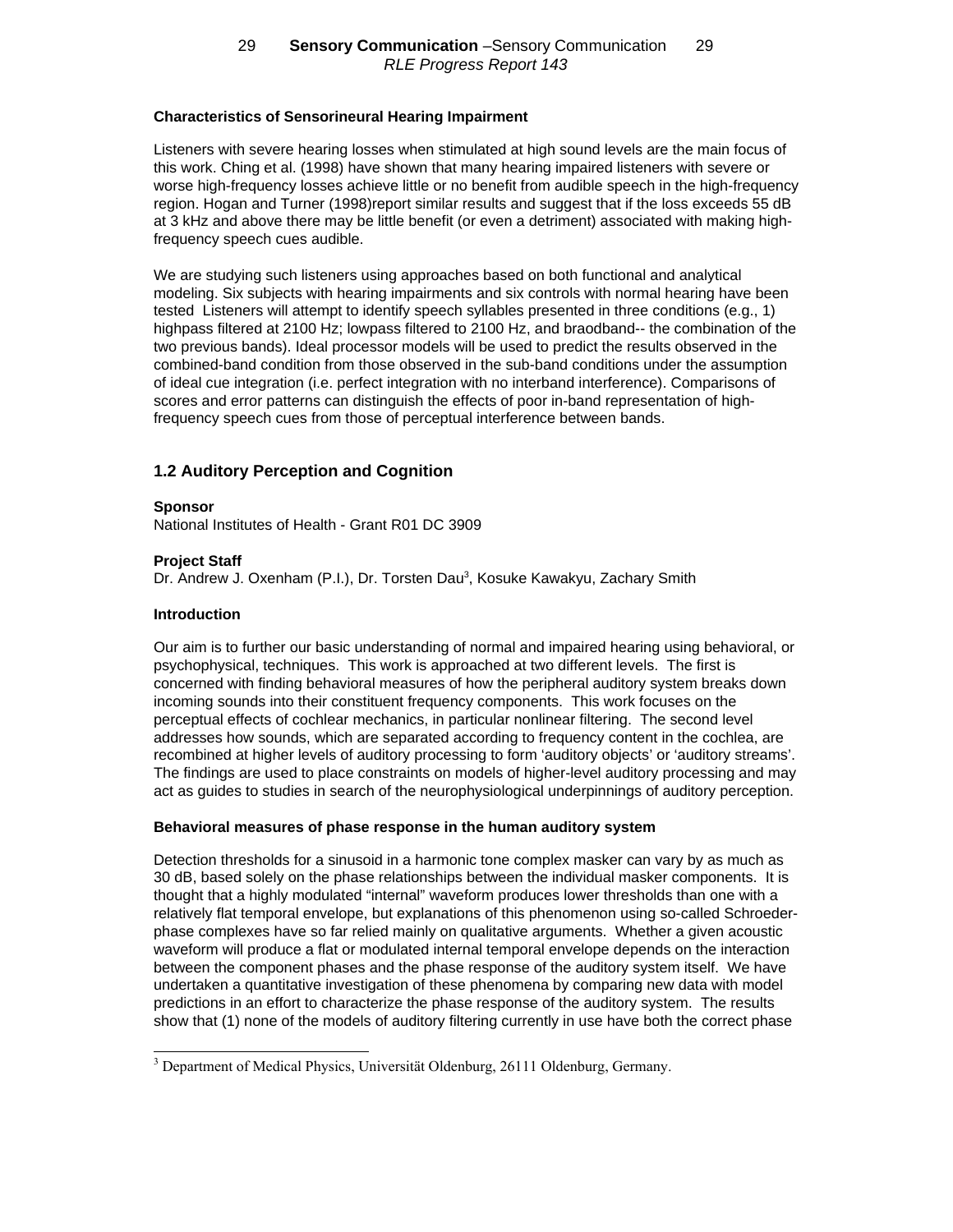and amplitude response; (2) the effective bandwidth of the auditory filters at medium sound levels is considerably broader than is suggested by the widely used ERB (Equivalent Rectangular Bandwidth) scale; and (3) peripheral compression is necessary to account for the large differences in threshold. The third conclusion is important as it provides quantitative support for earlier speculation that the large differences found between normal and hearing-impaired listeners in these tasks may be due to changes in peripheral compression (Summers, 1998).

The technique has now been extended to provide a behavioral measure of phase curvature in the human auditory system as a function of center frequency. Results have revealed that phase curvature does not scale with center frequency. Instead, at low frequencies there is a tendency for relative curvature to decrease with frequency but, unlike recent physiological data from cat (Carney, 1999), there is no evidence of a reversal in phase curvature at the lowest center frequencies. Our work shows that the phase response of the auditory filters can influence perception and that it is possible to provide behavioral estimates of this phase response. Decades of work have gone into defining the magnitude response of the auditory filters. The present studies represent the first systematic attempt to characterize their phase response. The results have implications for models of auditory processing and for the first time enable direct comparison between peripheral temporal processing in humans and in animal models.

### **Across-channel effects in the processing of amplitude modulation**

Our ability to detect amplitude modulation is impaired in the presence of interfering amplitude modulation, even if the target and interfering carriers are remote in frequency. This effect, known as modulation detection interference (MDI), is an example of perceptual interference between components that do not interact in the auditory periphery. The question posed by this research is whether this effect is due to "hard-wired" convergence of peripheral auditory information at the level of modulation analysis, or whether it is due to more flexible assignments based, for instance, on auditory perceptual groups or streams. In other words, does the grouping of components into perceptual objects or streams occur before or after modulation analysis? Our results show that MDI can be understood in terms of perceptual grouping of the target and interfering carriers. This was achieved by showing that MDI could be eliminated situations promoting the segregation of the target and interferer. The results show that MDI is not a reflection of hard-wired neural convergence at higher levels of auditory processing and instead suggest that modulation analysis is only performed after some degree of perceptual grouping has occurred.

## **Comparisons between physiological and psychophysical measures of frequency selectivity in humans**

Much effort has gone into characterizing the magnitude response of the so-called auditory filters using behavioral measures in humans and animals. The physiological basis of the auditory filters is thought to lie in the nonlinear mechanics of the inner ear and, based on animal studies, it is generally believed that there is a good correspondence between peripheral physiological and behavioral measures of frequency selectivity. In humans, there are little or no physiological data relating to frequency selectivity. A new technique, pioneered by Dr. Christopher Shera of Harvard Medical School, can be used to estimate peripheral frequency selectivity using otoacoustic emissions, or sounds emitted from the cochlea. The estimates from this technique are in conflict with most psychophysical measures in terms of how frequency selectivity varies as a function of center frequency: instead of bandwidths that remain roughly constant as a proportion of center frequency, the new estimates suggest that relative bandwidths decrease with increasing center frequency. The aim of our study, in collaboration with Dr. Shera, was to attempt to resolve the apparent discrepancy between physiological and psychophysical estimates of frequency selectivity in humans. Using non-simultaneous masking techniques, which avoid the possible confounding effects of suppression, our psychophysical results are in line with the physiological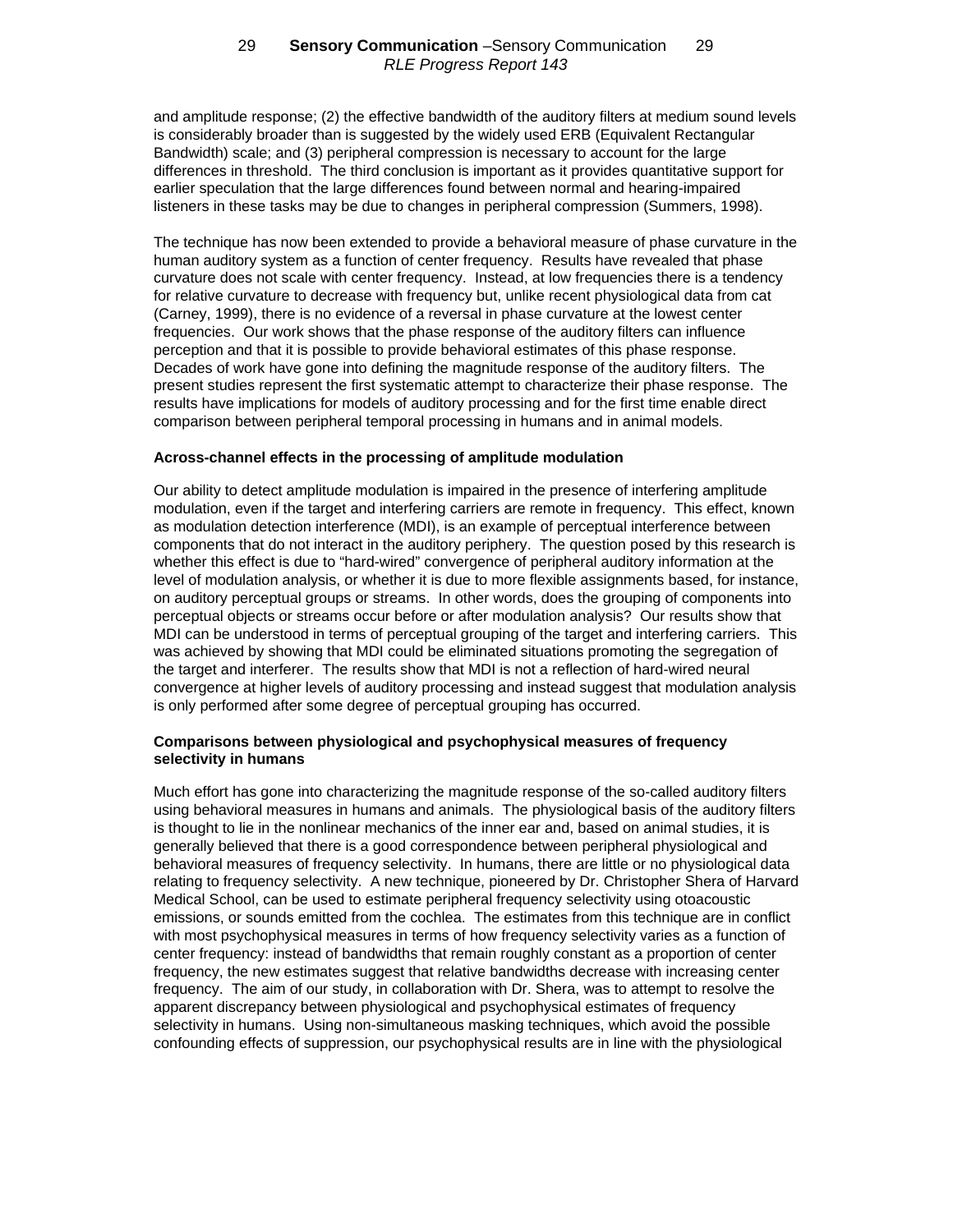data. This suggests that currently accepted behavioral estimates of auditory filter bandwidth are inaccurate and that, specifically, they overestimate the bandwidths at high frequencies.

## **2.1 Tactile Communication of Speech**

#### **Sponsor**

National Institutes of Health/National Institute on Deafness and Other Communication Disorders - Grant 2 R01 DC00126

#### **Project Staff**

Andrew R. Brughera, Lorraine A. Delhorne, Nathaniel I. Durlach, Seth M. Hall, Eleanora Luongo, Geoffrey L. Plant, Charlotte M. Reed, Mandayam A. Srinivasan, Han-Feng Yuan

#### **Goals and Significance**

The long-term goal of this research is to develop tactual aids for persons who are profoundly deaf or deaf-blind to serve as a substitute for hearing in the reception of speech and environmental sounds. This research can contribute to improved speech reception and production, language competence, and environmental-sound recognition in such individuals. The research proposed here is designed to lead to improvements in tactual stimulation systems through two major areas of work: Work in *Area 1* (basic studies of human touch) is designed to increase our knowledge concerning the transmission of information through the sense of touch. One component of this work includes theoretical and experimental studies designed to increase our understanding of the capabilities of the tactual system for dynamic information transfer. The second component of work in this area includes studies designed to increase our understanding of the psychophysical properties of touch in the scientific design of tactual displays for a broad class of applications, including sensory aids for the deaf. Perceptual interactions will be examined using the following experimental paradigms: temporal-order resolution, masking, roving-level discrimination and identification, and training transfer. Work in *Area 2* (tactual displays of speech and environmental sounds) is concerned with the application of tactual displays to sensory aids for persons who are profoundly deaf or deaf-blind. Research related to speech includes studies related to the processing and display of envelope-based speech signals through a multi-finger tactual display, training and evaluation in the use of such signals as supplements to speechreading, and the development of a desktop multi-finger display. Research related to environmental sounds includes studies related to the development and evaluation of signal-processing and display schemes specific to such sounds, as well as a survey of the deaf community (including the signing as well as the oral community) to determine interest in simple tactual aids for environmental-sound detection and recognition.

#### **Current Studies**

#### *Basic Studies of Human Touch*

Experimental studies are being conducted to measure information-transfer (IT) rates for multidimensional tactual signals. While our previous results on IT and IT rates for artificial tactual signals presented through a multi-finger tactual display (see Tan et al., 1999) are encouraging in their implication that the rates observed for artificial tactual signals may approach those observed through natural methods of tactual communication, it is nonetheless important to demonstrate that these estimated IT rates can be maintained under conditions requiring identification of a stream of signals. Such a task depends on the ability to identify signals rapidly and to recall them in order; obviously, subjects must be well-trained in order to perform such an experimental task. In ongoing experiments, our goal is to demonstrate reasonably high IT rates (i.e., in the range of 10-15 bits/sec) for the sequential identification of stimuli. These experiments employ a set of 21 multidimensional signals of the type developed by Tan (1996) as stimuli for the studies. Subjects are first being trained to identify the 21 signals in an AXB paradigm, where A, X, and B are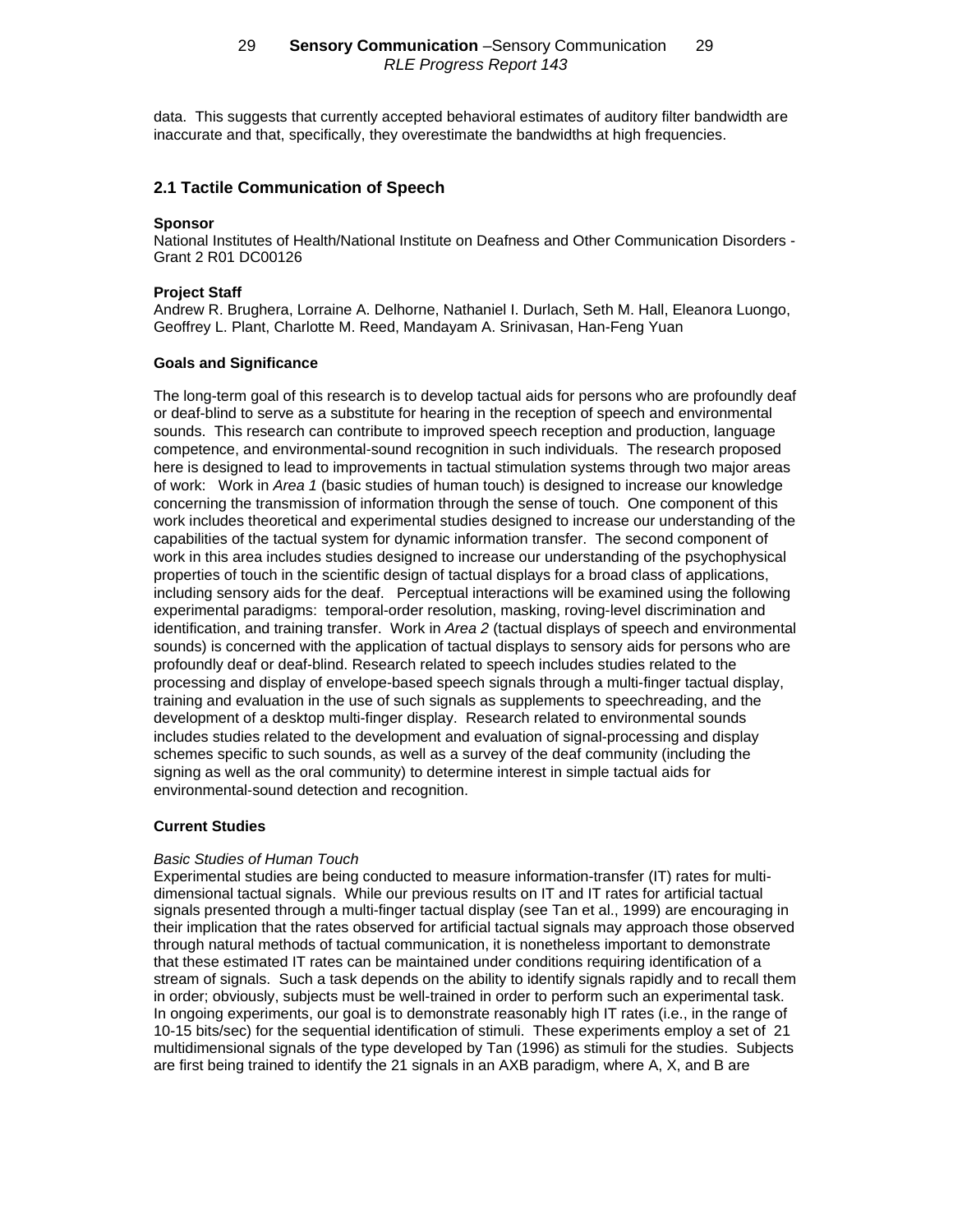chosen at random from the stimulus set and the subject's task is to identify X alone. Subjects then proceed to progressively more difficult tasks requiring the identification of more than one value of X, by extending the AXB paradigm to  $AX_1...X_nB$ , where n=2, 3, and 4. For each of the tasks, we are studying signal durations of 250 and 125 msec and values of inter-stimulus interval in the range of 0 to 640 msec. Through these studies we hope to determine the effect of the number of consecutive signals to be identified on the estimated IT rate; to the extent that wellpracticed subjects are able to maintain the same IT rate as the number of signals in the sequence increases from 1 to 4, the current studies will lead to a more robust demonstration of the dynamic information-transfer capabilities of the tactual sense.

#### *Tactual Displays of Speech and Environmental Sounds*

Current work in the area of tactual displays of speech is concerned with the development of improved displays of consonantal voicing as a supplement to speechreading. This research includes work on signal-processing schemes to extract information about voicing from the acoustic speech signal, methods of displaying this information through a versatile tactual display, and perceptual evaluations of the reception of voicing using speech stimuli under conditions of tactual display alone, lipreading alone, and the combined condition. Preliminary studies have focused on the use of envelope cues for the reception of voicing and include a perceptual study of the effectiveness of these cues as supplements to speechreading as well as objective acoustic measurements of properties related to voicing that are available in the envelope signal.

The ability to discriminate voicing was studied for speechreading alone as well as for speechreading combined with three different envelope signals presented to the left index finger of the subject using the Tactuator device (Tan, 1996). The three envelope signals included: (1) An octave band-pass filter centered at 500 Hz, full-wave rectified, and smoothed at 50 Hz. The resulting signal was then multiplied by a 200 Hz sinusoidal carrier for presentation through the tactual display. This basic signal has been employed in previous studies of auditory and tactual supplements to speechreading (e.g., see Grant et al., 1991; Besing et al., 1995; Bratakos et al., 2001). The other two envelope signals were constructed from modifications to this basic signal. (2) The previously described envelope signal was modified to expand the fluctuations in amplitude envelope by a factor of 2. This modification was implemented on the basis of modulation-resolution studies that indicate that the tactual sense is less sensitive than the auditory sense (by roughly a factor of 2) to fluctuations in amplitude. (3) The third envelope signal was based on modification of the basic signal to yield a discrete on/off signal. A threshold value was established for presenting the output of the envelope signal, and at supra-threshold levels a 200-Hz tone was turned on at a constant level. Results for pair-wise discrimination of 8 pairs of consonantal voicing contrasts indicated speechreading-alone scores of 56% correct compared to scores ranging from 75% to 82% for speechreading combined with the three different tactual envelope signals. Envelope signals (1) and (3) yielded similar performance (75% and 77% correct, respectively), while performance was slightly higher (82% correct) for the signal that incorporated expansion of the amplitude envelope (signal 2). Performance with the best tactual envelope signal led to a 26-percentage-point improvement over speechreading alone.

A set of preliminary objective acoustic measurements on properties related to voicing were obtained from the basic envelope signal described above (derived from an octave band-pass filter centered at 500 Hz) as well as for envelope signals derived from a 300-Hz lowpass filtered band of speech and a 3500-Hz highpass filtered band of speech. Measurements were made for nonsense syllables as well as for words in sentences and included examples of stops, fricatives, and affricates in different vowel contexts and positions within the syllable or word. The 500-Hz octave band envelope signal was found to contain strong spectral and temporal distinctions between voiced and voiceless stops. Such distinctions were present consistently for certain pairs of fricative contrasts (/s z/ and /sh zh/) but not for other fricative contrasts (i.e., the "weaker" fricatives) or for the affricate contrast (/ch j/). However, measurements from the 300-Hz lowpass and 3500-Hz highpass envelope signals indicate consistent differences in these signals for distinguishing voicing contrasts among "weak" fricatives as well as for distinguishing voicing in the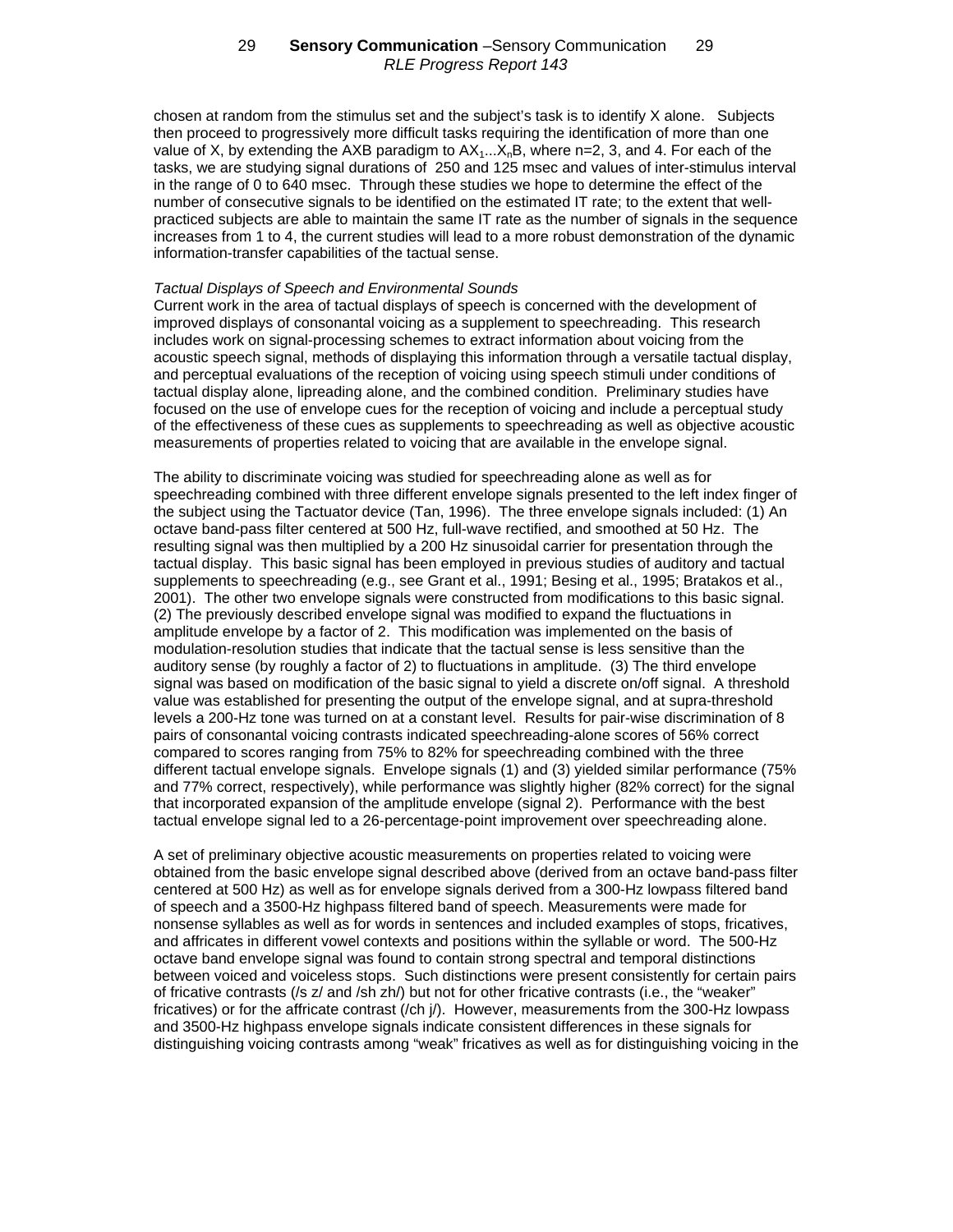affricate contrast. Thus, cues combined across these three envelope signals appear to contain sufficient information for distinguishing the 8 consonantal voicing contrasts present in English.

Work in the area of tactual displays of environmental sounds is concerned with the development of a survey to assess the interest of members of the deaf community in such devices. Although previous efforts to develop tactual communication aids for the deaf have focused primarily on the reception of speech, field studies of the adult users of tactual aids have led to the observation that these aids are also highly useful in the reception of non-speech sounds in the environment. Thus, it may be possible that a broader class of deaf individuals, with little or no interest in speech reception, may nonetheless be interested in tactual displays for gaining information about acoustic events such as warning signals and sounds associated with nature. Work is underway to develop a preliminary survey for administration to members of the deaf community (both signing and oral) The main experimental variable of the survey is concerned with the informants' interest in the reception of various types of environmental sounds. These attitudes will then be related to factors such as linguistic background, history of hearing loss, and history of device use.

# **3.1 Role of Skin Biomechanics in Mechanoreceptor Response**

## **Sponsor**

National Institutes of Health - Grant RO1-NS33778

# **Project Staff**

Mandayam A. Srinivasan (PI), S. James Biggs, Louis H. Buell, Balasundar I. Raju, Suvranu De, Avin C. Gidwani, Robert H. LaMotte<sup>4</sup>, Lihua Zhou

## **Overview**

Mechanics of the skin and subcutaneous tissues is as central to the sense of touch as optics of the eye is to vision and acoustics of the ear is to hearing. When we touch an object, the source of all tactile information is the spatio-temporal distribution of mechanical loads on the skin at the contact interface. The relationship between these loads and the resulting stresses and strains at the mechanoreceptive nerve terminals within the skin plays a fundamental role in the neural coding of tactile information. In spite of the fundamental importance of the sense of touch in our lives, very little is known about the mechanics and the mechanisms of touch. Analysis of mechanistic models generates testable hypotheses about deformations of skin and subcutaneous tissues, and about the associated peripheral neural responses. Verification of the hypotheses can then be accomplished by comparing the calculated results with biomechanical data on the deformation of skin and subcutaneous tissues, and with neurophysiological data from recordings of the responses of single neural fibers.

The research under this grant is directed towards applying analytical and computational mechanics to analyze the biomechanical aspects of touch: the mechanics of contact, the transmission of the mechanical signals through the skin, and their transduction into neural impulses by the mechanoreceptors.

The research work consisted of four parts: (1) to develop 2 and 3 Dimensional (3D) mechanistic models of the primate fingertip, and gradually refine them so that their geometrical and material properties are increasingly realistic; (2) to expand the variety of stimuli that are pressed or stroked on the models in simulations of neurophysiological experiments; (3) to perform a series of biomechanical experiments under *in vivo* conditions using a variety of techniques including

 $\overline{a}$ 

<sup>&</sup>lt;sup>4</sup> Yale University School of Medicine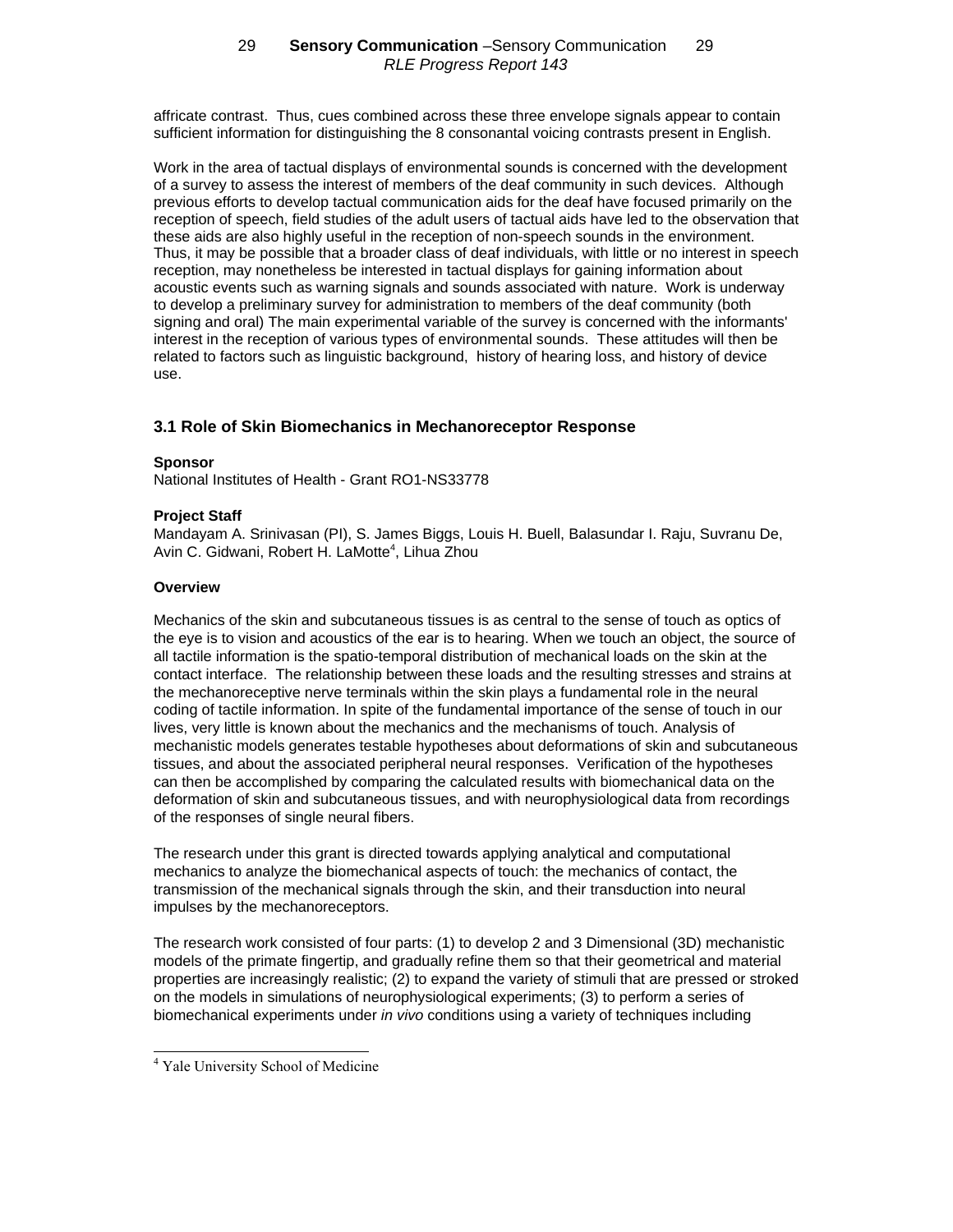videomicroscopy, Magnetic Resonance Imaging (MRI), high frequency ultrasound, and computer controlled stimulators; (4) to in obtain and analyze peripheral neural response data from monkey fingerpads for a variety of tactile stimuli (collaboration with Prof. LaMotte). During the past year, we have continued development of a novel device, the Ultrasound Backscatter Microscope (UBM), which is capable of imaging the papillary ridges as well as skin layers underneath at much higher resolution than MRI.

The following sections describe progress over the past few years and are organized according to the research area: (1) biomechanics, (2) neurophysiology and psychophysics, (3) computational Models, (4) theory, and (5) device design and construction.

### **Biomechanics**

*Determination of Compressibility and Mechanical Impedance of the Human Fingerpad* In Vivo For mechanistic modeling of the human fingerpad, the Poisson's ratio, a measure of compressibility, is required. Accordingly, the Poisson's ratio for the human fingerpad in vivo was investigated. In previous noninvasive experiments on human subjects, we have measured the change in volume of the fingerpad under static indentations with different indenters. Our results show that the compressibility of the fingertip increases with increases in both the depth of indentation and the contact area with the indentor. The highest change in fingertip volume was about 5%. For dynamic indentations, reductions in fingertip volume are in phase with stimuli, as the mean volume reduction slowly creeps upward over time. The volume changes during the ramp phase increase linearly with indentor displacement and are independent of velocity; during saw tooth stimulations, however, the nature of the hysteresis loops depend on velocity of indentation.

We have also measured the force response of the human fingerpad, *in vivo,* to indentation by stimuli of varying geometry. A computer-controlled tactile stimulator delivered a combination of static, ramp and sinusoidal indentations normal the skin surface, with the fingerpads of subjects held stationary and passive. Both input indentation depth and fingerpad force response were recorded as functions of time to capture transients and steady state features. Three rigid metal indenters, a point, a 6.35 mm diameter circular probe and a flat plate, were used for indentation to represent three general classes of loading profiles encountered in manual exploration and manipulation. With each stimulus, repeatability of the response was tested and the effects of varying amplitude, velocity, and frequency of indentation were investigated. The experiments revealed that the force response of the fingerpad is both nonlinear and viscoelastic with respect to indentation depth and velocity. A nonlinear Kelvin model was proposed and approximated as a piecewise linear set of springs in parallel with series spring-dashpots. Parameters were estimated for each subject and indenter. These "individual" models predicted data for that particular subject and indentor very well ( $R^2 > 0.96$ ) but not as well for others. The means of the parameters across subjects were then used to construct more general, indentor specific versions of the model, which were able to predict better the force response of any subject's fingerpad to a given indentation. These results were used in validating 2-dimensional and 3Dimensional (3D) mechanistic models of the primate fingertip.

#### *Experimental Investigation of Frictional Properties of the Human Fingerpad*

In manual exploration as well as manipulation, the frictional properties of the fingerpad play a dominant role in governing the forces applied, the amount of skin stretch, and the occurrence of slip. We used a tactile stimulator to indent and stroke the fingerpads of human subjects with different indentation depths, stroke velocities, and stroke directions. Three flat plates made of glass, polycarbonate, and acrylic were used as stimulus surfaces. During stroking, the normal and shear forces were recorded by a 2-axis force sensor. A videomicroscopy system captured images of the contact region between the fingerpad and the stimulus surface while stroking. The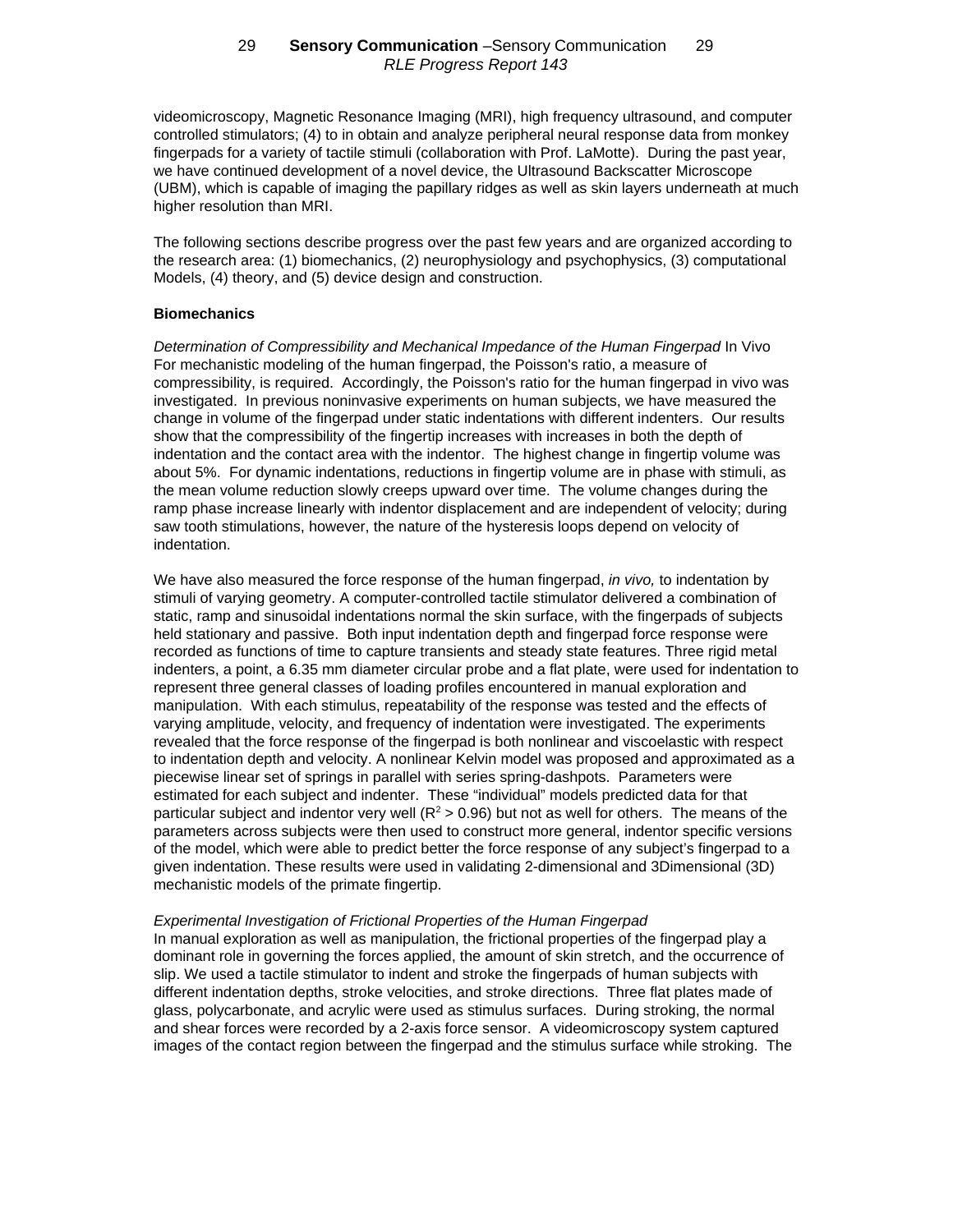stimulator and the videomicroscopy system were synchronized so as to match the images with the corresponding force data

The data show distinct frictional behaviors for different stimulus surfaces. For glass, the curves of normal as well as shear forces increased smoothly to steady state values. When the indentation depth was larger, the normal and shear forces were larger, but the friction coefficient was smaller. When the stroke velocity increased, the normal force was about the same for a given indentation depth, while the shear force and the friction coefficient increased. The stroke direction did not significantly influence the results. The images showed that relative motion between the fingerpad and the glass plate began at the periphery and propagated towards the center. Displacements of different finger ridges in the contact area also varied.

Polycarbonate and acrylic surfaces, although similar in smoothness and appearance to glass, caused a radically different frictional behavior: stick-slip phenomenon occurred consistently all through the stroke in every trial. An analysis of the stick-slip frequency and the stick-slip shear force was conducted with respect to various indentation depths and various stroke velocities. Based on adhesion theory a hypothesis about junction forming rate and junction breaking rate was proposed to explain the different results for glass and polycarbonate. The frictional data have been incorporated into our models of the primate fingertip to make the simulations of stroking of stimulus objects more realistic.

### *Investigation of the Internal Geometry and Mechanics of the Human Fingertip In Vivo using Magnetic Resonance Imaging*

To gain insight into the mechanistic bases of the human tactile sensory system, we have developed a series of increasingly detailed biomechanical models of monkey and human fingertips. These models are necessary to generate testable hypotheses on tactile neural coding. Although 3D models of human and monkey fingertips with realistic external geometry and multilayered interior have been completed, the geometry and material properties of the internal layers have been idealized. Empirical data on deformation of the internal layers is essential for validating these models.

We employed advanced techniques in Magnetic Resonance Imaging (MRI) to obtain realistic internal geometry and deformation of the tissue layers of the *in vivo* human fingerpad. The fingerpads of four subjects were statically loaded with various indenters to examine the effects of indentation depth and indentor shape on tissue deformation. Geometric surfaces, such as edges, rectangular bars, and cylinders were used to load the fingertip. Using a 4.7 Tesla magnet and a RARE sequence, we obtained images with in-plane resolutions much higher  $(125 \mu m \times 125 \mu m)$ than typical clinical MRI data. Digital image processing was used to filter the images and to detect the boundaries of the tissues located in the fingertip. Edge detection algorithms based on conformable contours ("snakes") allowed for separation of tissue layers. Published data on histology and anatomy were used to identify each tissue layer in the fingertip.

The geometric information extracted from each tissue layer was used to examine tissue deformation during loading, and is being used to improve the realism of the computational models. These data confirmed our earlier simulations that predicted soft tissues of the fingerpad act as low pass filters, attenuating the high spatial frequencies of edges and corners imposed on the skin surface before they reach the mechanoreceptors below. Additionally, MRI confirmed that the fingerpad is compressible under load.

#### *Experimental Investigation of the Biomechanics of Papillary Ridges*

We have begun using dynamic video microscopy (Figure 3.1-1) of cadaver finger pad cut in cross section to observe tissue biomechanics with spatial resolution (~2 μm/pixel) higher than *in vivo* methods (MRI and UBM) allow. Using MATLAB, we developed algorithms to track material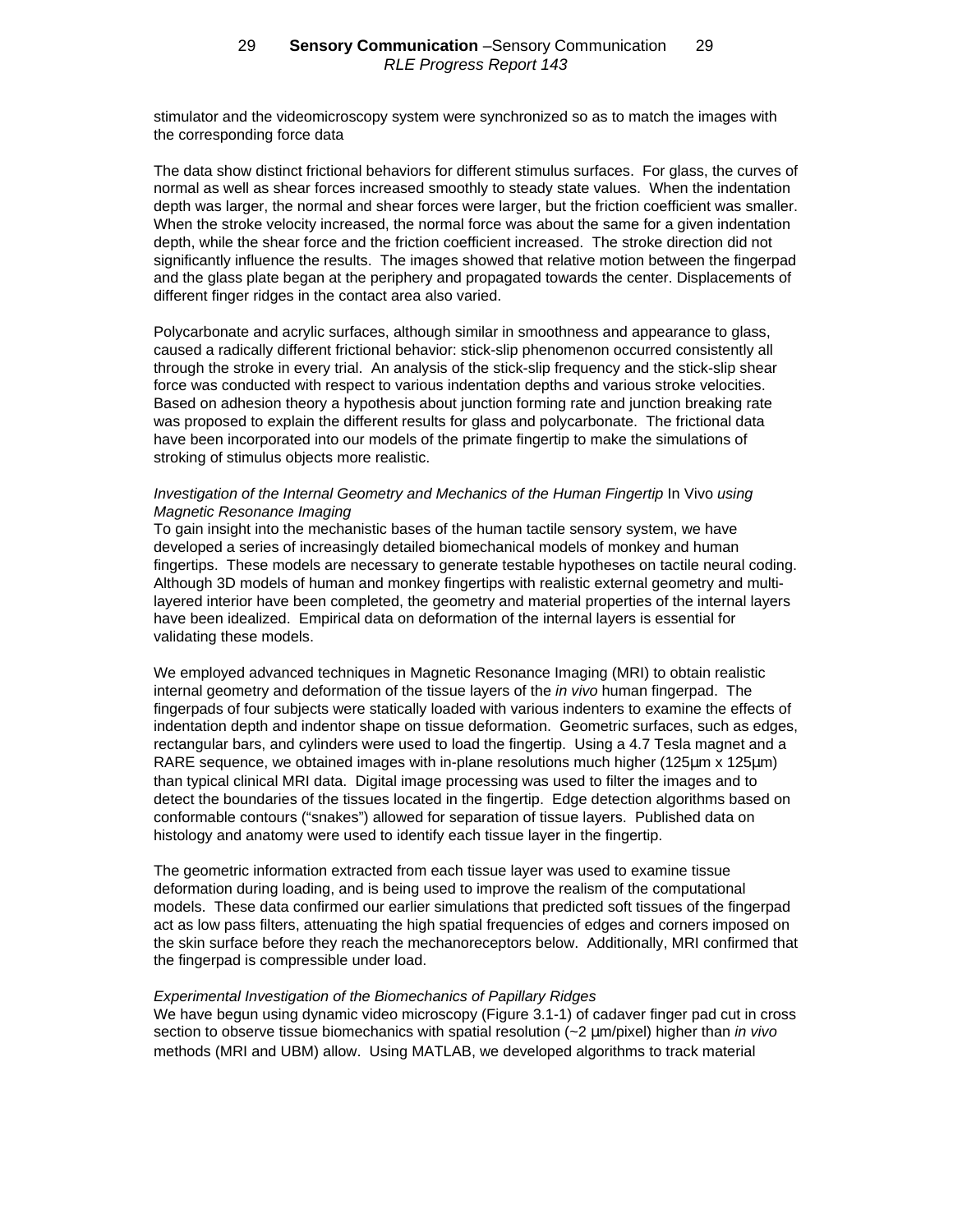particles and calculate strain fields as the skin is indented by points, lines, bars and cylinders. These measurements provide data to improve current models of touch biomechanics. The results are compared with finite element simulations and with previously obtained neurophysiological data from the corresponding experiments.



*Figure 3.1-1. A video microscopy system (left image) provides high resolution images of skin. A cylindrical indentor loads a cadaver finger pad, while the tissue is viewed in cross section (middle 2 images). Strains around mechanoreceptors are estimated from displacements of markers on the tissue (right image).*

Initial efforts assessed the usefulness of cadaver tissue for understanding biomechanics of living tissue. Measurements of mechanical impedance to sine and step inputs with a point indentor showed that fresh, unpreserved cadaver tissue exhibits stiffness and viscoelastic recovery that falls within the spread of values seen in living tissue, indicating that it is suitable for these experiments. Further work has improved the method. A color CCD is now used to differentiate epidermis from dermis. Material points in the tissue are now tracked with high contrast markers. A jig has been developed to ensure cross-sections are planar. To date, data have been collected from five human cadaver fingers and two primate fingers.

This technique facilitates study of some basic issues in touch transduction. Specifically, we hope to observe whether the papillary ridges concentrate strain in the tissue around mechanoreceptors. If so, we will have empirical evidence for a sensory function of fingerprints.

## **Neurophysiology and Psychophysics**

## *Tactile Coding of Shape*

A salient feature of tactile sensing is its ability to encode and decode the shape of objects. In collaboration with Prof. LaMotte of Yale University School of Medicine, we have recorded the responses of SAIs and RAs to a variety of 2-D and 3D shapes stroked across the monkey fingerpad. One set of experiments involved 2-D "wavy surfaces", i.e., surfaces composed of smooth, alternating convexities and concavities of differing radii of curvature. The second set of experiments employed 3D toroidal objects mounted on a flat plate. With wavy surfaces, it was shown that only convexities were encoded in the neural responses; concavities evoked no responses. The primary findings from both sets of experiments were as follows: (a) discharge rates encode the magnitude and rate of change in the curvature of the skin produced by an object, (b) the orientation and shape of the two-dimensional outline of the object parallel to the skin are represented by the orientation and shape of the region of neural activity in both SA and RA populations, (c) object shape perpendicular to the skin is encoded in the shape of the object SA SPR (Spatial Population Response), (d) When object curvature is constant (e.g., circular cylinders), the slopes of the rising and falling phases of the SA response profile are constant, and (e) spatial measures of shape (width and average slope from base to peak) were generally found to be invariant with changes in the orientation of the object as well as the velocity and direction of stroking.

Using a novel paradigm we have also investigated how populations of RAs and SAIs encode shapes. Toroidal 3D objects were indented at a fixed location on the monkey finger pad, and an estimate of the responses from a spatially distributed population of mechanoreceptors was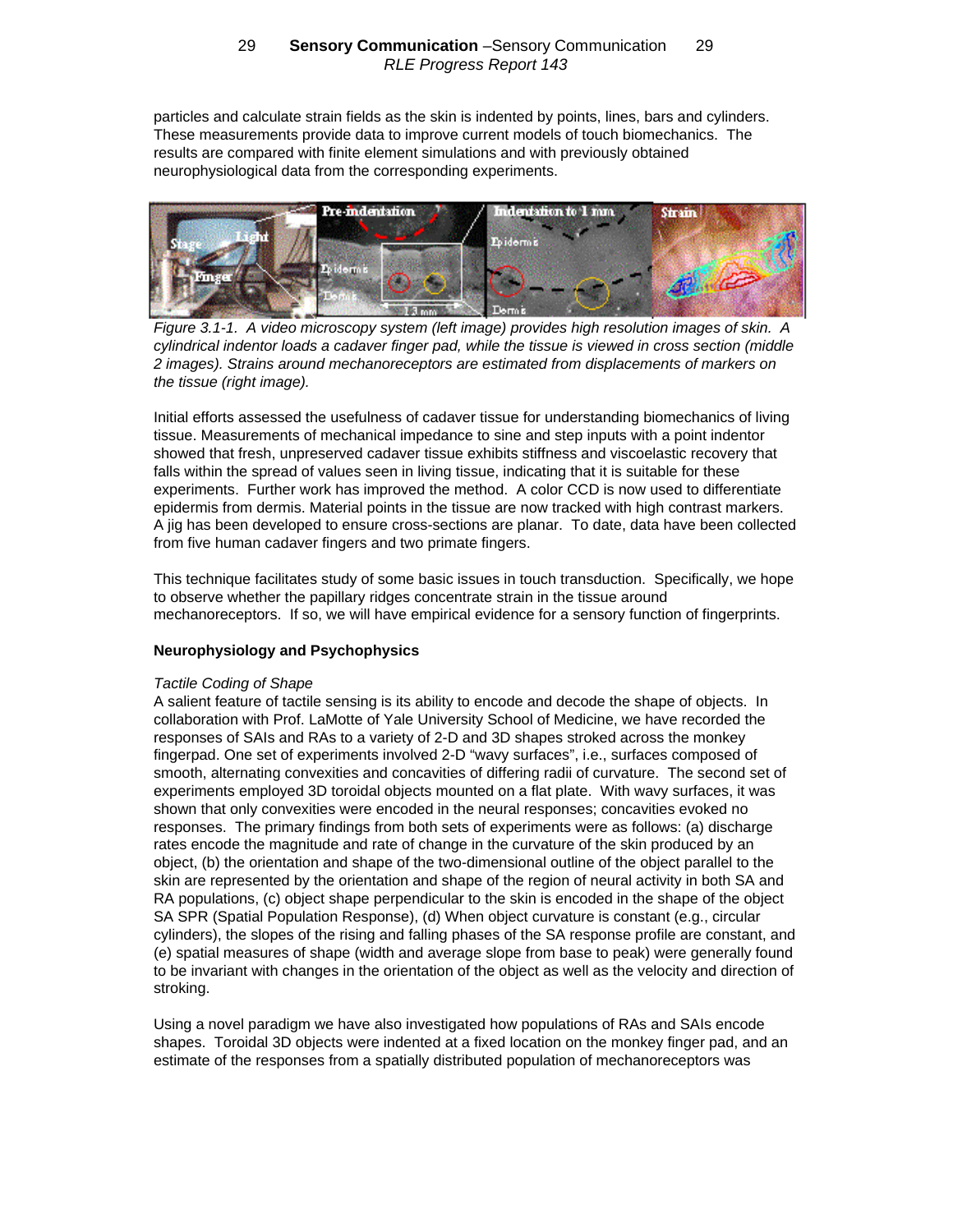obtained by successively recording single fiber responses and plotting the collection of responses on a "virtual" monkey fingerpad. This was a shift from the usual experimental paradigm where "population response" is estimated by applying the stimulus to various locations in the receptive field of a single afferent fiber. A major conclusion from these studies was that the Spatial Population Response Profiles (SPR) of SAs coded stimulus shape and orientation unambiguously, while the RA SPR coded neither. This shape code is expected to be essentially invariant with changes in force or velocity of indentation, as demonstrated for raised toroidal objects on a planar surface described above.

#### *Tactile Coding of Softness*

Encoding of softness is perhaps even more important in tactile sensing than that of shape, because softness can only be sensed accurately by direct touch whereas shape can be inferred through vision as well. We have described, for the first time, how primates discriminate between objects of different compliances and described the biomechanical and neural basis of the perception of softness. We have shown that compliant springs with rigid surfaces ("spring-cells") required both kinesthetic and tactile information for softness discrimination, whereas for soft rubber objects of different compliances, tactile information alone was sufficient. The reason is that for a given force applied by a compliant object to the skin, the spatial pressure distribution and skin deformation within the contact region depend on the specimen compliance if the object has a deformable surface (e.g., fruits), but is independent of the specimen compliance if its surface is rigid (e.g., piano key). Thus, tactile information alone is necessary and sufficient to encode the compliance of rubber-like objects.

We then focussed on finding a more quantitative neurophysiological and biomechanical basis for softness encoding. Using a computer-controlled tactile stimulator, we applied rubber specimens to the finger pads of anesthetized monkeys in a controlled manner and recorded the neural response from SAI and RA fibers. The discharge rates were observed to be lower in the SAI fiber's response to softer specimens compared to stiffer ones. In contrast, RA response was found to be practically indifferent to the relative variations in stiffness. Thus, it was concluded that tactile discrimination of softness was based more on the discharge rates from the SAIs than from the RAs. It was also found that when specimens were applied to the fingerpad at the same velocity, the softer the specimen, the lower the rate of change of net force and the higher the rate of change of overall contact area. Thus at a given instant during indentation, the difference in the average pressure between the two specimens was higher than the corresponding differences in either the forces or the contact areas. Just as the pressure increased more slowly for the softer specimen, the SA discharge rate also increased more slowly, resulting in a slower increase in cumulative impulses. However, the velocity of indentation affected the force, contact area, and discharge rate. For the same specimen, the lower indentation velocity resulted in lower force and area rates, giving rise to a lower discharge rate at a given instant during the ramp. Since the discharge rate of a single fiber is affected by both the compliance of the specimen and the indentation velocity, specimens of differing compliances could be made to give rise to the same single fiber response by appropriate adjustment of indentation velocity. Thus, discharge rate in a single SAI fiber cannot unequivocally encode the compliance of an object, but a population of spatially distributed SAIs can.

#### *Psychophysics of Tangential Skin Displacements*

Tangential displacement of the skin (as opposed to normal indentation) is an interesting tactile stimulus. To detect small  $\left\langle \langle 1 \rangle \right\rangle$  features, humans must scan the fingertip over a surface, presumably to induce tangential displacements. We have measured subjects' sensitivity to tangential displacements of skin on the finger pad and forearm. Subjects showed greater sensitivity to tangential displacements than normal displacements by a factor of about 3:2 at the finger pad and 3:1 at the forearm. These ratios were in rough agreement with a biomechanical analysis of how these tractions distribute energy to the mechanoreceptors embedded in the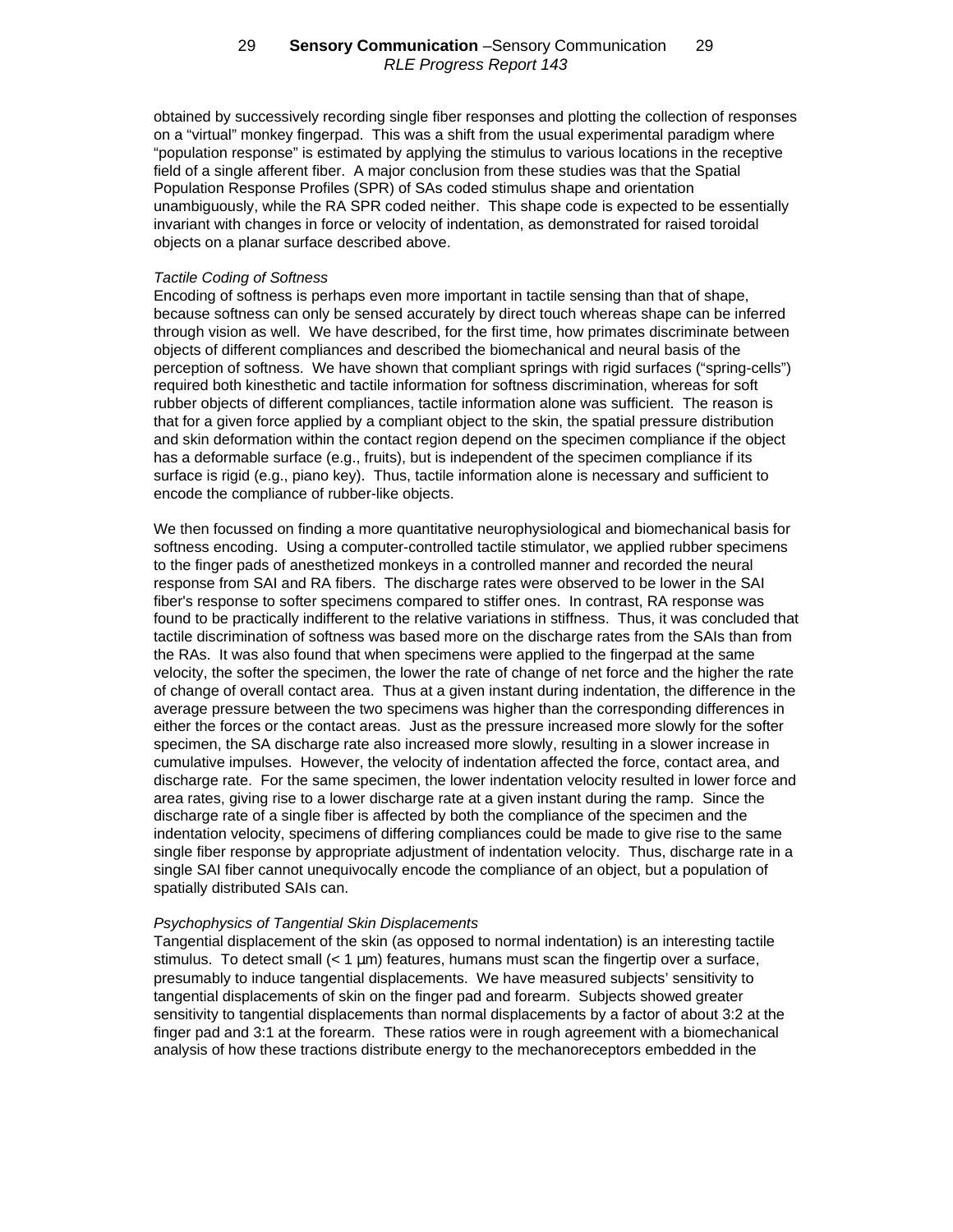tissue. Subjects' high sensitivity to tangential tractions suggests that they are an efficient means of stimulating skin with tactile displays.

#### **Computational Models**

In order to better understand the mechanics of touch, it is necessary to establish a quantitative relationship between the stress/strain state at a mechanoreceptor location and the neural response of the receptor to a given mechanical stimulus. Due to the subsurface locations of the receptors and the opacity of the skin, the stress state and deformations in the close vicinity of a receptor cannot be observed experimentally in vivo. Moreover, no experimental techniques exist to record the responses from a population of mechanoreceptors. A mechanistic model of the skin and subcutaneous tissues that is validated through biomechanical and neurophysiological experiments is able to establish the stress/strain stimulus to a mechanoreceptor as well as predict the population response to a given stimulus. Therefore, we developed a series of increasingly realistic 2-D and 3D finite element models of the primate fingertip. We summarize below the development of the 3D model and the biomechanical and neurophysiological results obtained from it.

#### *Development of 3D Layered Model of Human and Monkey Fingertips*

The external geometry of human and monkey fingertips was obtained from precise epoxy casts made using dental cement molds. These casts were extremely accurate in reproducing the finger print ridges, details of the nail and wrinkles on the skin. A videomicroscopy setup consisting of a monochrome CCD camera with zoom lenses, a frame grabber, and a PC was used to acquire images of the casts in different orientations. A stepper motor was used to rotate the fingertip about an axis parallel to the bone axis in 1-degree steps, and an image was grabbed at each step. The boundary of the fingertip in an image frame essentially represented the orthographic projection of the fingertip for that particular orientation. These 2D sections were imported into a solid modeler (PATRAN) and a 3D model of the fingertip with realistic external geometry was generated. The relative thickness of the bone in the distal phalanx was determined from X-ray images and a concentric bone was generated inside the fingertip. To account for the several layers of skin and the adipose tissue underneath, the mesh was generated in layers such that each layer could be assigned a distinct material property and mechanistic constitutive behavior. The material of each layer was treated as linear isotropic and the innermost layer was made several orders of magnitude stiffer than all the other layers to simulate the rigid behavior of the bone**.** Two models with 8-noded isoparametric elements were generated and the number of nodes in the two models were 8500 and 30,000 respectively. The typical diameter of the monkey fingertips was approximately 9 mm and element size in the region of contact with indenters was approximately 500 microns and 160 microns for the two models respectively.

In subsequent work, the exterior of the 3D model has been fit with spline curves and meshed again in order to smooth surface irregularities and impose bilateral symmetry. Material properties of the soft tissues are now being calibrated so that predictions of the model match reaction forces measured in monkey finger pads indented with line loads.

#### *Encoding and Decoding of Shape during Static Tactile Sensing*

The model described above was used to simulate static indentation of the fingertip by rigid objects of different shapes such as cylinders rectangular bars, and sinusoidal step shapes. The large number of computations necessary to achieve a high spatial resolution and realism in the simulations required the use of a supercomputer (Cray C90). The results show that contact mechanics is important in governing the pressure distribution on the skin surface, which, in fact, is the stimulus unique to each shape. This surface pressure distribution within contact regions was found to be highly dependent on the curvature of the object that indented the finger. Further, we have shown that a simple equation is able to predict the surface pressure as a function of the indenting object's curvature and the local depth of indentation. To study the mechanism of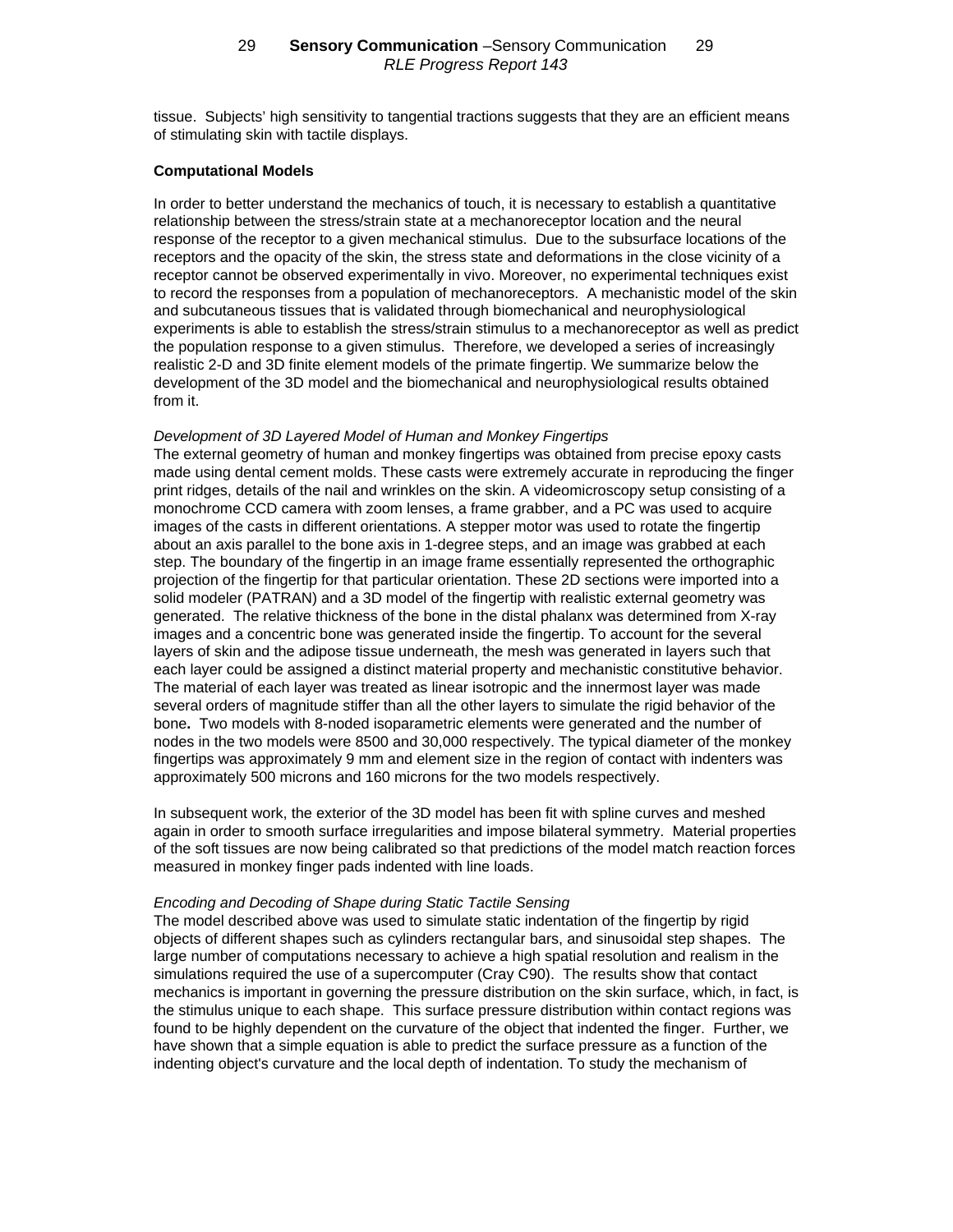transduction by the mechanoreceptors (transformation of the mechanical stress state into neural signals), 21 mechanical measures were obtained from the calculated stress and strain tensor at mechanoreceptor locations, and were matched with experimentally recorded neural response data. Three quantities - maximum compressive strain, maximum tensile strain and strain energy density - were found to be related to the neural responses of SA-I nerve fibers through a simple scaling-threshold model and are thus possible *relevant stimuli* for SA-I afferents. Among these, strain energy density is more likely to be the relevant stimulus since it is a scalar that is invariant with respect to receptor orientations and is a direct measure of the distortions of the receptor caused by the loads imposed on the skin.

To identify the object contacting the skin, the CNS should be able to compute surface loads imposed on the skin from the peripheral neural response. To simulate this inverse problem of decoding, a nonlinear shift-invariant system, which treats the surface pressure as input and neural responses as output, was developed. Because of the nonlinearity (the relevant stimulus measures, such as the strain energy density, are nonlinear functions of the Cartesian stressstrain components), a simple inverse transformation cannot be applied. A signal estimation technique using the university method used in non-linear optimization techniques was employed to decode the surface pressure function from the neural response function. The decoding was demonstrated to be valid for both the ideal case where no sensor noise is present as well as the case where the sensor noise (assumed to be additive Gaussian) is present, as long as the signalto-noise ratio is greater than 20 dB. This result shows a method by which the central nervous system could infer the shape of the object contacting the skin from SAI population response under static conditions.

#### *Modeling the Dynamics of the Primate Fingerpad*

The previous section describes our fingertip models that are able to explain and predict both biomechanical and neurophysiological phenomenon observed in experiments with static stimuli. Encouraged by this success, we have now begun to model the dynamic behavior of the fingerpad in order to realistically simulate the neurophysiological experiments involving dynamic stimuli, such as under stroking of shapes. We have now incorporated viscoelasticity into our computational models of the primate fingertip. To this end, the biomechanical data obtained from the indentation of the fingerpads of several human subjects using different indentor geometries was used. A consistent normalization scheme was developed which showed that most of the variation in the data obtained across subjects was scalable by a single parameter. This lead to the development of a second order Kelvin model which satisfactorily explains much of the observed force-displacement data for a truncated conical indentor. The Correspondence Principle was invoked to extend these results to obtain the material parameters of a generalized 3D linear viscoelastic continuum. These parameters were then incorporated into a 2D plane strain and a 3D layered finite element model. The results obtained from these computational models predict the observed force-displacement data very well for all the indenters (truncated conical, cylindrical and flat-plate indenters) used in the earlier biomechanical experiments. These models are now being used to simulate dynamic stimuli imposed on the fingerpad, such as stroking of shapes in order to understand the role of mechanoreceptors during haptic exploration. Neurophysiological recordings from slowly adapting (SA) and rapidly adapting (RA) mechanoreceptors have been made for a variety of shapes, both statically indented and dynamically stroked across the fingerpad. Previous biomechanics research has been to determine the mechanics underlying the role of SAs during static indentation. Mechanical cues have been determined which relate curvature to impulse response of the receptor. The purpose of the current investigation is to determine the mechanical response of both SAs and RAs during dynamic stroking, and to develop a unifying model of the role of each mechanoreceptor in touch sensation.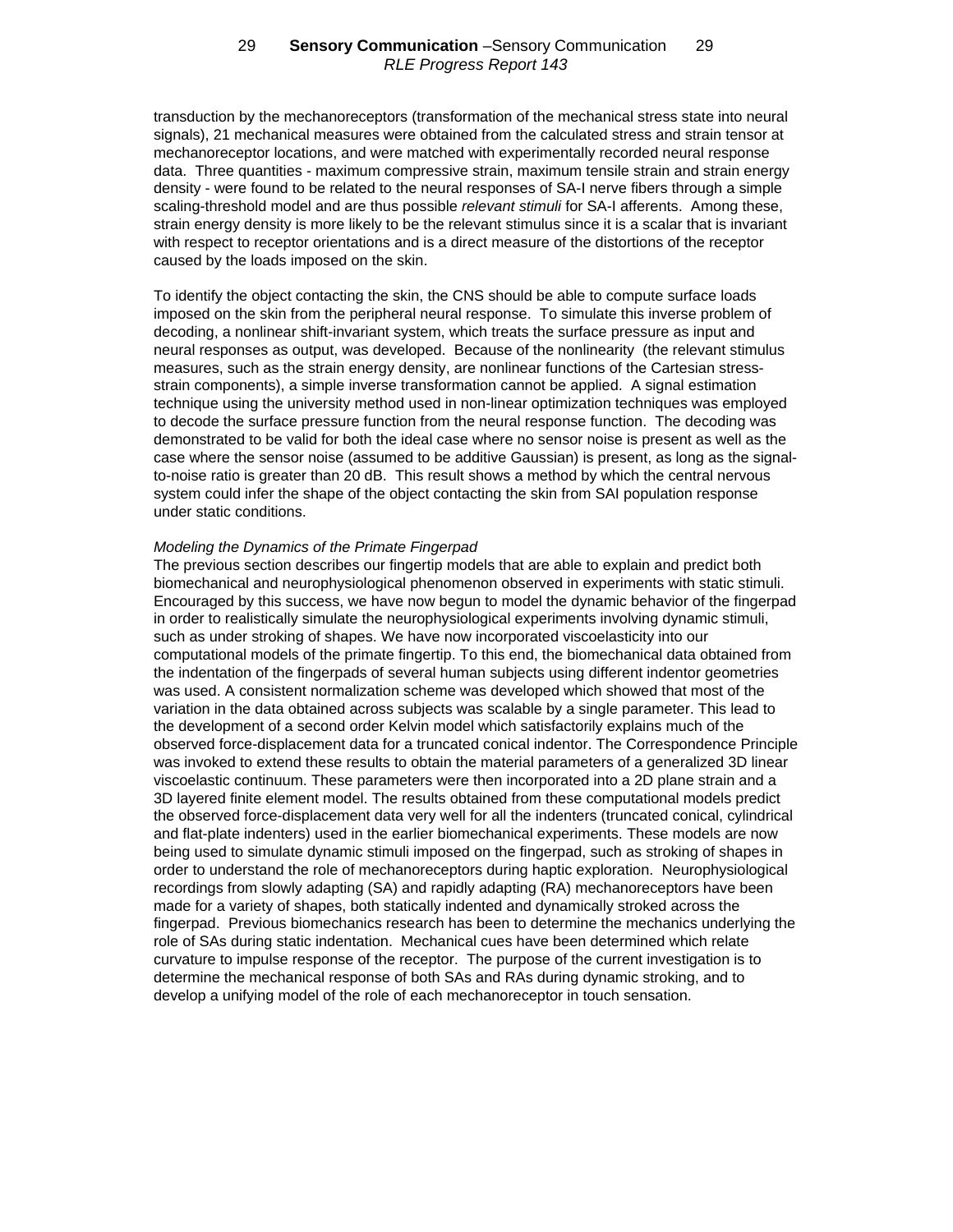*Skin Dynamics in the Tactile Encoding of Shape using a Realistic 2D Finite Element Model* Using previously obtained MRI images of the human finger, we created a multilayered finite element model that accurately represented the internal and external geometry of the human fingerpad. By matching model predictions with biomechanical experimental data, the viscoelastic parameters for each skin layer were estimated and the biomechanical behavior of the model was validated. Figure 2 compares the finite element analysis results of a 1/16 inch rectangular bar indenting the finger to the actual finger deformation obtained from MRI imaging. To simulate the mechanics of touch, surfaces of different curvatures were indented into the finger model, and the contact force was held constant until steady state conditions were reached. In addition, a surface of alternating convex and concave segments, each with a different curvature, was stroked across the finger at various velocities. The results from the simulation studies were compared with previously obtained neurophysiological data from the corresponding experiments.

The principal findings are as follows. (1) Under both indentation and stroking of shaped objects,



the contact pressure across the fingerpad is the primary mechanical stimulus, and it is found to be directly proportional to the object curvature. (2) The use of a layered model, as opposed to a homogeneous model, has a profound effect on the shape of the contact pressure distribution across the skin surface. (3) The strain energy at depths below the skin surface can be predicted from a convolution sum of the contact pressure distribution. (4) A linear combination of the strain energy and the strain energy rate at typical mechanoreceptor locations can reasonably predict the SA-I neural response during both indentation and stroking experiments.

*Figure 3.1-2. MRI data compared with finite element simulations. The images show the results for the undeformed human fingertip cross-section and its deformation under a 1/16 inch rectangular bar indenting the fingertip to a depth of 2 mm.*

*The method of finite spheres: a meshless computational technique for biomechanical simulations* We have used the finite element method extensively to model the fingerpad and analyze the stress/strain fields at the mechanoreceptor level. Both two-dimensional and three-dimensional models have been developed and analyzed using the finite element software package ABAQUS. Even though the finite element method is a robust numerical technique to solve elastostatic (e.g. indentation) and elastodynamic (e.g. stroking) problems, considerable amount of time and energy is devoted to the development of the finite element mesh. Moreover, once a particular model has been developed, it is extremely time consuming to modify it. To overcome these problems we have developed a novel computational technique, the method of finite spheres, which does not require a background mesh for discretization. This technique is very similar to the finite element method and is equally robust, but uses a set of nodes sprinkled on the computational domain to develop the discrete set of linear algebraic equations. We have successfully tested the method on several example problems.

## **Theory**

## *Nonlinear Dynamics of Mechanoreceptor Response*

One of the most interesting aspects of dynamic tactile sensing in humans is the nature of mechanoreceptor response to dynamic stimuli. In contrast to the response of the fingerpad tissue, the receptors seem to exhibit nonlinear behavior even for very small indentations of the fingerpad skin.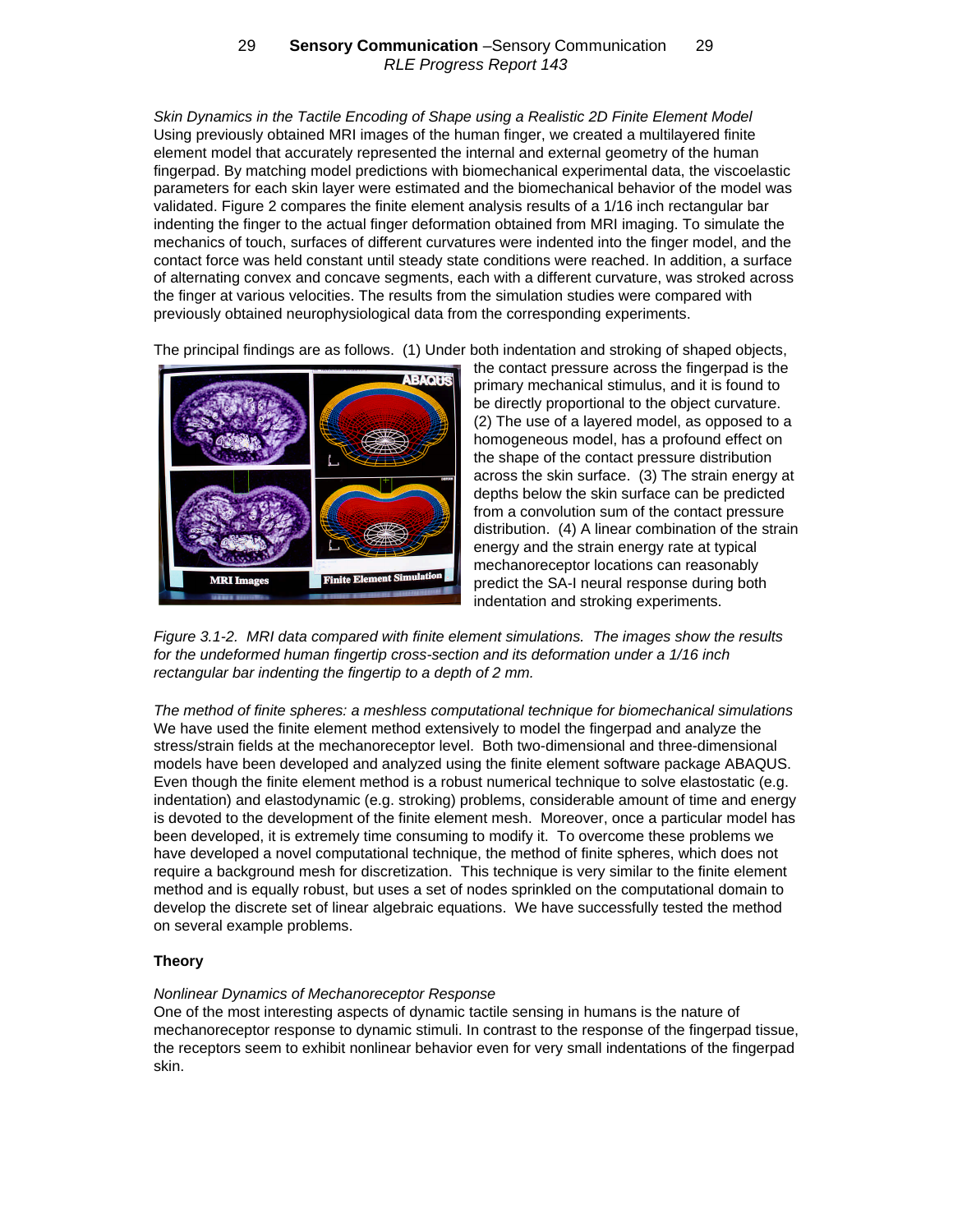The most classic example of such nonlinear response is the so called "tuning curves" which are nothing but the variations of dead-zone and saturation thresholds as functions of frequency of input sinusoids. In order to model these nonlinearities, a generalized class of cascaded LNL-type filter banks were developed. Such models, in general, incorporate a linear describing function block followed by a static nonlinearity and another linear describing function block. It was observed that different receptor classes could be described by specializing this general model. For instance, the behavior of the SAI mechanoreceptors could be explained very well using a Hammerstein type of structure (a static nonlinearity followed by a linear dynamic block). These models provided good fits to the empirically recorded mechanoreceptor responses. The next step appears to be a successful link between the finite element model describing the geometric and material properties of the fingerpad and the neuro-dynamic transduction blocks, describing receptor behavior for each class of receptors. We are now in a position to predict the spatial response profiles observed during the stroking of complex shapes (toroids, wavy surfaces and sinusoidal step shapes) on primate fingerpads.

#### *Identification and Control of Haptic Systems: A Computational Theory*

This research provides a theoretical framework for haptics, the study of exploration and manipulation using hands. In both human and robotic research, an understanding of the nature of contact, grasp, exploration, and manipulation is of singular importance. In human haptics the objective is to understand the mechanics of hand actions, sensory information processing, and motor control. While robots have lagged behind their human counterparts in dexterity, recent technological developments have made it possible to build tactile sensor arrays that mimic human performance. We believe that a computational theory of haptics that investigates what kind of sensory information is necessary and how it has to be processed is beneficial to both human and robotic research.

Human and robot tactile sensing can be accomplished by arrays of mechanosensors embedded in a deformable medium. When an object comes in contact with the surface of the medium information about the shape of the surface of the medium and the force distribution on the surface is encoded in the sensor signals. The problem for the central processor is to reliably and efficiently infer the object properties and the contact state from these signals. We first investigated the surface signal identification problem: the processing of sensor signals resulting in algorithms and guidelines for sensor design that give optimal estimates of the loading and displacement distributions on the surface of the fingerpad. We have shown that three quantities, mean normal stress and the two shear strains at mechanosensor locations, are not only necessary and sufficient to infer the surface signals, but also maximize the spatial bandwidth of signal reconstruction. We then focused on how the information obtained from such optimal sensing can be used for exploration of objects. We have shown that an accurate reconstruction of object properties can occur using two basic building blocks of Exploration Strategy and Finger Control. Exploration Strategy pertains to the problem of inferring object properties such as shape, texture and compliance, and interference properties such as state of contact, from the estimated surface signals. This involves determining, in each case, what kind of sensor information and what kind of action is needed. Finger Control refers to the transformation of the action needed into a command trajectory for the fingerpad, which defines the desired direction of movement for manipulation. We have defined and analyzed the components of both these blocks, provided explicit mathematical formulation, and have solved numerical examples where appropriate. Our formulation of this computational theory of haptics is independent of implementation so that it is applicable to both robots and humans.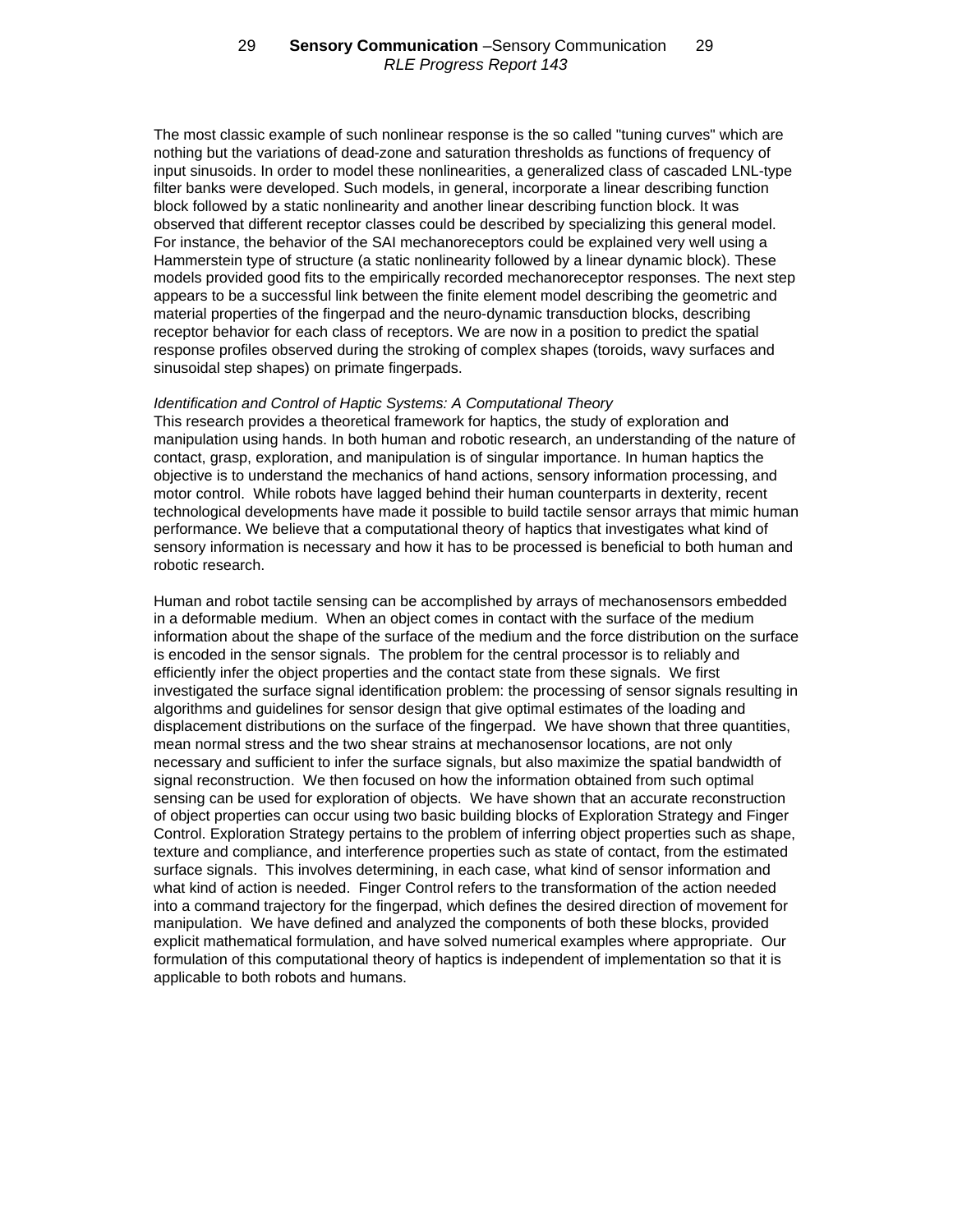## **Device Design and Construction**

*Ultrasound Backscatter Microscope for In Vivo Imaging of Human Fingertip* One of the conclusions of our earlier MRI studies was that if a noninvasive imaging system with higher resolutions than MRI could be designed, it would be a powerful tool to observe deformations of the skin tissue around mechanoreceptors and would help validate our computational models. We have now developed an Ultrasound Backscatter Microscope (UBM), which is able to display the geometry and deformation of skin layers *in vivo*. UBM is similar to Bmode diagnostic ultrasound imaging, but uses higher frequency acoustic waves (about 50 MHz) to achieve resolutions of the order of tens of microns. In UBM, contrast depends on the mechanical properties of tissues, a feature that complements techniques such as optical microscopy, CT and MRI that rely on other tissue properties. This feature also makes UBM ideal for studying the mechanistic basis of tactile sensing. In addition, UBM is less expensive than most imaging techniques, and is also noninvasive. However, because of increased attenuation of the acoustic waves at higher frequencies, the tissues being imaged must be located within a few millimeters of the surface. A UBM system was designed and built using a high frequency PVDF transducer (nominal frequency of 75 MHz), a pulser, a digitizing oscilloscope, a scanning system and the IEEE488 interface.

The device was used to image the internal structure of the human fingertip skin *in vivo* (Figure 3). At each skin location, the transducer was energized and echoes from tissues at different depths were recorded. By mechanically scanning the transducer across the fingerpad surface and keeping track of signals from successive lateral locations, data on mechanical contrast in skin cross sections were assembled. Signal processing was done on the echoes to obtain 2-D images. Images of fingerpad skin of six human subjects showed three distinct layers up to a depth of about 1.2mm. Comparison images of fingertip skin on the dorsal side also showed a layered structure, with lesser thickness for the first two layers. The data obtained are consistent with known anatomical information that the three layers imaged are the stratum corneum, the rest of the epidermis, and the top region of the dermis.



*Figure 3.1-3. Two images from the ultrasound backscatter microscope. In the left image the scan direction was across the finger ridges and it is possible to identify the ridges on the surface and layers within the skin. In the right image, the scan is along the ridges and it is possible to identify even features such as a sweat gland duct within the stratum corneum.*

We had previously developed an ultrasound backscatter microscope system that employed high frequency ultrasonic waves (50 MHz) for obtaining high-resolution images of the human fingertip. We are currently extending the research to clinical applications such as skin cancer detection and staging. The main focus of this work is the development of physically based algorithms for characterizing normal tissues and skin lesions. Unlike conventional image processing algorithms that act only on the final images produced by the ultrasound device, these algorithms will exploit the physics of interaction of acoustic waves with skin tissues. As a first step, over the past year,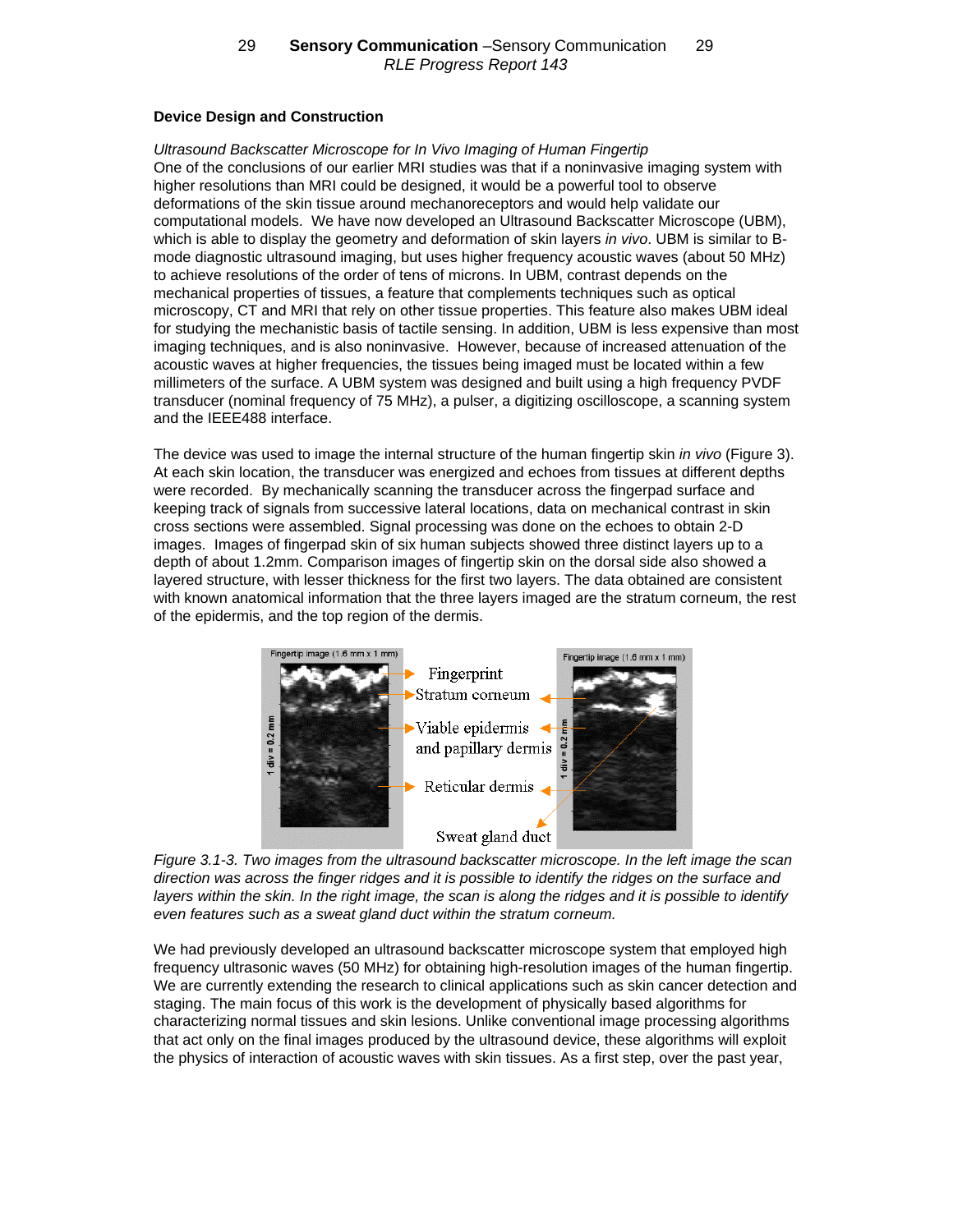we obtained in vivo attenuation and backscatter coefficients of normal human forearm dermis and subcutaneous fat from about 40 volunteers. Data were collected using three different transducers to ensure that results were independent of the measurement system. Attenuation coefficient was obtained by computing spectral slopes vs. depth, with the transducers axially translated to minimize diffraction effects. Backscatter coefficient was obtained by compensating recorded backscatter spectra for system dependent effects, and additionally for one transducer, using the reference phantom technique. Good agreement was seen between the computed attenuation and backscatter results from the different transducers/methods. The attenuation coefficient of the forearm dermis was well described by a linear dependence with a slope that ranged between 0.08 to 0.39 (median=0.21) dB/mm/MHz. The backscatter coefficient of the dermis was generally in the range  $10^{-3}$  to  $10^{-1}$  Sr<sup>1</sup> mm<sup>-1</sup> and showed an increasing trend with frequency. No significant differences in attenuation coefficient slope between the forearm dermis and fat were noted. Within the range 14-34 MHz, the ratio of integrated (average) backscatter of dermis to that of fat ranged from 1.03 to 87.1 (median=6.45), indicating significantly higher backscatter for dermis than for fat. Data were also recorded at the fingertip where the attenuation coefficient slope of the dermis was seen to be higher than that at the forearm.

Current work in this area is in three directions: (1) Further analysis of backscattered signals from skin tissues in terms of additional parameters such as echo statistics (2) Upgrading the ultrasound system to a fast-scan system that reduces acquisition time by an order of magnitude and (3) Collection of data from patients with suspected skin lesions and comparison with normal skin tissue parameters. [Work also partly supported by a Grant-in-Aid of research from the national Academy of Sciences through Sigma Xi].

# **3.2 Tactile Displays Realized Using MEMS Actuator Arrays**

### **Sponsor**

Defense Advanced Research Projects Agency - Grant N00019-98-K-0187

## **Project Staff**

Mandayam A. Srinivasan (PI), S. James Biggs, Andrew R. Brughera, Lorraine A. Delhorne, Tim T. Diller, Nathaniel I. Durlach, Dennis M. Freeman, Kaigham J. Gabriel<sup>5</sup>, Tuyet-Trinh T. Phan, Charlotte M. Reed, David W. Schloerb

## **Introduction**

The purpose of this project is to develop new tactile interfaces that capitalize on advances in MicroElectroMechanical Systems (MEMS) technology to create high-bandwidth displays for stimulating the user's tactile sense. Such devices may also receive manual or other types of pressure/contact input. We envision two major classes of applications: (1) Tactile interfaces mounted on machines could indicate the state of the machine--such as the remaining charge in a battery--or it might respond to the operator's touch in subtle ways not possible with conventional controls, (2) Tactile interfaces attached to the human body--for example, through a glove or wrist band--could be used with wearable computers or communication devices for both input and output.

The project is a collaboration between the MIT Touch Lab at RLE and Prof. Kaigham J. Gabriel at the MEMS Laboratory at Carnegie Mellon University (CMU). To date, the work at MIT has consisted of experimental studies of biomechanics and tactile perception. This work is intended to guide the design of tactile interfaces and it will also advance the science of human haptics. The

 5 Department of Electrical & Computer Engineering, Robotics Institute, Carnegie Mellon University.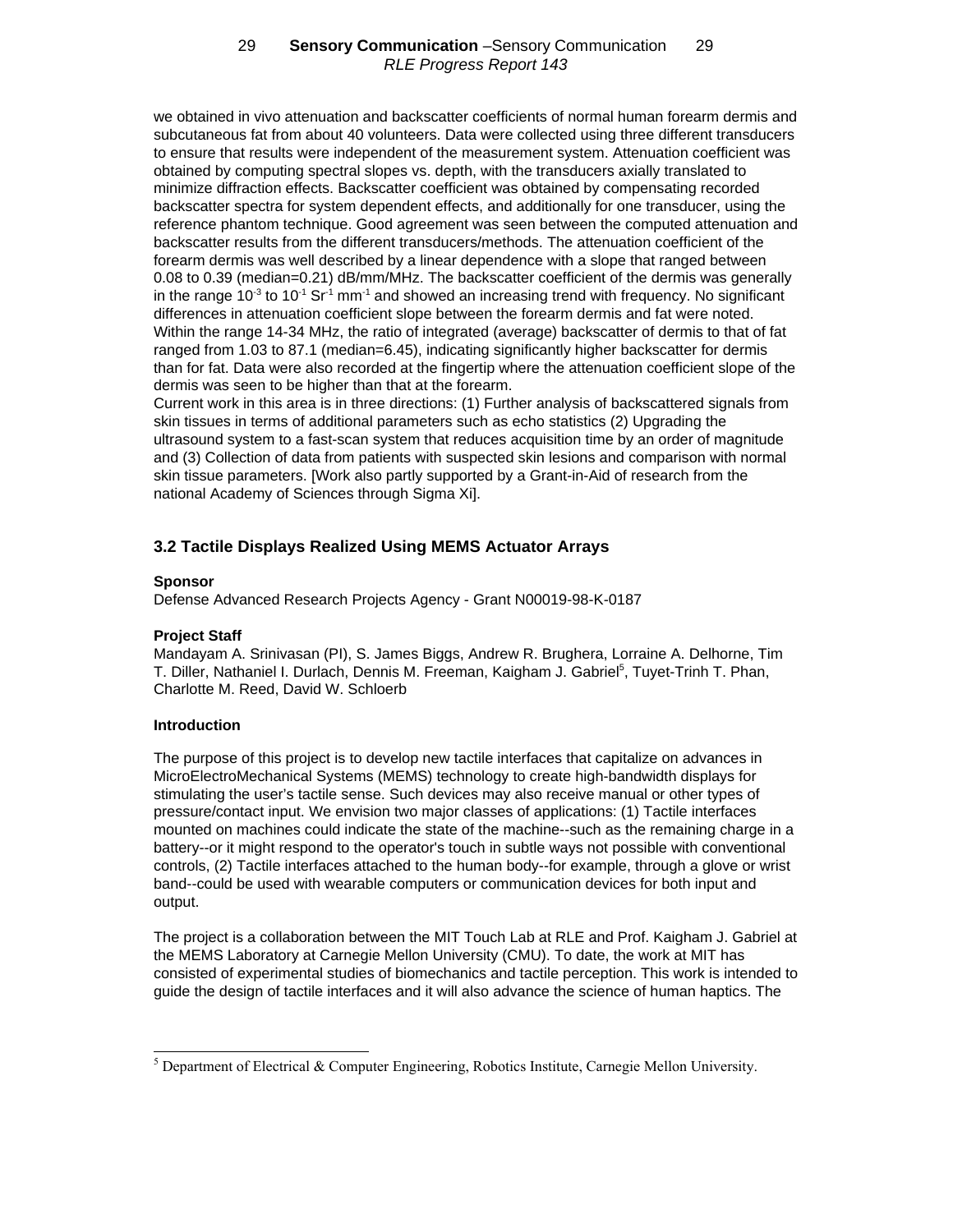group at CMU is developing the MEMS stimulators and sensors that will be incorporated in future prototype interfaces. Following are summaries of the work accomplished in each task area.

### **Characterization of Human Skin and Tissue Impedance**

The goal of this part of the project is to measure and characterize the mechanical impedance of human skin at various body sites. This involves *in vivo* measurements of the force response to mechanical displacement of the skin. The measurements are made using the Skin Dynamics Test Apparatus (SDTA) that we have developed. The SDTA uses an Aurora Scientific Inc. Dual-Mode Lever Arm System that is controlled by a PC via an A/D card. The apparatus continuously samples both the position and the resulting force on a flat-ended 0.5 mm diameter probe as it is first pressed against the skin and then displaced sinusoidally about the mean pre-indentation depth. The resulting biomechanical data will be useful in the development of tactile displays.

To date, sinusoidal vibration stimuli have been applied with the probe either glued or not glued to the skin. Both normal and tangential stimlui were applied to the skin surface in the glued case and only normal stimuli were applied in the non-glued case. The stimuli were applied to live human subjects at four body sites: the finger pad, wrist, forearm, and forehead. The force-displacement response was measured and used to calculate mechanical impedance, power absorption and duty factor (an estimate of the fraction of time that the stimulator is in contact with the skin).

Results showed the mechanical impedance generally increasing in magnitude with frequency and higher in magnitude for tangential stimulation than for normal stimulation. Power absorption linearly increased with frequency, and duty factor decreased with increasing frequency and amplitude. The measured properties varied widely between body sites and subjects.

A mathematical model previously developed to calculate bulk and shear moduli from normal and tangential impedance data was tested against data at the four body sites. However, because the model assumed isotropy and semi-infinite thickness of the stimulated tissue, data taken did not fit the model well, especially at the finger tip.

## **Tactile Perception**

#### *Perceptual Resolution Measurements*

The goal of this part of the project is to determine the limits of perceptual resolution for various kinds of vibratory tactile stimulation at various body sites. The measurements are made using apparatus that is similar to that used for the skin biomechanics experiments (i.e., the SDTA). The Tactile Perception Test Apparatus (TPTA) will ultimately include two Aurora-Scientific-based tactile stimulators and it will incorporate a 5-axis micro-positioning assembly (x, y, z, theta, and stimulator separation). Under computer control, the motorized micro-positioning assembly will be able to continuously adjust the position of the two stimulators over the course of hundreds of successive experimental trials.

The TPTA is still under construction, but as an interim measure we have used the SDTA to make some one-point threshold measurements. To date, detection threshold measurements have been made at three body sites (finger, wrist, and forearm) on three adult subjects (a fourth subject took part in the finger tests) for sinusoidal stimulation at eight frequencies in the range of 2 to 256 Hz. Thresholds were estimated using a two-interval forced-choice adaptive-level procedure with trialby-trial correct-answer feedback. Each run began with the stimulus level set well above threshold. Presentation level was changed following two correct responses (resulting in a decrease in stimulus level) or one incorrect response (resulting in an increase in stimulus level). The step size was set initially to 4 dB but was changed to 2 dB after the first reversal. A run was terminated after 8 reversals in level and the threshold for that run was calculated by averaging across the levels of the final 6 reversals. The two observation intervals were 500 msec in duration and were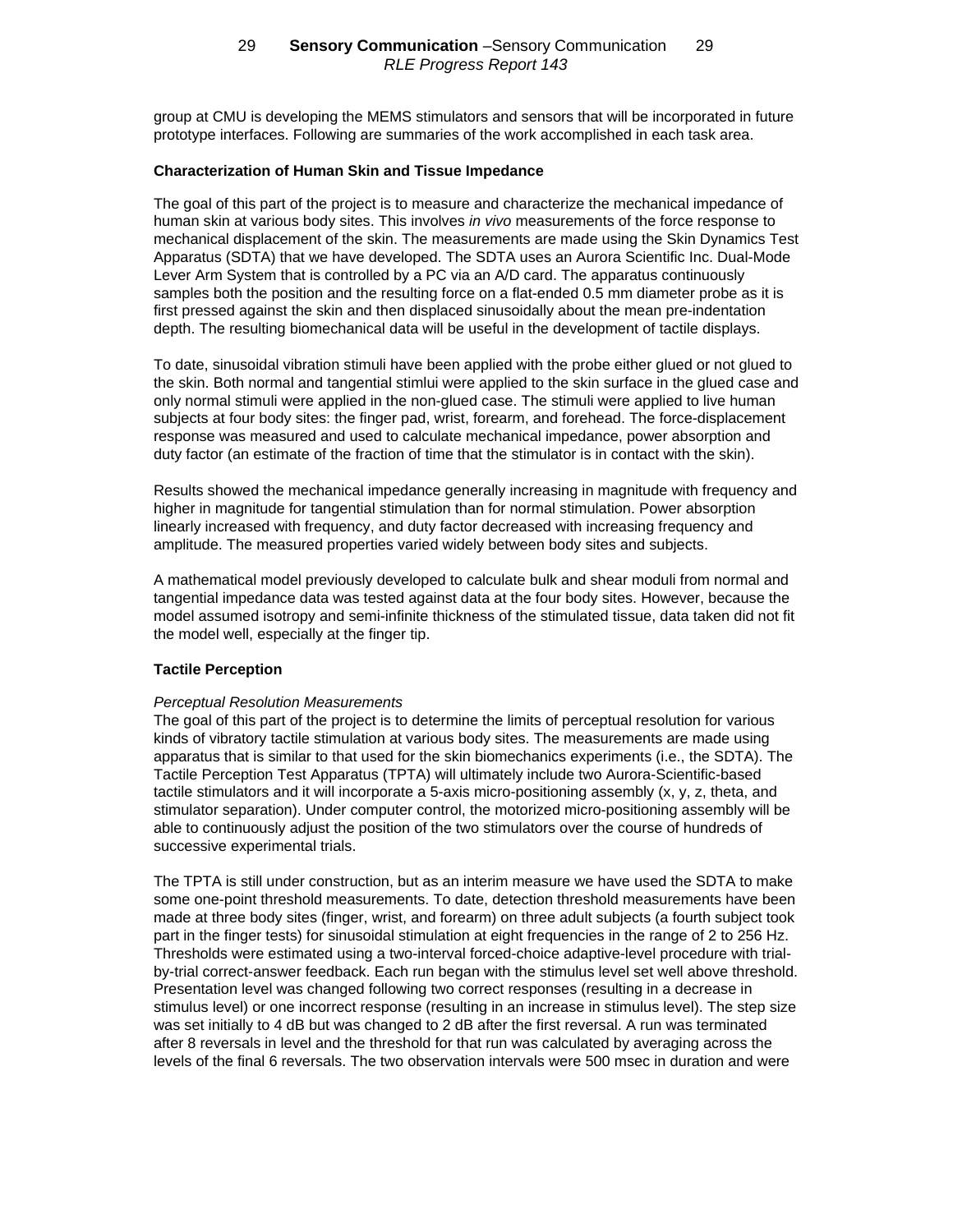separated by 200 msec. Visual cueing of the observation intervals was provided on a computer terminal. The tactual stimulus was presented in one of the two observation intervals, selected at random on each trial. Data were collected in 8-run blocks with random ordering of the 8 frequencies within each block. Five blocks of data were collected on each of the subjects, leading to five threshold estimates at each of the 8 frequencies (2, 4, 8, 16, 32, 64, 128, and 256 Hz).

Reliable threshold estimates were obtained that appear to be consistent with other measurements reported in the literature. Unfortunately, some measurements at the higher frequencies were limited by the resolution of the apparatus. The principal innovation of this work is that we were able to measure the reaction force of the skin and calculate the mechanical power transmitted into the tissue at threshold. We plan to publish this data in the near future.

*Surface treatments to increase the perceived vibration of a piezoelectric foil* Piezoelectric polyvinylidene fluoride (PVDF) film is a semi crystalline homopolymer. When the foil is stretched the dipoles and their attached crystalline structure move -- changing the polarization of charge at the foil surfaces, thus changing the voltage across the metallized electrodes. Conversely when a voltage is applied across the electrodes the foil changes dimensions. This investigation sought surface modifications that increased subject˙s perceptions of vibration when they touched the foil with the right fingertip. Eight modifications, and the foil alone, were tested on five human subjects. The subjects were asked to adjust the vibration amplitude of a small speaker to match the perceived vibration amplitude of each PVDF sample as it was driven with a sinusoidal voltage (250 Hz, 240 Vpp). The adjusted RMS voltage of the speaker was taken to be a gage of the intensity of subject˙s perception. Six of the surface modifications worked better than the unmodified foil with statistical significance (p<0.05, one tailed t-test, df=8), with the three most successful increasing perceived intensity by 10-12 dB. All the successful surface treatments incorporated a stiff mylar lamination that converted the tangential stretch of the PVDF into normal vibration that tapped (rather than stroked) the finger.

This study showed that surface treatments can increase perceived vibration, and warrant further work. In particular, laminated PVDF foil with surface modification showed promise. In future work, we propose to imbed many small beams into the mylar lamination. The beams will be fixed at one end to the PVDF foil, leaving the other end free to vibrate at a resonant frequency of 250Hz.

## **Development of MEMS Tactile Stimulators and Sensors**

The goal of this part of the project is to develop the MEMS stimulators and sensors that may be incorporated into tactile interfaces. Initial work has focused on the development of a single stimulator or actuator that consists of two gas- or fluid-filled chambers as shown in Figure 3.2-1. The chambers are covered and sealed by a common membrane such that when the membrane covering the outer chamber is displaced by electrostatic force, the membrane covering the inner chamber is also displaced (a greater distance) by the movement of the fluid.



*Figure 3.2-1. Surface Micro-machined Actuator with Polysilicon Membrane.*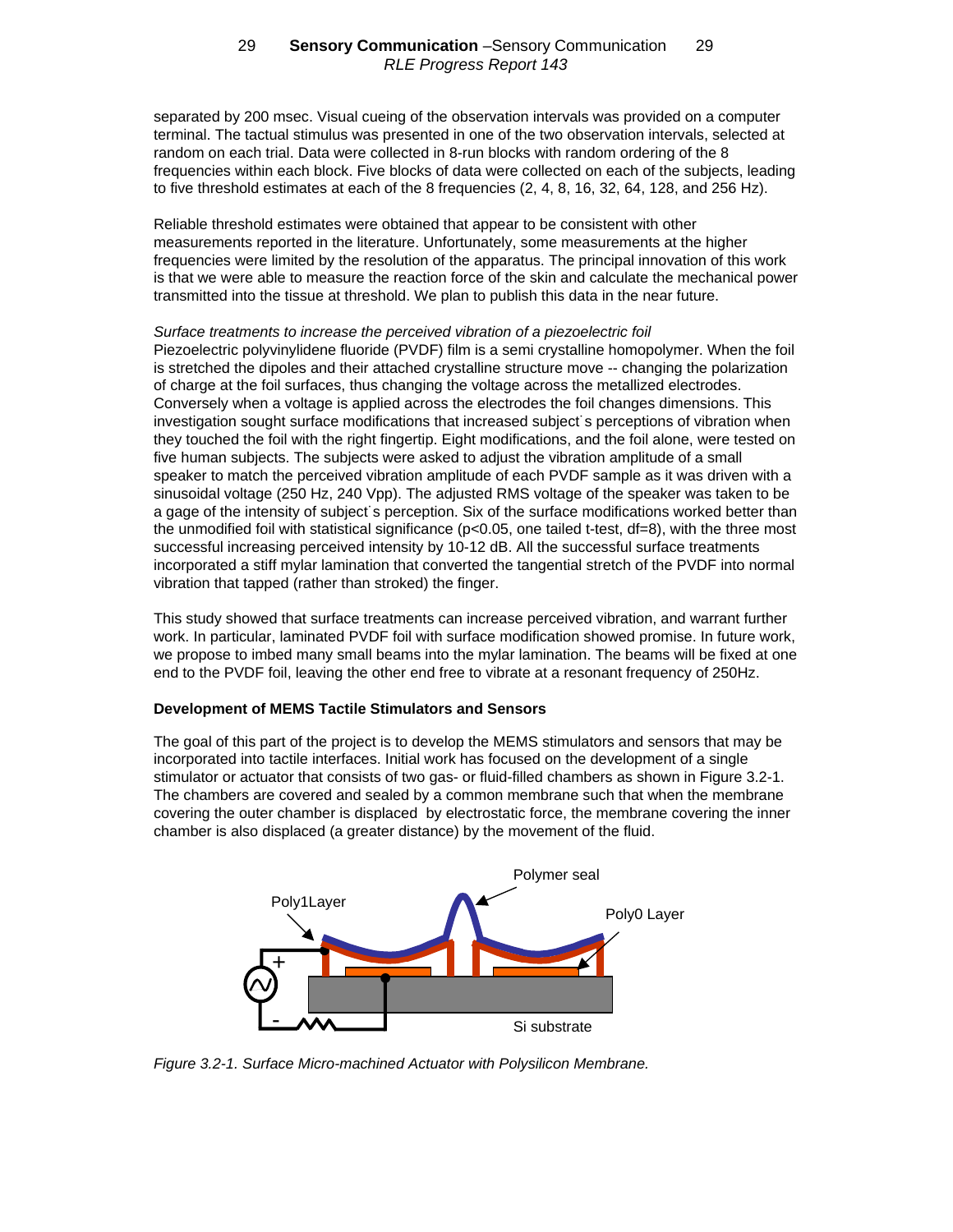During the last year, fabrication was completed on the 1 cm x 1 cm "test taxel chip" which contains 25 taxels on its surface. Characterization of the electrical and mechanical properties of the chip was initiated. See the discussion of "Tactile Displays Using MEMS Actuator Arrays" on the web site of the CMU Microelectromechanical Systems Laboratory for further details [\(http://www.ece.cmu.edu/~mems/projects/index.shtml\).](http://www.ece.cmu.edu/~mems/projects/index.shtml)

# **3.3 Cortical Control of Robot Manipulators**

## **Project Staff**

Mandayam A. Srinivasan, S. James Biggs, Jung Kim, Miguel A. L. Nicolelis<sup>6</sup>

The MIT Touch Lab has begun collaboration with the Laboratory for Neural Ensemble Physiology at Duke University directed by Prof. Nicolelis. The Nicolelis lab has developed a system that continuously estimates hand position based on signals recorded from neurons in motor areas of the cortex of behaving primates. The Touch Lab has developed software that uses these signals to control a robot manipulator (Phantom, Sensable Technologies) in real time. Accurate, real-time predictions of one and three dimensional arm movement trajectories have been demonstrated in two monkeys at Duke. In addition, cortically derived signals were successfully used for real-time control a robot manipulator locally at Duke and remotely at MIT via the Internet (Wessberg et al. 2000.).

# **3.4 Role of Haptics in Human-Computer Interactions**

### **Sponsor**

Defense Advanced Research Projects Agency - Grant DAAD17-99-C-0060

## **Project Staff**

Mandayam A. Srinivasan (PI), W. L. Sachtler, Jung Kim, Misty Pendexter, Ashok Sivakumar, Nattavude Thirathon

We have used the upgraded Virtual Workbench for a number of investigations of human sensorimotor processing, with focus on Human-Computer Interaction. One set of experiments was devoted to characterizing the role of contact forces during manual interaction with a surface through a tool. We found that forces tangential to a surface, applied to the tip of the tool on contact, systematically bias the perception of the orientation of the surface in space. Previous work had shown that changes in the normal force can be used to simulate smooth bumps and indentations in a flat surface. The mapping of tangential force to change in perceived surface orientation may have applications for algorithms to simulate three-dimensional haptic features with two-dimensional force-feedback devices.

In another set of experiments we are exploring the role of force feedback in input control in virtual environments in a manual optimization task. Subjects use sets of sliders to control a set of bar graphs, with the aim of setting them to equal heights. Graphs are driven by a set of linked linear equations controlled by multiple sliders. We are comparing performance with different sets of sliders: simple one-dimensional sliders; sliders that can move in a plane and control two parameters simultaneously, and sliders that can move in three dimensions.

In a third project, we are testing the performance in a 3D Fitts' task using targets of various consistencies: simulating solid objects in a VE requires costly equipment, and soft or visco-

 6 Duke University Department of Neurobiology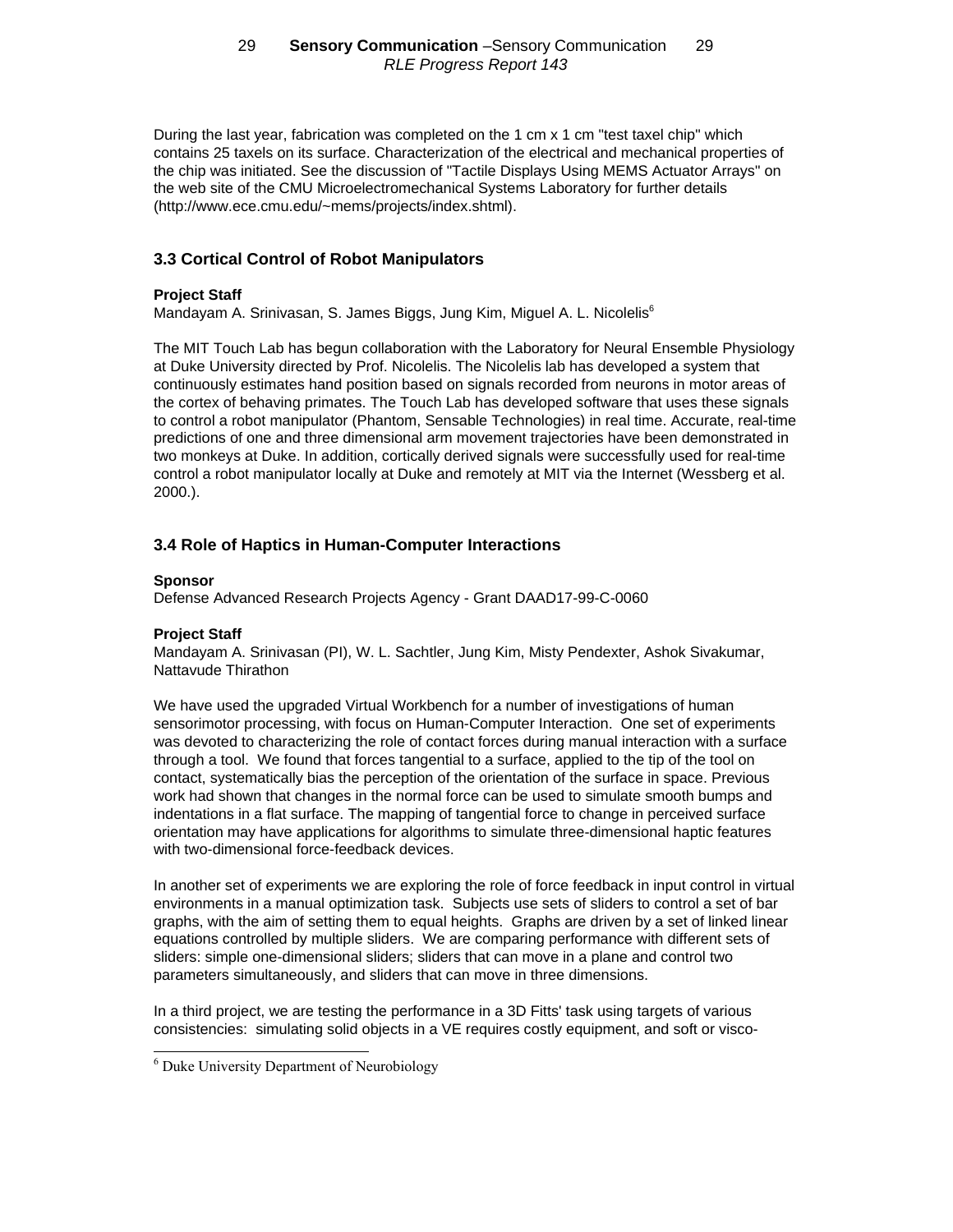elastic objects could be rendered on devices of lower cost, which may serve to improve interaction in 3D simulated environments.

### **3.5 Laparoscopic surgical simulation using visual and haptic feedback**

### **Sponsor**

Massachusetts General Hospital

## **Project Staff**

Mandayam A. Srinivasan (PI), Suvranu De, Jung Kim, Hyun Kim and Boon Tay

With increase in computational power and the availability of interface devices, there has been considerable excitement about the possibility of developing a surgical simulator to train physicians much like the use of flight simulators to train pilots. In order for such a simulator to be realistic, it should provide multisensory interaction capabilities and real time. We have started work on developing a simulator for laparoscopic surgical procedures where the user can interact with three-dimensional models of internal organs using visual as well as tactile sensory modalities. For real time visual display an update rate of 30Hz is sufficient. For haptic display, we use the Phantom haptic interface device. For stable simulation, the haptic loop requires an update rate of about 1 kHz. This imposes severe restrictions on the complexity of the models that can be rendered haptically.

We have developed rapid collision detection algorithms based on hierarchical bounding boxes. For physically based real time response prediction of soft tissues, we have developed a specialized version of the method of finite spheres (a meshless numerical technique developed in our lab). In this technique nodal points are sprinkled around the surgical tool tip (not the entire domain) and the interpolation is performed using compactly supported functions on spheres surrounding the nodes. A point collocation technique is used to generate the discrete set of equations that are solved in real time. The localization provided by the finite influence zones of the nodes and the elimination of numerical integration results in a highly accelerated numerical procedure. The flexibility in the placement of the nodes allows complex operations like surgical cutting to be performed easily.

## **4.1 Virtual Environment Technology for Training**

#### **Sponsor**

Office of Naval Research - Grant N00014-97-1-0635

## **Project Staff**

Mandayam A. Srinivasan (PI), S. James Biggs, Alberto J. Cividanes, Lorraine A. Delhorne, Nathaniel I. Durlach, Chih-Hao Ho, Misty Pendexter, Wendelin L. Sachtler, Steve Wang, Thomas E.V. Wiegand, Wan-Chen Wu, Han-Feng Yuan

## **Introduction**

 This work is being conducted within Virtual Environment Technology for Training (VETT), a large inter-disciplinary, inter-institutional program which is studying the use of virtual environment (VE) technology to improve Navy training. At RLE, two mutually supporting components of this program are being pursued: (1) Enabling Research on the Human Operator (ERHO) and (2) Development of haptic interfaces and multimodal virtual environments. The ERHO component is concerned with how human perception and performance in virtual environments (VEs) depend upon (1) the physical characteristics of the VE system, (2) the task being performed, and (3) the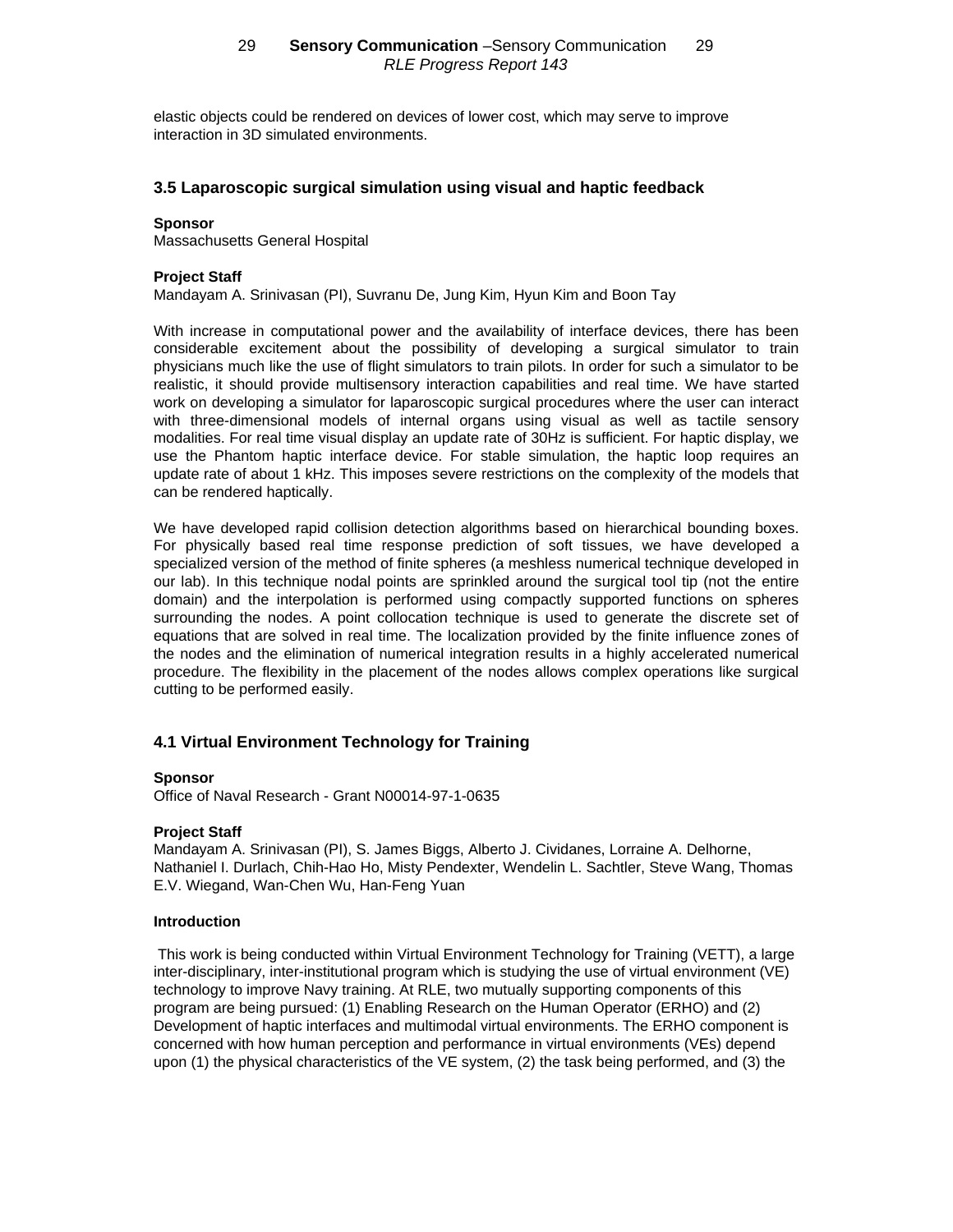user's experience with the system and the task. To the extent that the ERHO research is successful, the results will not only provide important information for the design and evaluation of VE training systems, but also for VE systems in general. The second component is focussed on the development of haptic interfaces that enable the user to touch, feel and manipulate objects in VEs. Software is being developed to generate haptic stimuli and to integrate visual, auditory, and haptic displays. Experiments on multimodal illusions due to interactions between haptic and visual or auditory displays have also been conducted.

Over the past year, we have upgraded the hardware for several of our VE systems, developed new software for graphical and haptic rendering, and conducted several suites of experiments for gaining insight on human operator's perception and performance in VEs. Our progress is described in the following subsections.

## **Visual Perception in VEs**

Background in this area is available in RLE Annual Report 141, pp 337-338 (also see V. Wiegand et al, 1999). During the past year, attention in this area has been focused on further data analysis and the preparation of results for publication. A paper was published on our Motion Parallax research in the journal Presence during this reporting period (Yuan et al, 2000). This work is concerned with the degradations that occur on lead-motion-parallax depth perception when there are time delays between head movements and image displays. The paper completely describes the experiment, data analysis, and results of the past year. A second paper was submitted to the journal Perception and Psychophysics in January of 2001 (Schloerb and Durlach) related to our work on enhanced stereoscopic depth perception in VEs. This work studied the effects of expanded (supernormal) interocular distances.

## **Part-Tasks Trainer for Position-Velocity Transformations**

Experiments in the area of Naval Part Task Trainers have been completed. The PC-based parttask trainer for training individuals to rapidly and accurately estimate relative motion from information on absolute motion (and vice versa) was used to collect data on 22 subjects. Learning curves were measured for a variety of tasks and instructional formats. Both response time and accuracy of response were measured for all tests. We are in the process of analyzing the data and writing a report.

# **Conveying the Touch and Feel of Virtual Objects**

 Haptic displays are emerging as effective interaction aids for improving the realism of virtual worlds. Being able to touch, feel, and manipulate objects in virtual environments have a large number of exciting applications. The underlying technology, both in terms of electromechanical hardware and computer software, is becoming mature and has opened up novel and interesting research areas. The following sections summarize the progress over the past few years in our "Touch Lab" at RLE. A major advance has been the birth of a new discipline, Computer Haptics (analogous to computer graphics), that is concerned with the techniques and processes associated with generating and displaying haptic stimuli to the human user.

 Over the past few years, we have developed device hardware, interaction software and psychophysical experiments pertaining to haptic interactions with virtual environments (recent reviews on haptic interfaces can be found in Srinivasan, 1995 and Srinivasan and Basdogan, 1997). Two major devices for performing psychophysical experiments, the linear and planar graspers, have been developed. The linear grasper is capable of simulating fundamental mechanical properties of objects such as compliance, viscosity and mass during haptic interactions along a linear track. Virtual walls and corners were simulated using the planar grasper, in addition to the simulation of two springs within its workspace. The Phantom, another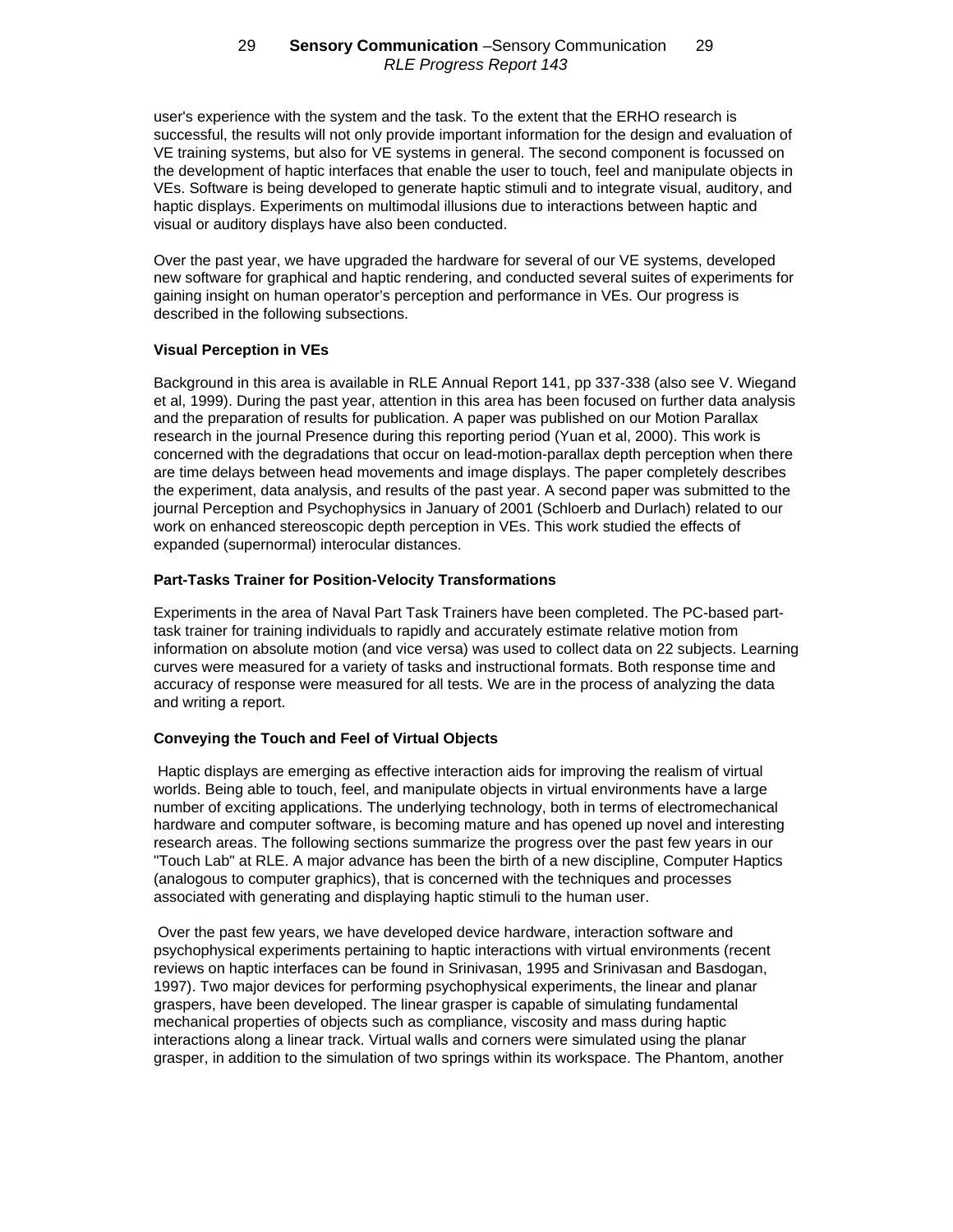haptic display device developed previously by Dr. Salisbury's group at the MIT Artificial Intelligence Laboratory (now available commercially from SensAble Technologies, Inc.), has been used to prototype a wide range of force-based haptic display primitives. A variety of haptic rendering algorithms for displaying the shape, compliance, texture, and friction of solid surfaces have been implemented on the Phantom. All the three devices have been used to perform psychophysical experiments aimed at characterizing the sensorimotor abilities of the human user and the effectiveness of computationally efficient rendering algorithms in conveying the desired object properties to the human user. See last year's report for further discussion of our prior work in this area (RLE Progress Report 142, Chapter 23, VETT, Sections 5-9).

### *Haptic Rendering and Constructing Multimodal VEs*

Haptic rendering, a relatively new area of research, is concerned with real-time display of the touch and feel of virtual objects to a human operator through a force reflecting device. It can be considered as a sub-discipline of Computer Haptics. We have developed both point and raybased techinques for detecting collisions with virtual objects (Ho et al. 1999; Ho et al. 2000). We have also experimented with multi-threading (on a Windows NT platform) and multi-processing (on a UNIX platform) techniques and have successfully separated the visual and haptic servo loops in order to develop effective software architectures for multimodal VEs. Our experience is that both techniques enable the system to update graphics process at almost constant rates, while running the haptic process in the background. We are able to achieve good visual rendering rates (30 to 60 Hz), high haptic rendering rates (more than 1 kHz), and stable haptic interactions. All of the this work is described in a doctoral dissertation completed during the last year (Ho 2000)

### *Mass-Damping-Compliance Experiments*

Using a one dimensional force-feedback interface ( the "Linear Grasper" ) we are conducting a series of experiments designed to examine a subject's ability to discriminate between viscous, inertial, and spring forces. In these experiments we plan to evaluate a model which addresses the perception of these three physical qualities in terms of work ( i.e., force times distance ) performed. Refurbishment of the Linear Grasper haptic interface has been completed. Software to simulate a physical mass-spring-damper system, control the progress of two-alternative forcedchoice experiments, and record the time-course of force inputs and end-effector position has been completed. We are currently running subjects and have begun to analyze the resulting data.

#### *Force-Torque Experiments*

An experimental study was performed to determine the role of torque feedback in haptic perception of object location within virtual environments (Wang 2001). The experimental setup consisted of two Phantom haptic interfaces connected by a common stylus and a ray-based rendering technique for modeling the interactions between the user-controlled stylus and the virtual environment. Subjects were asked to identify 7 locations of a virtual object under various force display conditions, which ranged from force feedback only at the stylus tip to accurate force and torque feedback. Subjects' ability to determine the location of a real object was also examined in order to establish the effectiveness of the hardware and software utilized in the study. In order to obtain their best performance, subjects were trained in each case with correctanswer feedback.

Results indicate that the most significant improvement in perception occurred during the first training session. The accuracy of subjects' haptic perception of virtual object location was the same as the perception of real object position when full force and torque feedback were provided, thus validating the realism of the simulated haptic environment. Estimated percentage JND for these conditions, ranged from approximately 20% for the nearest objects to 12% for the farthest objects. The information transmitted (IT) for these conditions were also the same, at approximately 1 bit (out of a maximum of 2.81 bits). When subjects probed the virtual object by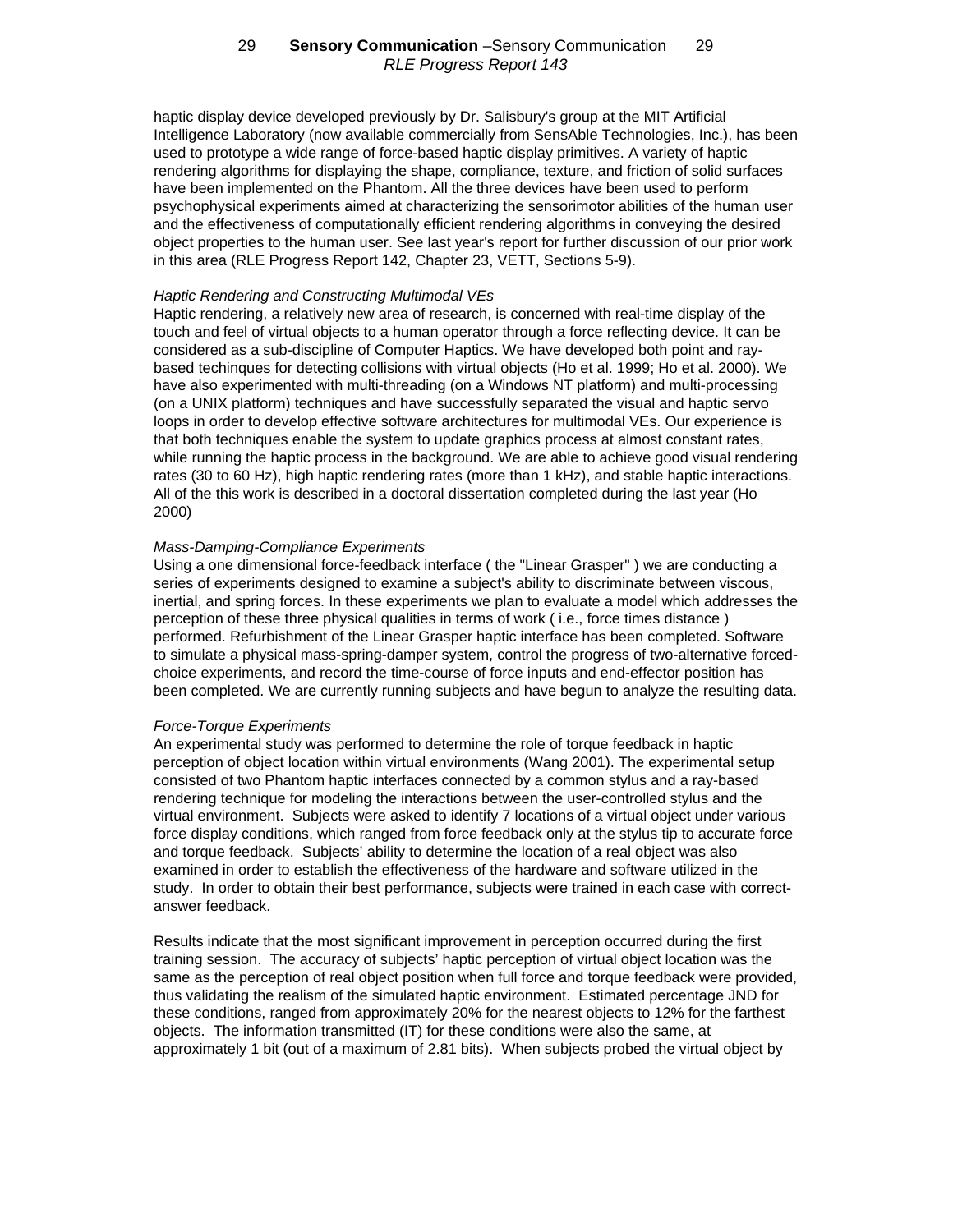rocking against it, thus freely changing the orientation of the rod, even with forces reflected only at the front tip of the stylus, performance was the same as when true force and torque feedback were provided. However, when subjects were permitted only to tap the probe against the object, thereby limiting the motions and orientations of the rod, providing force feedback only at the tip of the stylus resulted in poor identification of object location. In this case, percentage JND ranged from 37% to 27%, while IT was .17 bits. Torque feedback and object contact with multiple probe orientations, then, provide equivalent haptic information in terms of determining object position. Denying both results in inaccurate haptic perception of object distance.

### *Visual-Haptic Experiments*

Psychophysical experiments were conducted in order to determine the impact of manipulated visual information and 3-D perspective on the haptic perception of stiffness in virtual environments (Cividanes 2000; also see Wu et. al. 1999). The Phantom force-reflecting haptic interface and a computer monitor were utilized to run experiments on the human discrimination of stiffness of two virtual springs. Ten subjects were asked to use the Phantom to compress two virtual springs sequentally and feel the corresponding displacement and forces through their hand, while they observed the visual deformation of the springs on a computer monitor. The subjects were asked to judge which spring was softer. Without the knowledge of the subjects, the visually presented deformation of each spring was manipulated systematically across experimental trials so that its relationship to the haptic stiffness of the spring was varied. Experiments were run on two different placement configurations of the springs. When the springs were placed side by side, only the effect of this manipulated visual information was studied. In a second configuration where the springs were placed one in front of the lother, the effect of 3-D perspective was added as another factor. Results show that for both configurations, the percentage of correct responses decreased dramatically as the visual ]scaling parameter increased, demonstrating a visual-haptic illusion in stiffness perception. This suggests that visual information has a clear dominance over the kinesthetic hand position information in the discrimination of stiffness in this type of virtual environments. Thus, a proper combination of manipulated visual information and 3-D perspective can be used to enhance the range of haptic experience in multimodal virtual environments. Both the deliberately incorporated visual illusions and the ones created by 3-D perspective can be exploited in order to compensate for the limitations that current haptic interfaces have.

## **Virtual Workbench**

The Virtual Workbench has been fitted with faster processors and a commercial haptics-rendering software package to facilitate development of new experiments. This streamlined system is being used to study: a) the importance of physical object manipulation for learning spatial relations among parts (as during assembly of complex mechanical devices); b) the ways in which haptic and visual representations of objects in space interact to form a more stable percept of the external world or to deal with discordant information; c) the processes by which spatio-temporal sampling and integration of haptic scans lead to elemental perception of surfaces.

## **Shared Multimodal VEs**

Investigating virtual environments has become an increasingly interesting research topic for engineers, computer and cognitive scientists, and psychologists. Although there have been several recent studies focused on the development of multimodal virtual environments (VEs) to study human-machine interactions, less attention has been paid to human-human and humanmachine interactions in shared virtual environments (SVEs), and to our knowledge, no attention paid at all to what extent the addition of haptic communication between people would contribute to the shared experience. We have developed a multimodal shared virtual environment and performed a set of experiments with human subjects to study the role of haptic feedback in collaborative tasks and whether haptic communication through force feedback can facilitate a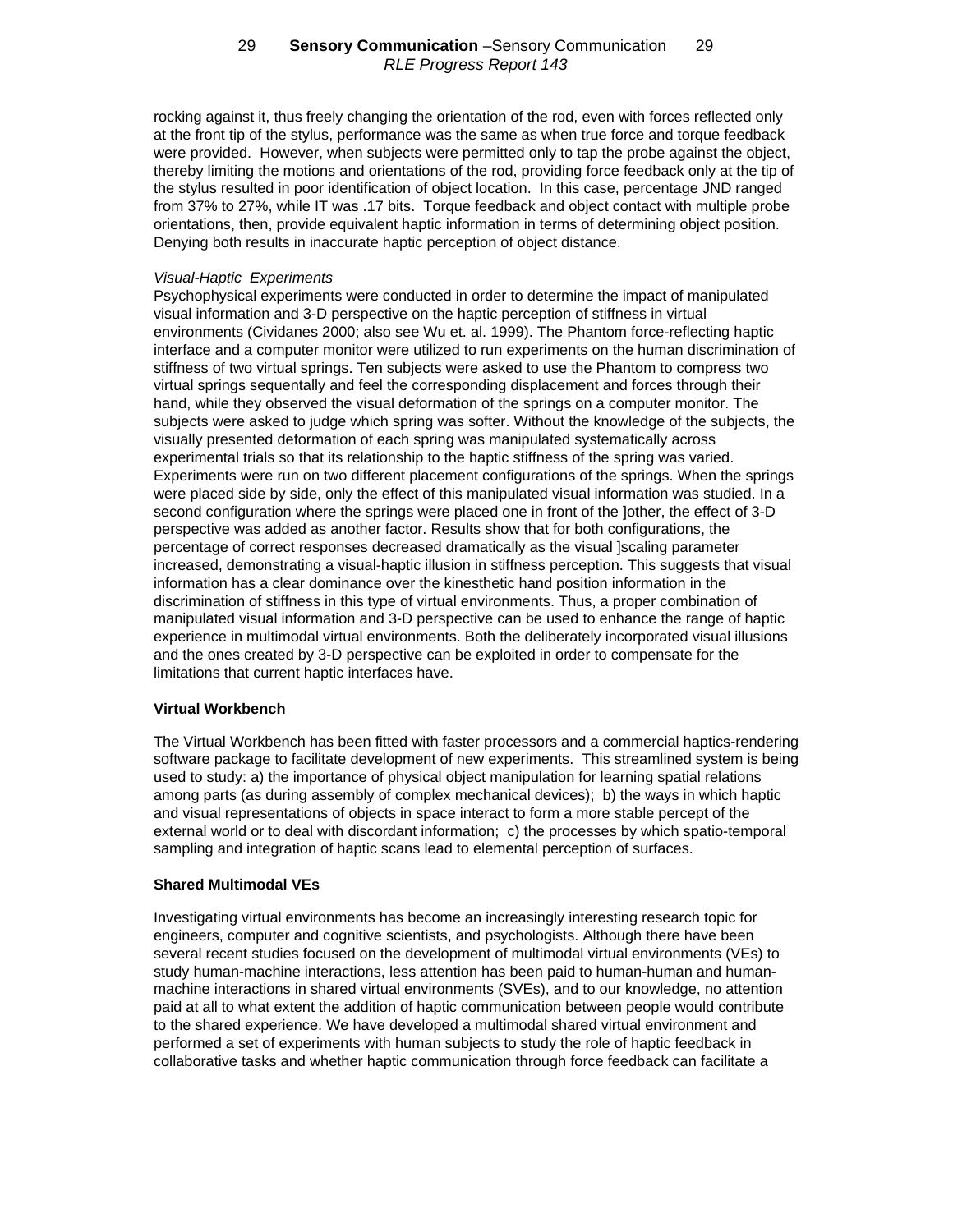sense of being and collaborating with a remote partner (Basdogan et al. 2000). The study concerns a scenario where two participants at remote sites must co-operate to perform a joint task in a SVE. The goals of the study are (1) to assess the impact of force feedback on the task performance, (2) to better understand the role of haptic communication in human-human interactions, (3) to study the impact of touch on the subjective sense of collaborating with a human as reported by the participants based on what they could see and feel, and (4) to investigate if gender, personality, or emotional experiences of users can affect the haptic communication in SVEs. The outcomes of this research can have a powerful impact on the development of next generation human-computer interfaces and network protocols that integrate touch and force feedback technology into the Internet, development of protocols and techniques for collaborative teleoperation such as hazardous material removal, space station repair, and remote surgery, and enhancement of virtual environments for performing collaborative tasks in shared virtual worlds on a daily basis such as co-operative teaching, training, planning and design, cybergames, and social gatherings. Our results suggest that haptic feedback significantly improves the task performance and contributes to the feeling of 'sense of togetherness' in SVEs. In addition, the results show that the experience of vision first, and then subsequently vision plus haptic feedback generates a higher performance than presentation of visual plus haptic feedback first followed by visual feedback only.

# **4.2 Realism in Virtual Environments**

#### **Sponsor**

Office of Naval Research- Grant N00014-01-1-0197

## **Project Staff**

Nathaniel I. Durlach (PI), Dr. S. James Biggs, Andrew G. Brooks, Dr. Jonathan D. Pfautz, Dr. Mandayam A. Srinivasan, Dr. Thomas E.V. Wiegand

In this project our goal is to determine experimentally how sense of realism, objective task performance, and training transfer, are influenced by the physical characteristics of Virtual Environment training systems, with emphasis on the effects of interaction fidelity. This effort also includes the development of technologies to facilitate these studies, including bodyworn haptic stimulators, physiological-state monitoring equipment, high-accuracy aim tracking, and various audio presentation and interface devices.



*Figure 4.2-1. Depicts envisioned usage of bodyworn haptic stimulatiors in combat simulation. Self-contained pods distributed about the surface of the user signal exposure, contact, and impact, based on their position relative to objects in the virtual world. Signals can be mechanical (e.g., vibration) or electrical (e.g., electrocutaneous stimulation).*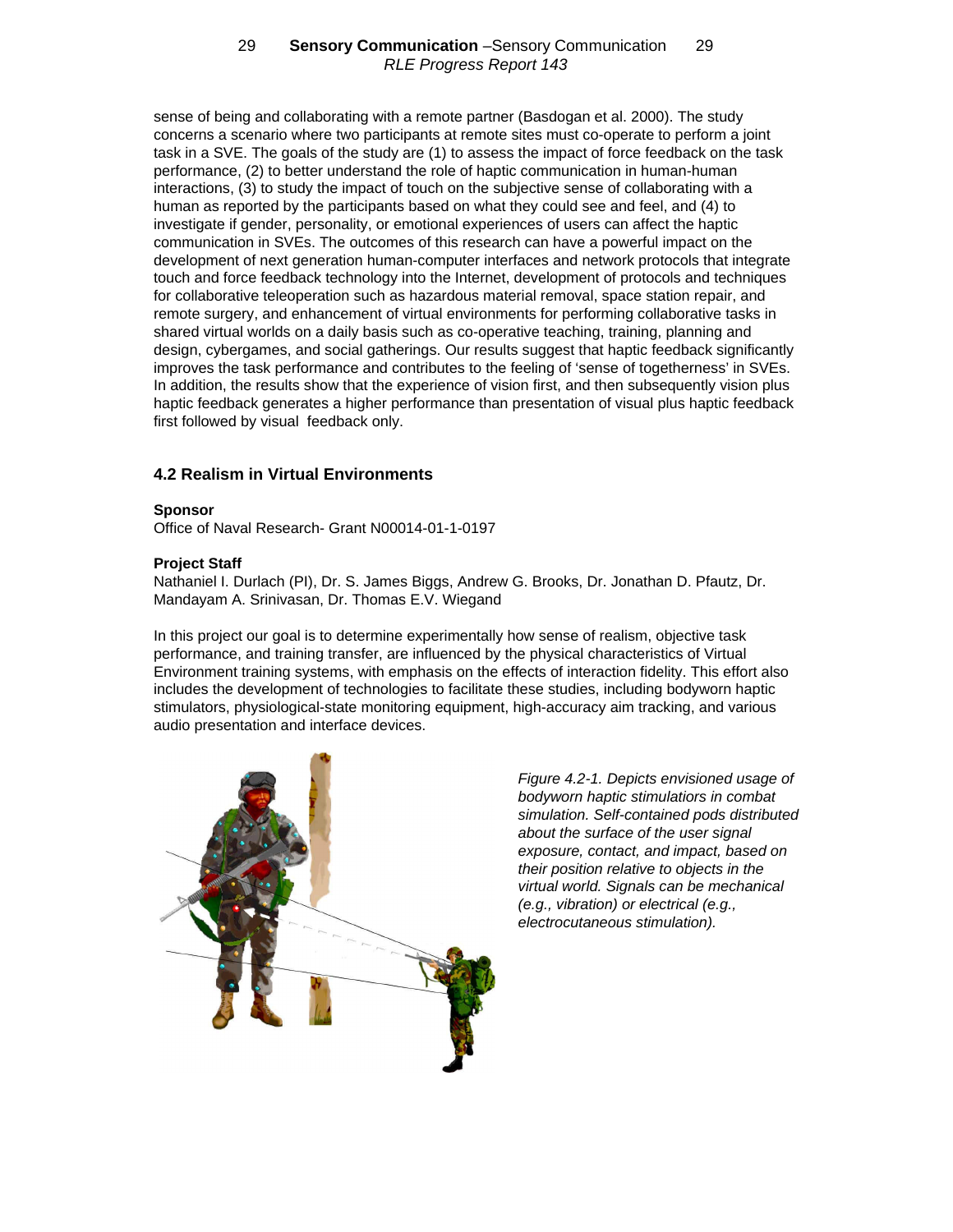

*Figure 4.2-2. Depicts usage of bodyworn haptic stimulators in context of immersive virtual environment presentation. Weapon is instrumented with infrared laser tracking and wireless communication of trigger state.*

# **4.3 Training Spatial Knowledge Acquisition using Virtual Environments**

### **Sponsor**

Office of Naval Research - Grants N00014-96-1-0379 and N00014-01-1-0062

## **Project Staff**

Nathaniel I. Durlach PI, Dr. Thomas E.V. Wiegand, Lorraine A. Delhorne, Andrew G. Brooks, Lauren Bradford, Vitaly Kulikov

Much of our effort during this period has been directed towards further refinement and development of the generic spatial-training simulation incorporating a "World In Miniature" (WIM) navagational aid, and the construction of a photorealistic model of a building at MIT for use in experiments involving this simulation. As part of this development, the entire simulation was rewritten in order to achieve compatibility with simulations in development at other ONR-funded institutions. Several improvements were made to deal with fidelity and operator interface considerations.



*Figure 4.3-1. World In Miniature simulation in use with head-mounted display and handheld operator interfaces to control and interact with the display.*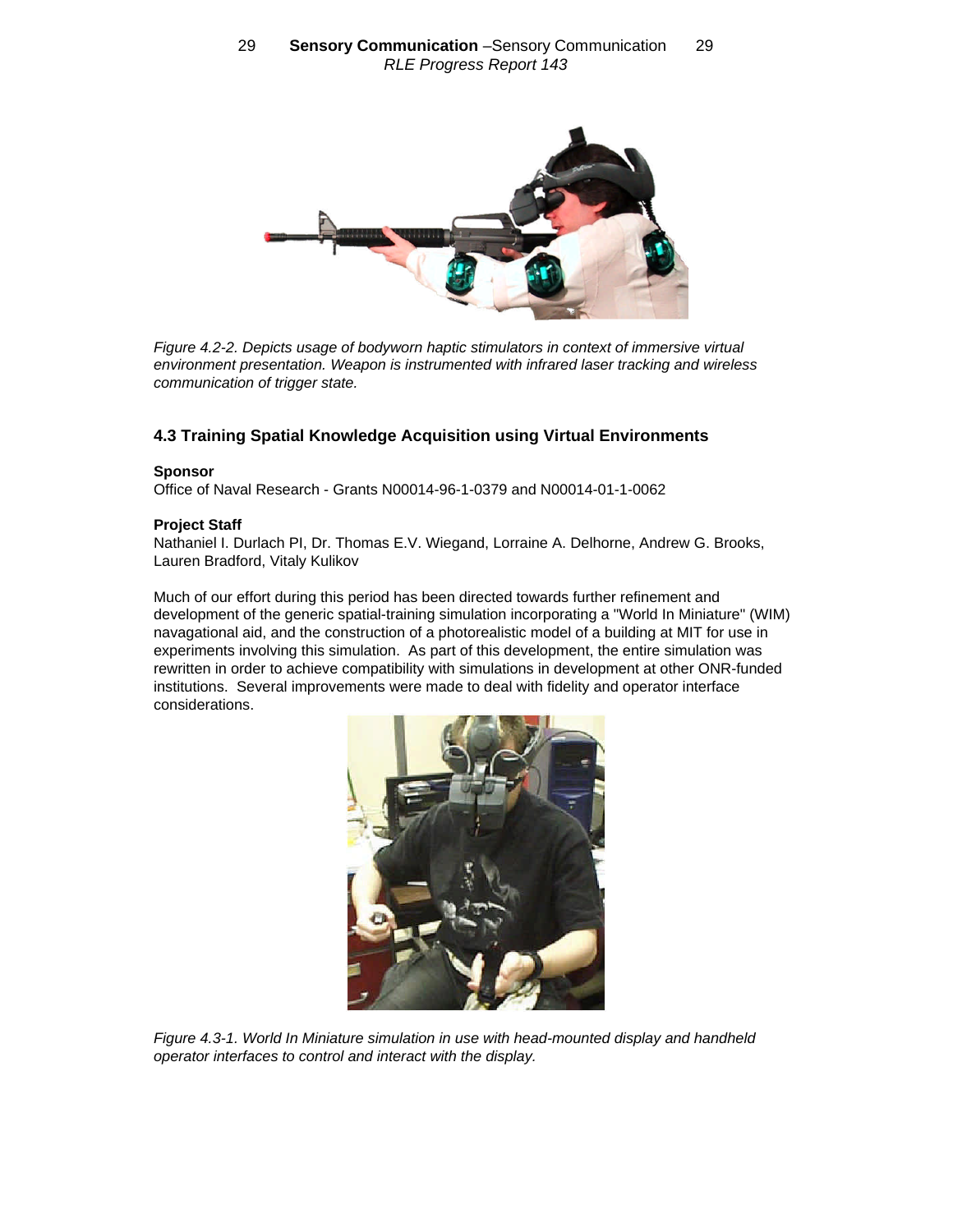The second major focus of our attention has been a program of basic research into cognitive factors that may affect the acquisition of spatial knowledge. Experiments were performed investigating the relationship between imagined translations and imagined rotations, following results reported elsewhere in the literature. These results have implications for the structure of coordinate space in egocentric mental representations.

A white paper, "Virtual Environments and the Enhancement of Spatial Behavior'' (Durlach *et al.*, 2000) was published in the journal Presence during this reporting period. This paper outlines a general research and development program in the area of VE-assisted spatial training in collaboration with other researchers outside MIT. A paper detailing the Automated VE Generation System (TOADS) created in previous years of this grant was accepted for publication in Presence and is currently in press.

In addition, with the assistance of undergraduate research assistants, in the last year we began investigating three-dimensional textural enhancements for the Automated VE Generation System, as well as model optimizations for enhanced computational performance on automatically generated virtual models.

# **5.1 Visual Psychophysics Via Uncontrolled Channels**

#### **Sponsor**

Children's Progress Incorporated, NYC

### **Project Staff**

Dr. Thomas E.V. Wiegand PI, Dr. Wendelin L. Sachtler, Dr. Jonathan D. Pfautz

Work to date has focused on the development of techniques for administering tests of visual performance over uncontrolled/uncalibrated channels such as typical computer video monitors. Although a few attempts to perform sensory psychophysics on a broad scale using the worldwide-web have appeared in the literature, these studies have been bound to particular I/O devices or have neglected the effects of the uncontrollable delivery channel. Initial work has been directed towards the development of a color-blindness test, which is programmed to function as a Macromedia Shockwave script and serve as a component of an "automated clinical interview" that will be used in conjunction with a web-based educational evaluation suite.

Many tests of color vision require that colors lie along particular confusion lines in color space. Testing over the internet provides only limited control of monitor calibration, so colors displayed at a remote location may not render as specified. Color deficient observers could pass the test if colors do not fall on a confusion line, so tests need to be particularly robust for Web-based assessment. In addition, both vision and display deficiencies should be detected from the observer's response, though it may not be possible to discriminate between the two.

In the test we have developed, a set of distractor colors is distributed across a region of color space such that the confusion line through a single target color intersects the middle of the set. The distractor set spans a region extending in both chromaticity and luminance, and extends above and below the luminance plane containing the target color. This provides some leeway for display errors since the confusion line will intersect the set even if colors do not render exactly as specified. In this case, color deficient observers would still not be able to identify the target.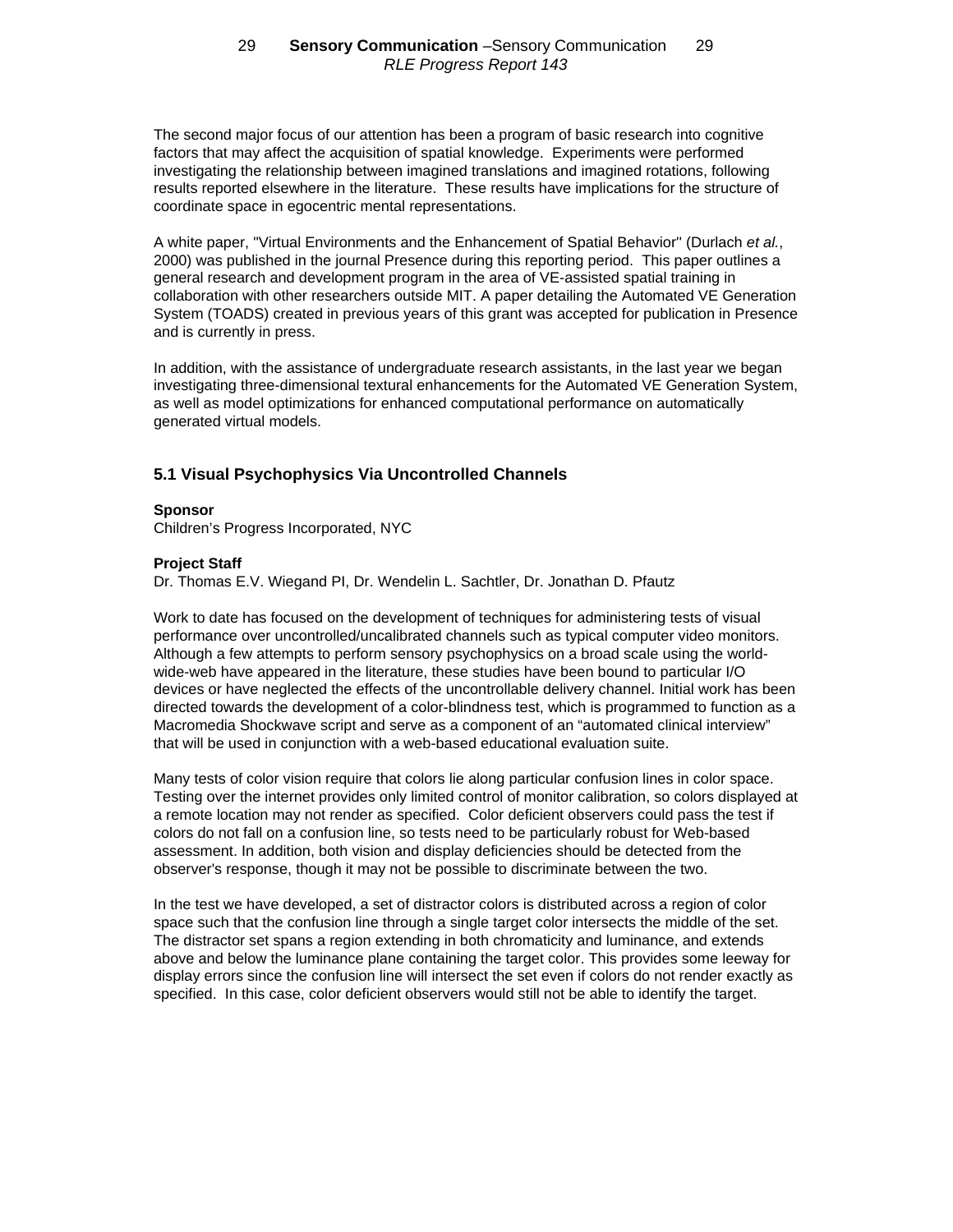

*Figure 5.1-1. Effect of CRT display calibration errors on test functionality. Each column shows a different test for protan deficiencies: for any of the color distortions shown on the diagram, the target and distractor set of one of the tests will lie closer together, making identification of the target more difficult. This reduces the likelihood that a color deficient observer would identify the target. Similar principles can be applied to protan and tritan deficiency tests. Rows: (1) gamma = 1.0; (2) gamma = 2.4 (uncorrected); (3) gamma = 1.2 (undercorrected); (4) gamma = 0.8 (overcorrected). Columns, from left to right: (1) CRT gamma curves; (2) color shifts due to gamma distortion (Triangle shows color gamut of CRT monitors); (3) Test 1 for protan deficiencies, placed in green domain of color gamut.; (4) test 2 for protan deficiencies, placed around white point.; (5) test 3 for protan deficiencies, placed in red domain of color gamut.*

# **6.1 Supernormal Listening System**

## **Sponsor**

Defense Advanced Research Projects Agency - Grant N00019-98-K-0188

## **Project Staff**

Nathaniel I. Durlach PI, Dr. Thomas E.V. Wiegand, Dr. Joseph G. Desloge, Michael Goertz

This work has been oriented towards the development of a system to enable military personnel to hear what they want to hear in backgrounds of intense, multisource, acoustical interference. The system currently under development makes use of an array of microphones, spatial processing (parallel spatial filtering), automatic signal-classification, and various types of displays. The Supernormal Listening Systems work during the past includes (1) development of a number of spatially diversified microphone arrays, (2) design and DSP implementation of algorithms to separate out and make simultaneously available the signals being generated in various spatial cells of the environment, (3) development of ear adapters for presenting processed signals to the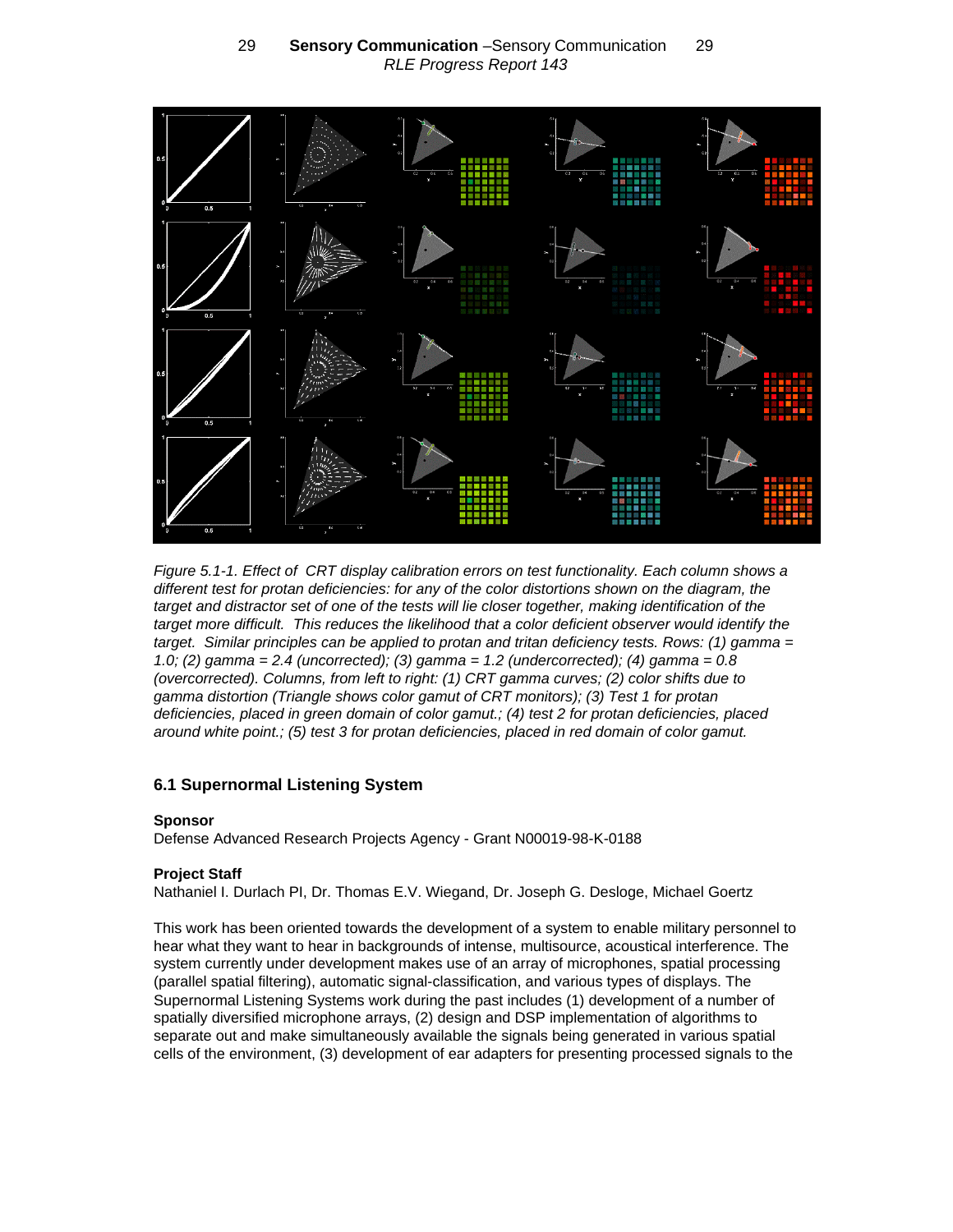listener and attenuating direct unprocessed signals, (4) development of a wristwatch-like device for displaying various characteristics of the acoustic environment visually and for controlling various features of the acoustic presentation, and (5) development and evaluation of methods for selecting and presenting to the ears both foreground signals (to which primary auditory attention should be directed) and background signals (to which secondary auditory attention should be directed for purposes of monitoring and situation awareness). In addition to these laboratory studies, we have conducted a number of field recordings of battlefield sounds and bullet fly-by sounds. Finally, a new line of research is being formulated to incorporate independent component analysis into a system for supernormal listening as well as application to models of human auditory scene analysis. Further information can be found at the web site [http://pellicle.mit.edu/Audio/sls.html.](http://pellicle.mit.edu/Audio/sls.html)



*Figure 6.1-1. Polar plot depicting sensitivity of microphone array at one moment in time during complex battle audio scene. The system in this case is attempting to preserve the upper left sectors while attenuating the remaining sectors.*

## **6.2 Oxygen Intelligent Room**

## **Sponsor**

Supported by Project Oxygen

## **Project Staff**

Nathaniel I. Durlach PI, Dr. Thomas E. V. Wiegand, Dr. Joseph G. Desloge

Work on this project is an outgrowth and synthesis of our Supernormal Listening System work and our collaboration with the Artificial Intelligence Lab of LCS. The goal is to determine the best approaches (algorithms, hardware, etc.) to dealing with multiple speech sources in a typical office environment containing incidental noise sources. During the past year we have consulted with the AI Lab on both hardware and algorithms, and have begun to measure and model room acoustics for eventual application to creating demonstration smart rooms.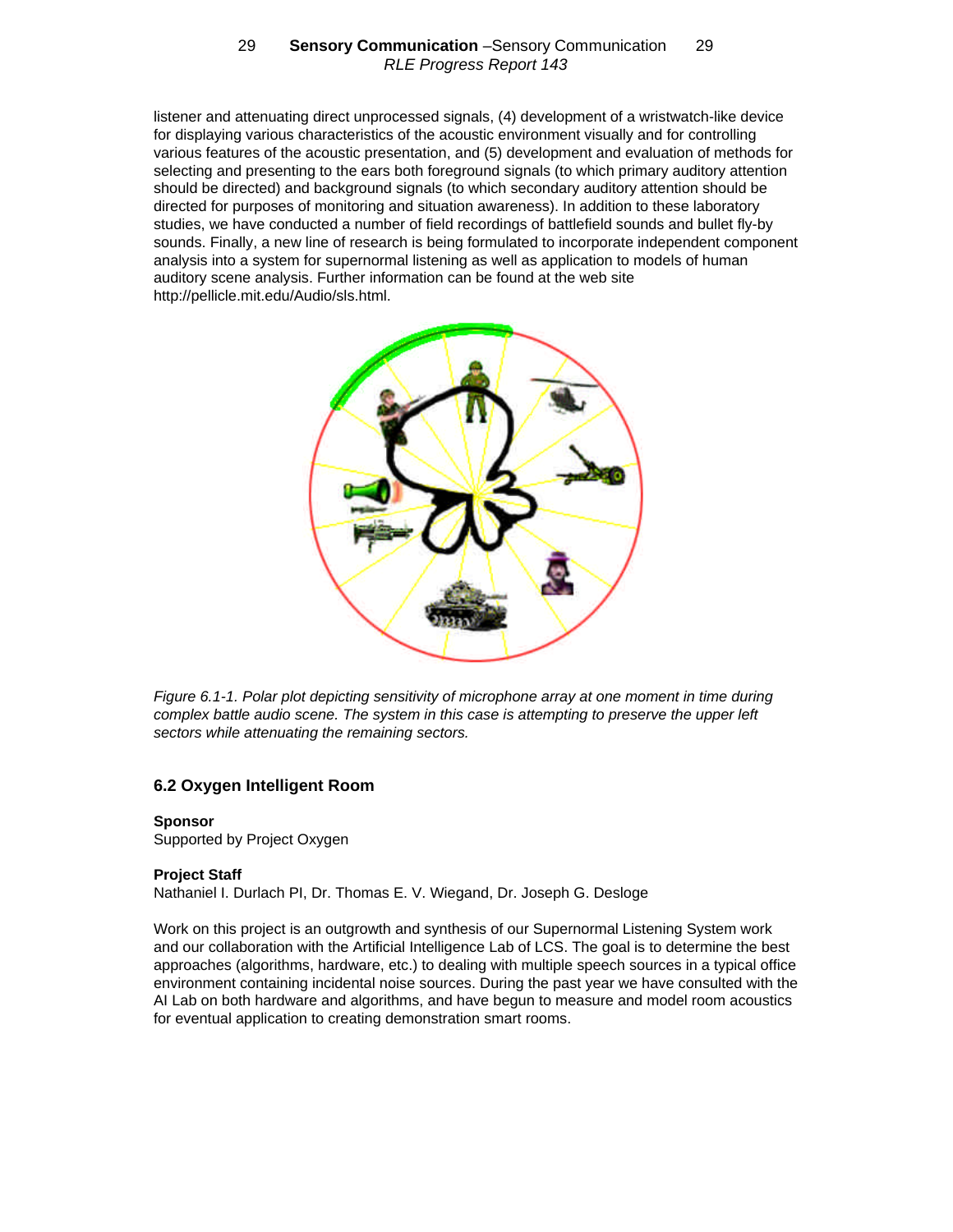## **Publications**

### **Journal Articles, Published**

Basdogan, C, Ho C-H, Srinivasan, MA, and Slater M, "An experimental study on the role of touch in shared virtual environments," *ACM Transactions on Computer-Human Interactions*. 7(4): 443- 460 (2000).

De, S. and Bathe, K. J., "The method of finite spheres," *Computational Mechanics*, 25(4): 329- 345 (2000).

Durlach, N., Allen, G., Darken, R., Garnett, R., Loomis, J., Templeman, J.,& vonWiegand, T. "Virtual Environments and the Enhancement of Spatial Behavior: A Proposed Research Agenda." *Presence: Teleoperators and Virtual Environments,* 9(6) (2000).

Greenberg, J.E., Zurek, P.M., and Brantley, M. (2000). ``Evaluation of feedback-reduction algorithms for hearing aids,'' J. Acoust. Soc. Am. 108, 2366-2376.

Ho C-H, Basdogan C, Srinivasan MA, Ray-based haptic rendering: force and torque interactions between a line probe and 3D objects in virtual environments, International Journal of Robotics Research, Vol. 19, No. 7, pp. 668-683, 2000.

Oxenham, A. J. "Influence of spatial and temporal coding on auditory gap detection," *J. Acoust. Soc. Am.* 107: 2215-2223 (2000).

Oxenham, A. J., and Buus, S. "Level discrimination of sinusoids as a function of duration and level for fixed-level, roving-level, and across-frequency conditions," *J. Acoust. Soc. Am.* 107: 1605-1614 (2000).

Oxenham, A. J., and Plack, C. J. "Effects of masker frequency and duration in forward masking: Further evidence for the influence of peripheral nonlinearity," *Hearing Research* 150: 258-266 (2000).

Plack, C. J., and Oxenham, A. J. "Basilar-membrane nonlinearity estimated by pulsation threshold," *J. Acoust. Soc. Am.* 107: 501-507 (2000).

Raju, B. and Srinivasan, M. A., Statistical characterization of high frequency ultrasonic scattering from human skin in vivo, *Journal of the Acoustical Society of America*, vol. 108, no. 5, pp. 2548- 2548, 2000 (abstract).

Wessberg-J, Stambaugh-CR, Kralik-JD, Beck-PD, Laubach-M, Chapin-JK, Kim-J, Biggs-SJ, Srinivasan-MA, Nicolelis-MAL. Real-time prediction of hand trajectory by ensembles of cortical neurons in primates. Nature. 408(6810):361-5 (2000).

Yuan, H. F., Sachtler, W. L., Durlach, N. & Shinn-Cunningham, B. "Effects of time delay on depth perception via head-motion parallax in virtual environment systems." *PRESENCE: Teleoperators and Virtual Environments,* 9(6): 638-647 (2000).

#### **Journal Articles, Accepted for Publication**

Braida, Louis D. and Krause, Jean C. (2001). ``Potential Clinical Applications of Automatically Produced Cued Speech'', *les Cahiers de l'Audition*, in press.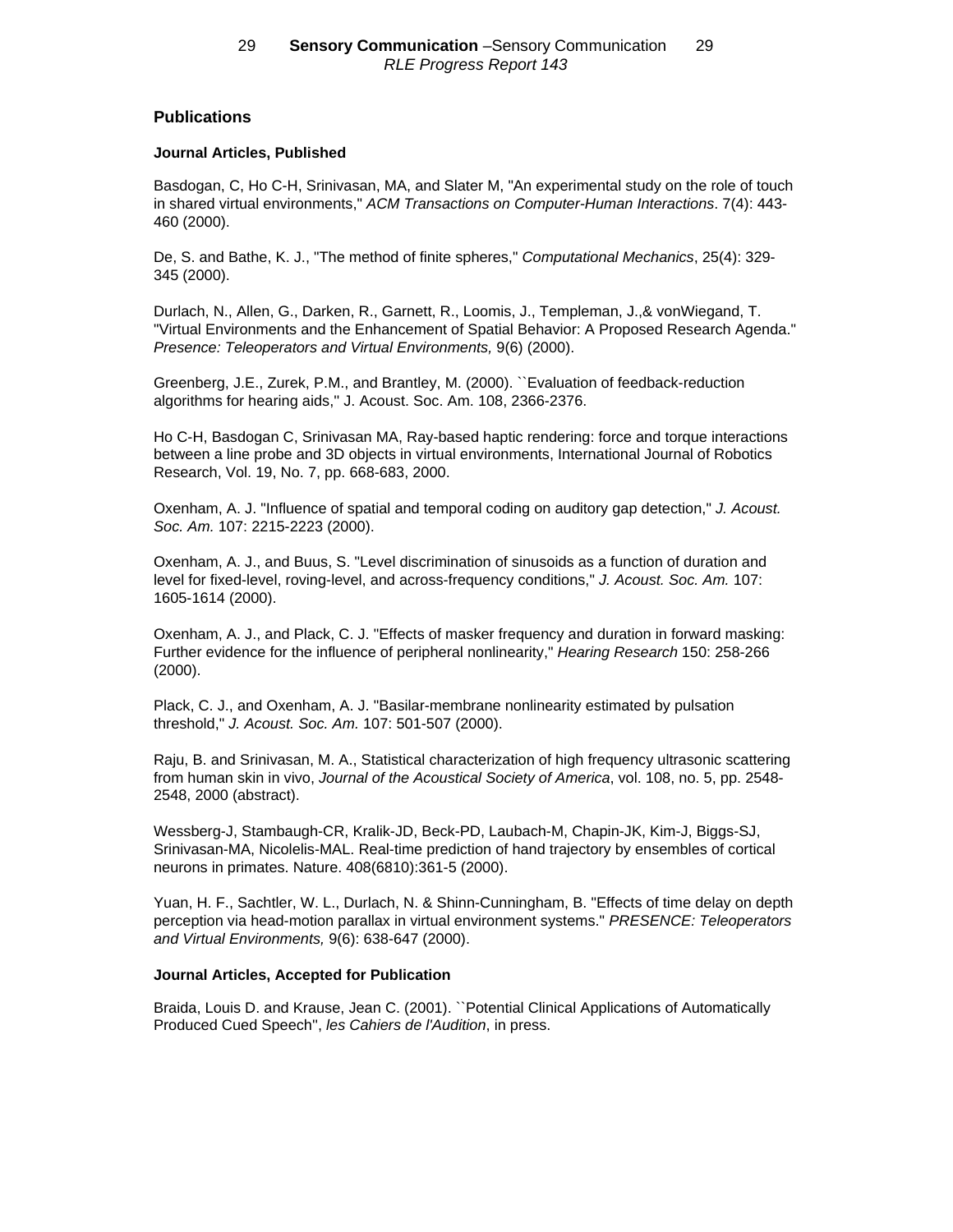Bratakos, M.S., Reed, C.M., Delhorne, L.A., and Denesvich, G. "A Single-Band Envelope Cue as a Supplement to Speechreading of Segmentals: A Comparison of Auditory versus Tactual Presentation." *Ear and Hearing*. Forthcoming.

Lum, D.S., and Braida, L.D. (2001). ``Perception of Speech and Non-Speech Sounds by Listeners with Real and Simulated Sensorineural Hearing Loss'', *J. Phonetics*, in press.

Madden, S., and von Wiegand, T.E. "TOADS: A Two-Dimensional Open-Ended Architectural Database System." *PRESENCE: Teleoperators and Virtual Environments,* 10(2): 175-192 (2001).

Oxenham, A. J. "Forward masking: Adaptation or integration?" *J. Acoust. Soc. Am.* Forthcoming.

Oxenham, A. J., and Dau, T. "Modulation detection interference: Effects of concurrent and sequential streaming," *J. Acoust. Soc. Am.* Forthcoming.

### **Journal Articles, Submitted for Publication**

Basdogan C, Ho C-H, Srinivasan MA, "Virtual environments in medical training: Graphical and haptic simulation of laparoscopic common bile duct exploration," submitted to *IEEE/ASME Transactions on Mechatronics*.

Oxenham, A. J., and Dau, T. "Behavioral estimates of phase response in the human auditory system." Submitted to *J. Acoust. Soc. Am.*

Oxenham, A. J., and Dau, T. "Reconciling frequency selectivity and phase effects in masking." Submitted to *J. Acoust. Soc. Am.*

Raju, B. and Srinivasan, M. A., "Tactile coding of static shapes: Relevant stimulus for slowly adapting type I mechanoreceptive afferents in primates," submitted to the *Journal of Neuroscience*.

Raju, B. and Srinivasan, M. A., "High frequency ultrasonic attenuation and backscatter coefficients of in vivo normal human dermis and subcutaneous fat," submitted to *Ultrasound in Medicine and Biology*.

Schloerb, D.W. and N.I. Durlach, "Adaptation to altered interpupillary distance in absolute visual depth identification," submitted to Perception and Psychophysics.

Srinivasan, M. A. and Raju, B., "Contact mechanics in tactile coding of static shapes investigated using three dimensional finite element models of the primate fingertip," submitted to the *Journal of Neuroscience*.

#### **Book/Chapters in Books**

Basdogan, C and Srinivasan M. A. Haptic Rendering in Virtual Environments, VE Handbook (in press)

Biggs, J. and Srinivasan M. A. Haptic Interfaces, VE Handbook (in press)

Burdea GC and Srinivasan MA (Eds.), Haptics in Virtual Environments Workshop, IEEE Virtual Reality 2000.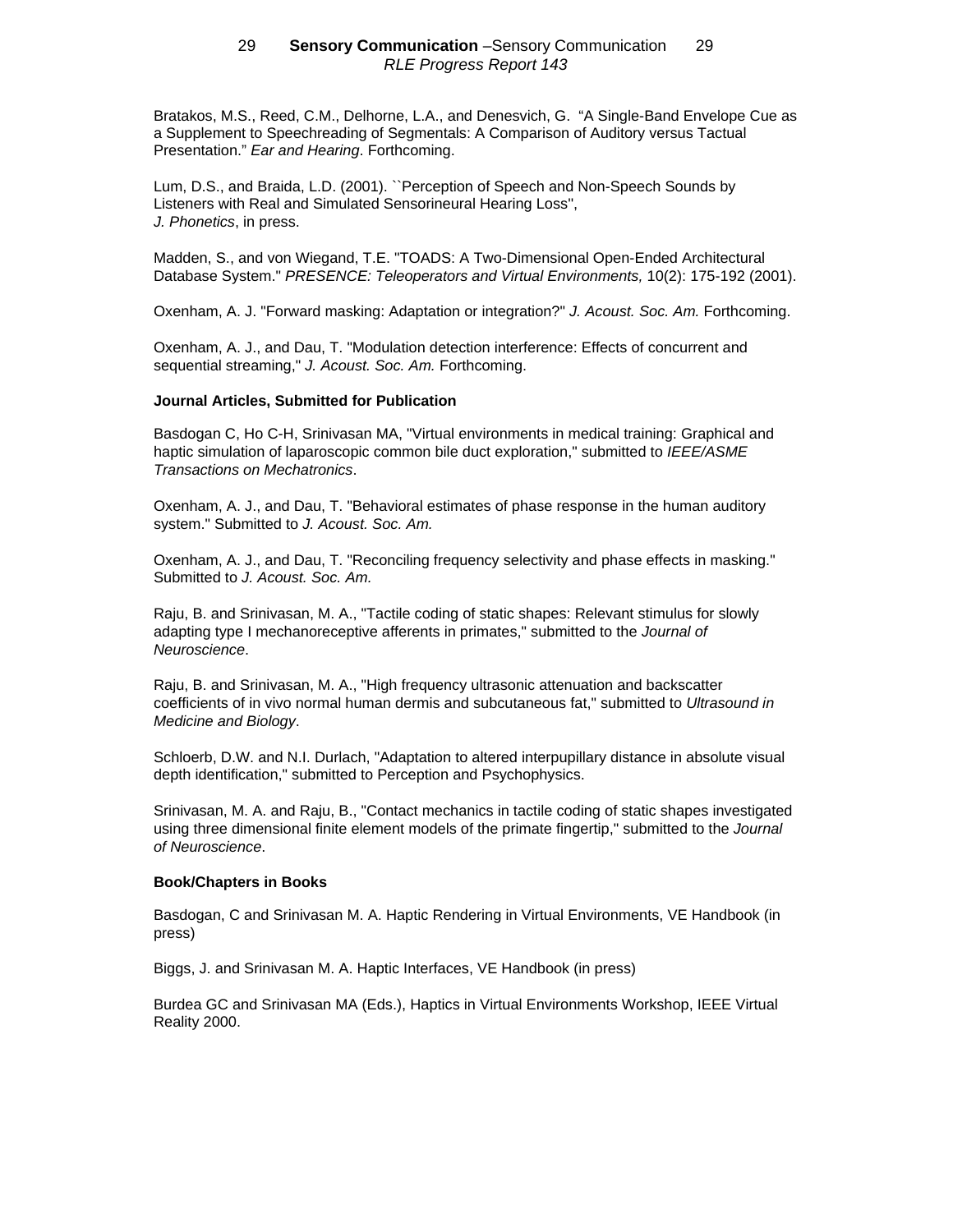Greenberg, J.E. and Zurek, P.M. (in press). ``Microphone-array hearing aids,'' in Microphone Arrays: Techniques and Applications, edited by M.S. Brandstein and D.B. Ward. (Springer, New York).

Reinig K, Breckenridge, A, Salisbury JK and Srinivasan MA (Eds.), Proceedings of the Fifth PHANToM Users Group Workshop, November, 2000.

### **Meeting Papers, Published**

Oxenham, A. J., Dau, T., and Kawakyu, K. "Within- and across-channel processes in masking by Schroeder-phase complexes." *Midwinter Meeting of the Association for Research in Otolaryngology*, St. Petersburg Beach, Florida, February 20-24, 2000.

Oxenham, A. J., and Dau, T. "Grouping and adaptation in modulation detection interference." *139th Meeting of the Acoustical Society of America*, Atlanta, Georgia, May 30 – June 3 2000.

Payton, K., Rosengard, P., Braida, L. (2000) ``Predictions of intelligibility and user preferences for amplitude-compressed speech based on the STI,'' Proceedings of International Hearing Aid Research Conf. 2000, PA2, 35.

Pfautz, J. 2001. "Sampling artifacts in perspective and stereo displays." *Proceedings of SPIE -- Stereo Displays and Applications,* vol 4297. San Jose, California, January 21-24, 2001.

Raju, B. and Srinivasan, M. A., In vivo characterization of human fingertip and forearm skin using attenuation of high frequency ultrasound, *2000 IEEE Ultrasonics Symposium Proceedings*.

Sachtler, W., "A color deficiency screening test robust to display calibration errors." *Investigative Ophthalmology & Visual Science,* 42(4). Fort Lauderdale, Florida, April 29-May 4, 2001.

Sachtler W.L., Pendexter M.R., Biggs J., and Srinivasan M.A., "Haptically perceived orientation of a planar surface is altered by tangential forces," Proceedings of the Fifth Phantom Users Group Workshop, October, 2000.

Zurek, P.M. and Greenberg, J.E. ``Two-microphone adaptive array hearing aids with monaural and binaural outputs,'' Proceedings of the Ninth IEEE DSP Workshop, Hunt, Texas, October 15- 18, 2000

#### **Theses**

Cividanes, A. *Visual - Haptic Illusions in the Perception of Stiffness in Virtual Environments*, S.B. Thesis, Dept. of Mechanical Engineering, MIT, 2000.

De, S. *On the Development of an Efficient Truly Meshless Discretization Procedure in Computation Mechanics*. Ph.D. diss., Dept. of Mechanical Engineering, MIT 2001.

Diller, T.T. *Frequency Response of Human Skin in Vivo to Mechanical Stimulation*. S.M. Thesis, Dept. of Mechanical Engineering, MIT, 2001.

Gidwani, A. Using Dynamic Video Microscopy to Characterize the Deformation of Ridged Skin. Bachelor's thesis, Dept. of Biomedical Engineering, Boston University, 2000.

Ho, C-H. *Computer Haptics: Rendering Techniques for Force Feedback in Virtual Environments*. Ph.D. diss., Dept. of Mechanical Engineering, MIT, 2000.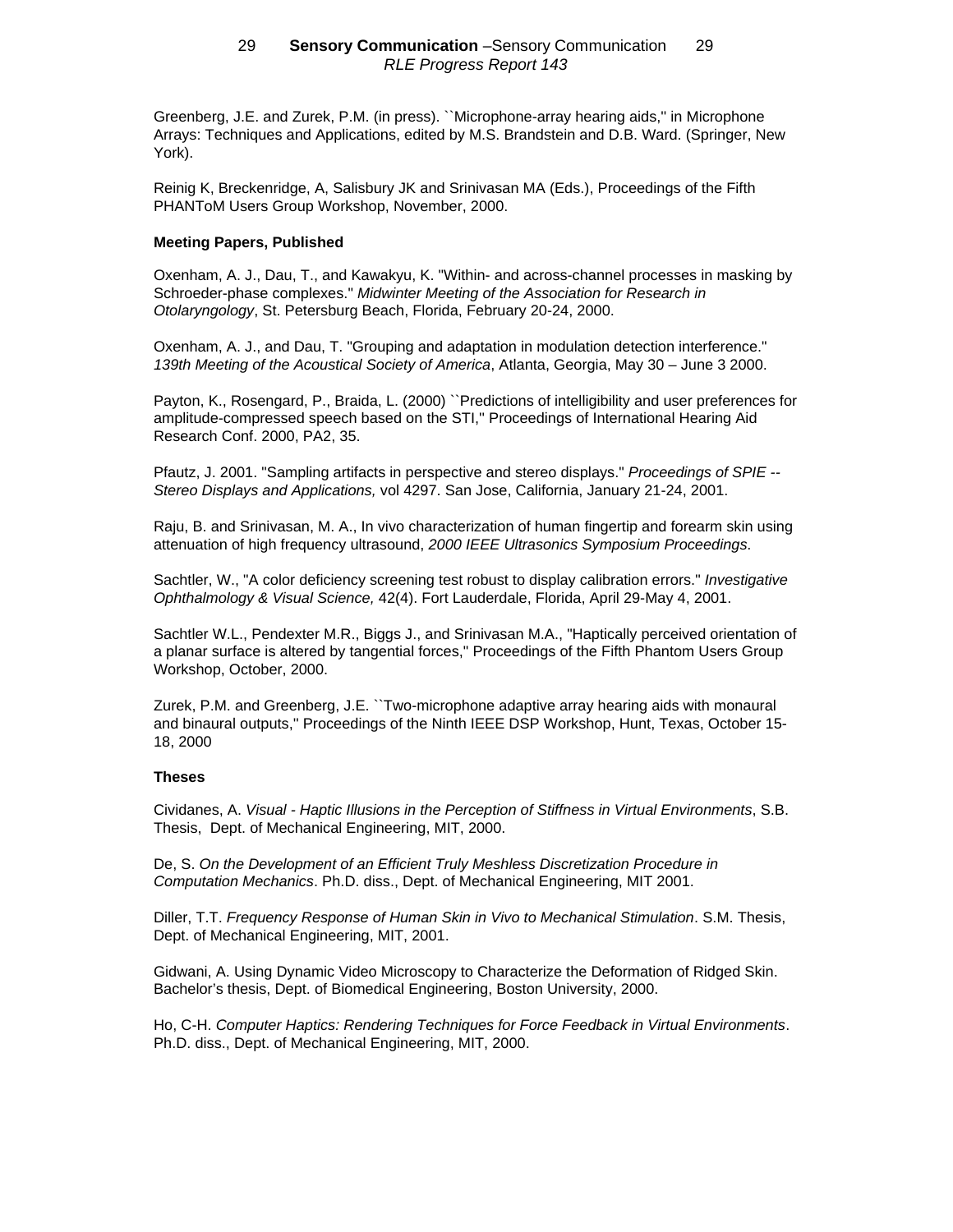Phan, T.T. *Surface treatments to increase the perceived vibration of a piezoelectric foil*. S.B. Thesis, Dept. of Mechanical Engineering, MIT, 2000.

Wang, S. *Role of Torque in Haptic Perception of Virtual Objects*. S.M. Thesis, Dept. of Mechanical Engineering, MIT, 2001

Yuan, H. F. "Effects of delays on depth perception by motion parallax in virtual environment." Unpublished master's thesis, Department of Electrical Engineering and Computer Science, MIT, Cambridge, MA. 1999.

## **References**

J.M. Besing, C.M. Reed, and N.I. Durlach, "A Comparison of Auditory and Tactual Presentation of a Single-Band Envelope Cue as a Supplement to Speechreading," *Seminars in Hearing,* 16: 316- 327 (1995).

L. H. Carney, M. J. McDuffy, and I. Shekhter. (1999). "Frequency glides in the impulse responses of auditory-nerve fibers," J. Acoust. Soc. Am. 105, 2384-2391.

R. Drullman, J. M. Festen, R. Plomp, (1984) ``Effect of reducing slow temporal modulations on speech reception,'' J. Acoust. Soc. Am. 95, 2670-2680.

M.S. Bratakos, C.M. Reed, L.A. Delhorne, and G. Denesvich, "A Single-Band Envelope Cue as a Supplement to Speechreading of Segmentals: A Comparison of Auditory versus Tactual Presentation," *Ear and Hearing*, forthcoming.

P. Duchnowski and P. Zurek. (1995) ``Villchur revisited: Another look at automatic gain control simulation of recruiting hearing loss,'' J. Acoust. Soc. Am. 98, 3170-3181.

Ho C-H, Basdogan C, and Srinivasan MA, Efficient point-based rendering techniques for haptic display of virtual objects, Presence, Vol. 8, No. 5, pp. 477-491, 1999

T. Houtgast and H. Steeneken (1985) ``A review of the MTF concept in room acoustics and its use for estimating speech intelligibility in auditoria,'' J. Acoust. Soc. Am. 77, 1069-1077.

K.W. Grant, L.D. Braida, and R.J. Renn. "Single band amplitude envelope cues as an aid to speechreading," *Quart. J. Exp. Psychol.*, 43: 621-645 (1991).

C. Ludvigsen. (1987), ``Prediction of speech intelligibility for normal-hearing and cochlearly hearing-impaired listeners,'' J. Acoust. Soc. Am. 82, 1162-1171.

K. Payton and L. Braida (1999) ``A method to determine the speech transmission index from speech waveforms,'' J. Acoust. Soc. Am. 106, 3637-3648.

M.A. Srinivasan, "Haptic Interfaces," in *Virtual Reality: Scientific and Technical Challenges*, Eds: N. I. Durlach and A. S. Mavor, Report of the Committee on Virtual Reality Research and Development, National Research Council, National Academy Press, 1995.

M.A. Srinivasan and C. Basdogan, "Haptics in virtual environments: taxonomy, research status, and challenges," Computers and Graphics, Vol. 21, No. 4, 1997 (won the 1997 Computers & Graphics Best Paper Award).